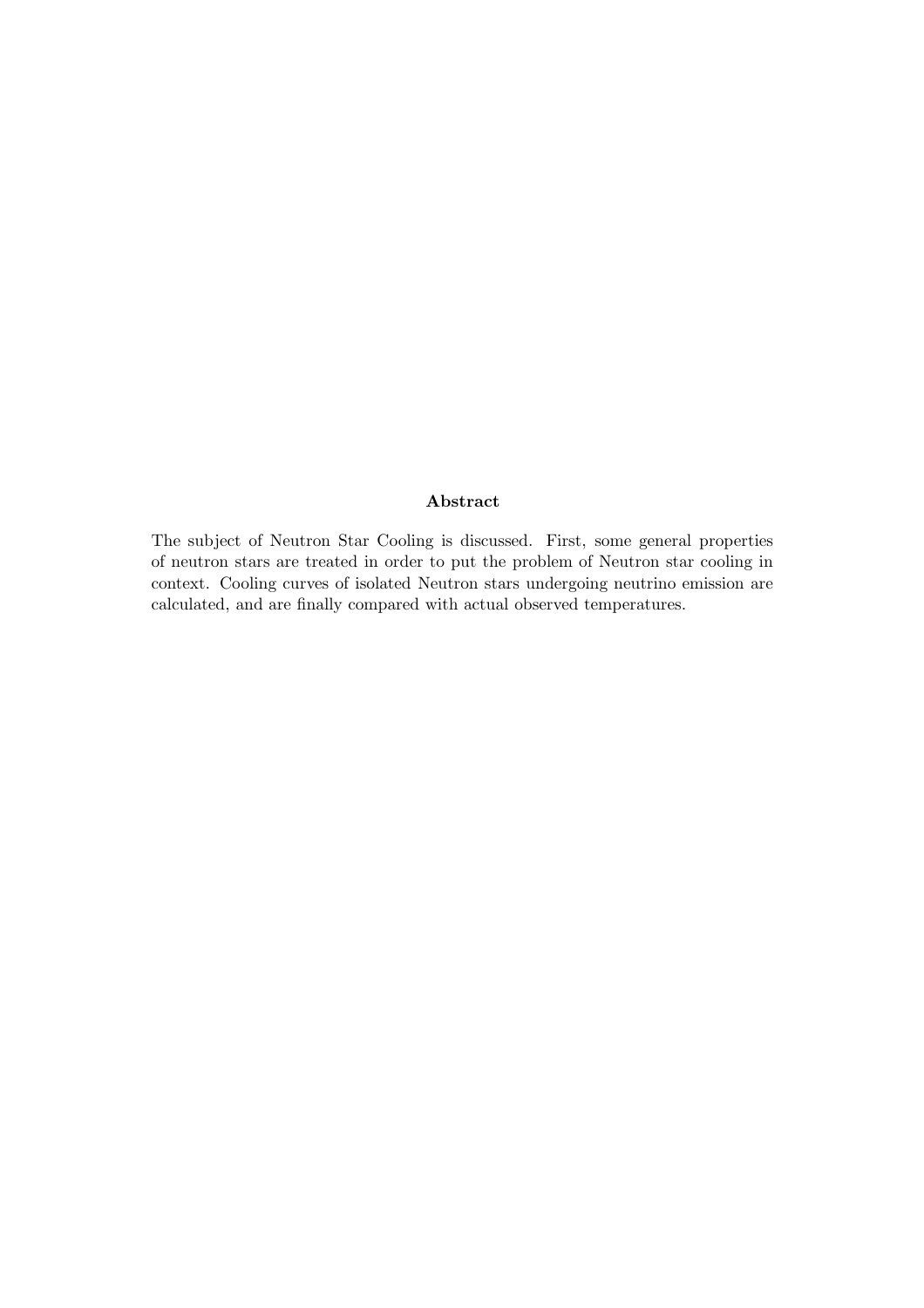# Neutron Star Cooling

Paul Nuñez Facultad de Ciencias Departamento de Física Universidad de los Andes Bogotá, Colombia

January 16, 2006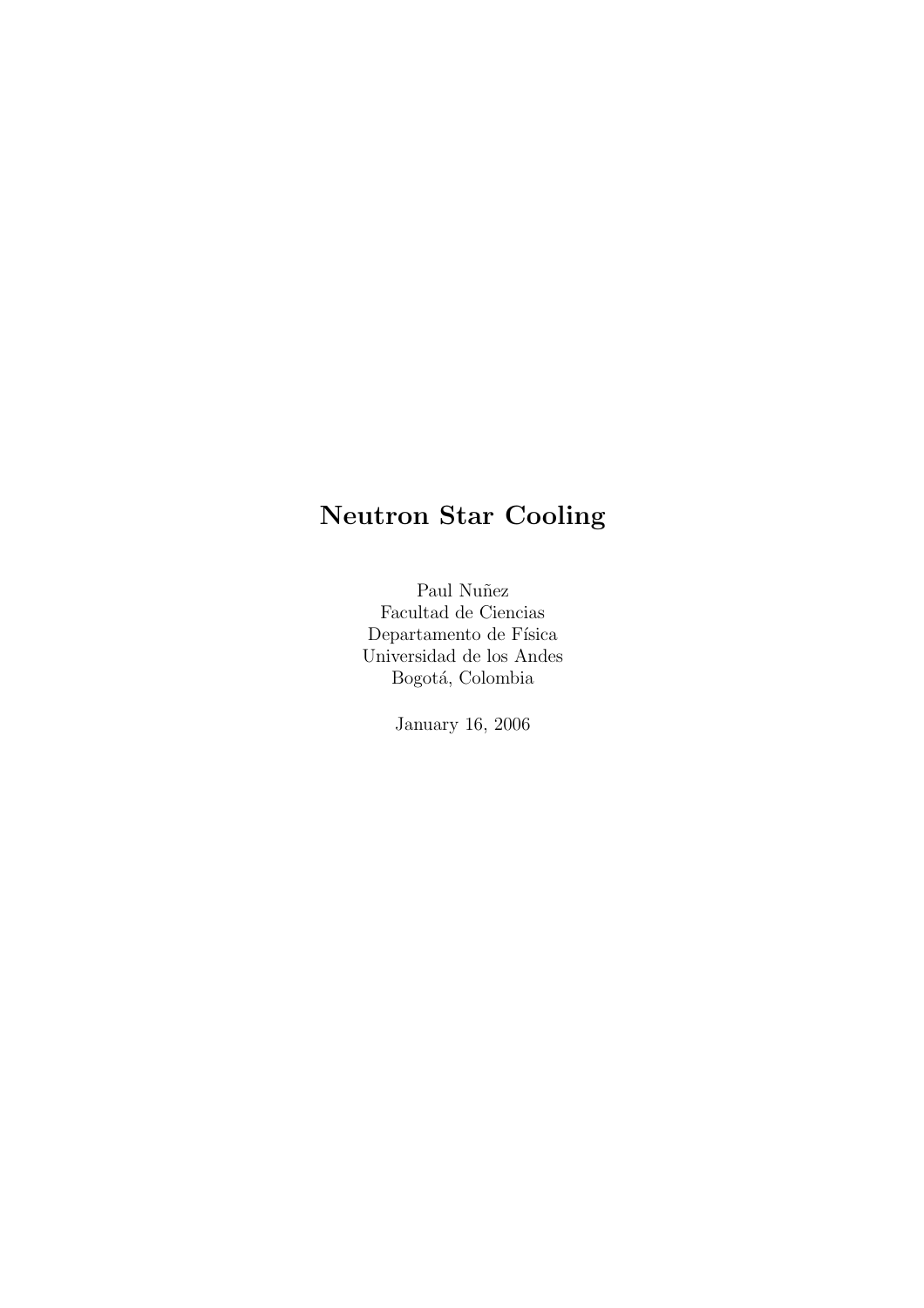# **Contents**

| $\mathbf{1}$ |         | <b>Neutron Stars</b><br>$\overline{5}$                                              |  |
|--------------|---------|-------------------------------------------------------------------------------------|--|
|              | 1.1     | 6<br>The Origin of Neutron Stars                                                    |  |
|              |         | 6<br>1.1.1                                                                          |  |
|              | 1.2     | 8                                                                                   |  |
|              |         | 8<br>1.2.1                                                                          |  |
|              | 1.3     | 10                                                                                  |  |
|              |         | The pure Neutron Star<br>1.3.1<br>10                                                |  |
|              | 1.4     | 12                                                                                  |  |
|              |         | 12<br>1.4.1                                                                         |  |
| $\bf{2}$     |         | <b>Observations</b><br>16                                                           |  |
|              | 2.1     | 16                                                                                  |  |
|              |         | 17<br>2.1.1                                                                         |  |
|              | 2.2     | 18                                                                                  |  |
|              | 2.3     | 19                                                                                  |  |
|              |         | 19<br>2.3.1                                                                         |  |
|              |         |                                                                                     |  |
| 3            | Cooling | 25                                                                                  |  |
|              | 3.1     | 25                                                                                  |  |
|              |         | 25<br>3.1.1                                                                         |  |
|              |         | 26<br>3.1.2                                                                         |  |
|              | 3.2     | 27                                                                                  |  |
|              | 3.3     | 28                                                                                  |  |
|              | 3.4     | Cooling curves: An outline of the problem $\dots \dots \dots \dots \dots$<br>29     |  |
|              |         | 3.4.1<br>29                                                                         |  |
|              | 3.5     | 30                                                                                  |  |
|              | 3.6     | 37                                                                                  |  |
|              | $3.7\,$ | 43                                                                                  |  |
|              | 3.8     | 46                                                                                  |  |
|              |         | 46<br>3.8.1                                                                         |  |
|              |         | 3.8.2<br>49                                                                         |  |
|              | 3.9     | Comparison to actual observations $\dots \dots \dots \dots \dots \dots \dots$<br>49 |  |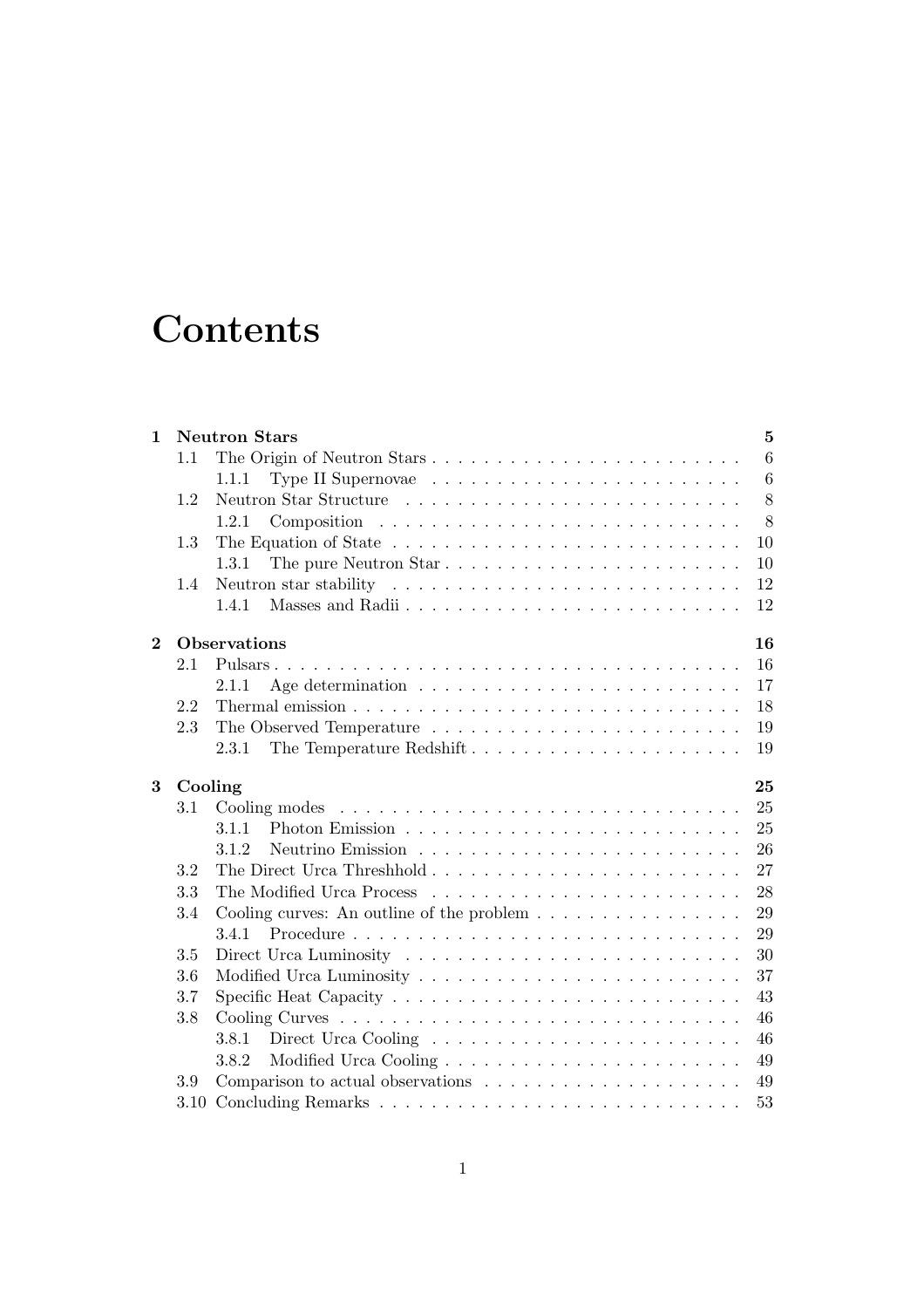|  | A The Oppenheimer-Volkoff Equation | 55 |
|--|------------------------------------|----|
|  |                                    |    |
|  |                                    |    |
|  |                                    |    |
|  |                                    |    |
|  |                                    |    |
|  |                                    |    |
|  |                                    |    |
|  |                                    |    |
|  | <b>B</b> The Fermi Golden Rule     | 62 |
|  |                                    |    |
|  |                                    |    |
|  |                                    |    |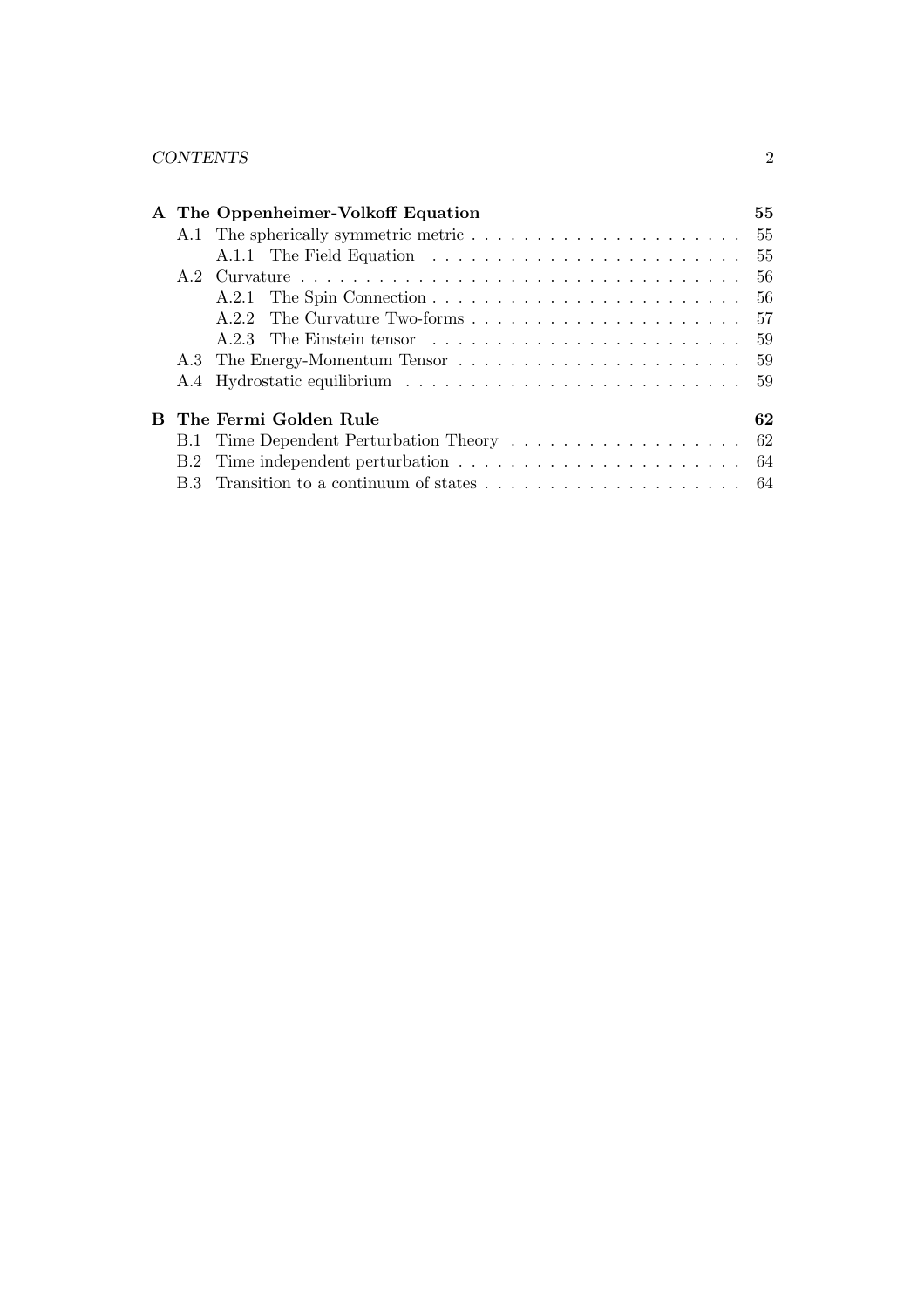# Introduction

We have come a long way since Neutron Stars were first postulated as theoretical constructs in the 1930's. Ever since the first pulsar was observed in the 1960's, N.S's (Neutron stars) have been studied extensively and are still subject of research today. The very high densities present in N.S's ( $\sim 10^{14} g/cm^3$ ) and extreme conditions present are by far unreachable here on earth. Consequently, N.S.s are almost ideal astrophysical laboratories that we can use to study matter in extreme conditions and to test our current knowledge of physics. As we shall see, a beautiful mixture of particle physics, statistical mechanics and general relativity, among other fundamental fields, are used to describe N.S.s.

The existence of Neutron stars was first proposed by Landau shortly after the Neutron was discovered (1931). The idea was then further refined by Baade and Zwicky in 1934, in their pioneering work on Supernovae. They made the accurate prediction that N.S.s were formed in Supernova explosions. Later, in 1938, the first N.S. model was made by Volkoff and Oppenheimer, a model being strongly based on General Relativity. For the next thirty years the idea of the neutron star was pretty much left aside on the basis that N.S. theory seemed to be a wild extrapolation of modern physics and also because it was thought that these objects would simply be too faint to be observed. It was not until 1967, when Jocelyn Bell and Anthony Hewish, discovered the first Pulsar (An object emmiting periodic radio signals). At first it was thought, that these periodic pulses came from extraterrestrial life. Soon a more convincing mechanism for the emission of these pulses was understood (Syncrotron radiation), and ever since, Neutron stars have been studied and observed  $ext{ensively}^1$ .

Natural questions concerning N.S's such as what are they made of (besides Neutrons, obviously), what are their dimensions, and how do they evolve are still being made today. Many plausible answers to these questions have been given, so all that can be done is try to discriminate dome of the answers given. How can this be done? Simple. We need to compare our theoretical models with observations. As we shall see, one of the most important observations that can be made on a N.S. is it's temperature.

<sup>&</sup>lt;sup>1</sup>Historical facts were found in  $[2, 5, 4]$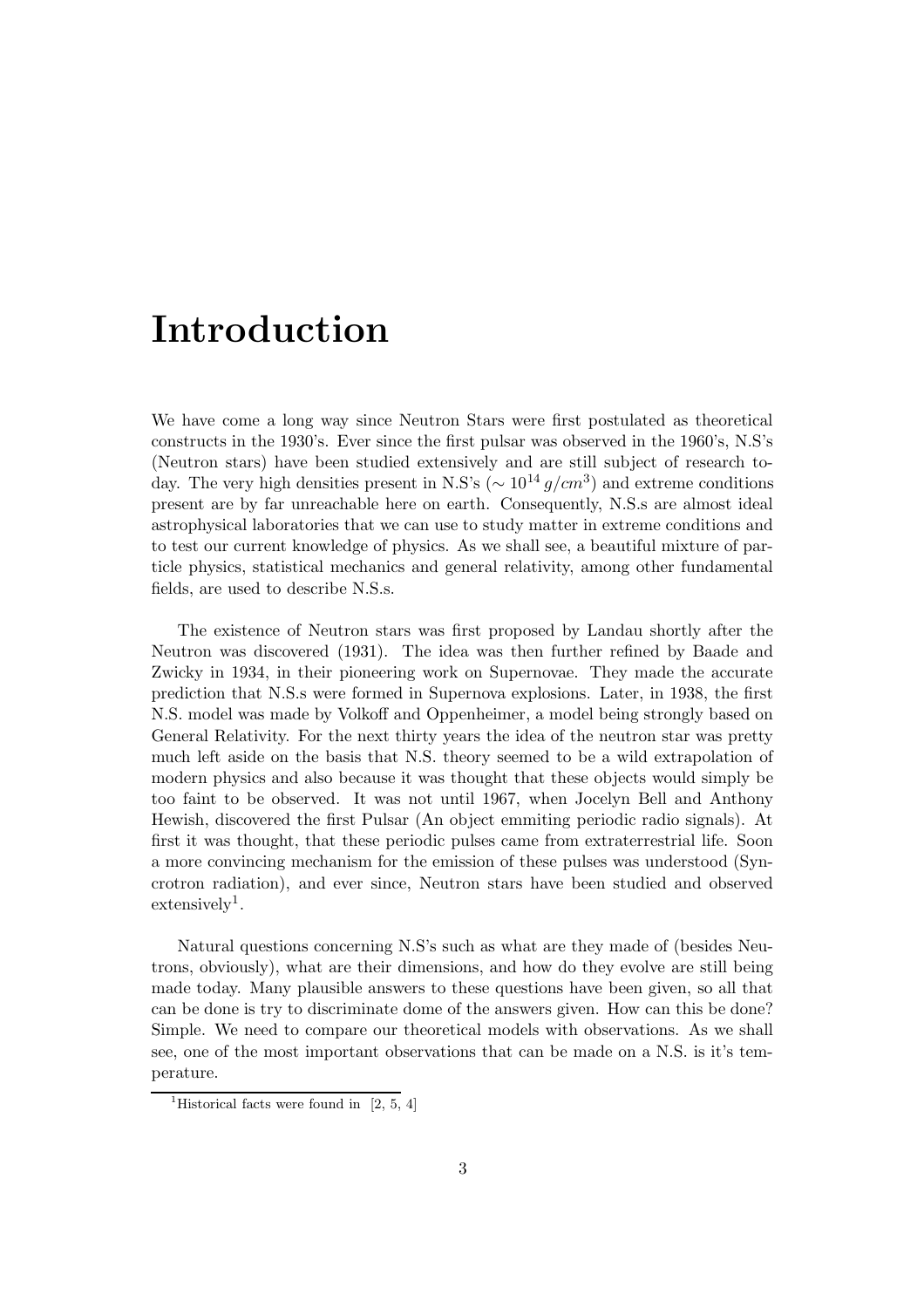The temperature-Time curve depends strongly on the type of matter and it's structure, and the former determines the Equation of state. The E.O.S. (Equation of State), together with General Relativity give us the equilibrium conditions (maximum mass and radius). Consequently, by constructing cooling curves for various types of matter present <sup>2</sup> and comparing with observations one can not only constrain the E.O.S. and determine properties of the N.S., but also determine if exotic matter is actually present in the universe.

The "core" of this document is presented in chapter III, but the importance of the previous two chapters lies in the fact that they put the problem of Neutron star cooling in context. Also, some important results will be derived in the first two chapters, which besides from being important to the problem in question, are fundamental results in the field of astrophysics. This document tries to be as self contained as possible, so that some of the equations presented in the document are derived and treated a bit more deeply in the appendixes.

<sup>2</sup>Among the various types of matter considered are: Ordinary matter, quark matter, Pion condensates, Kaon condensates, etc.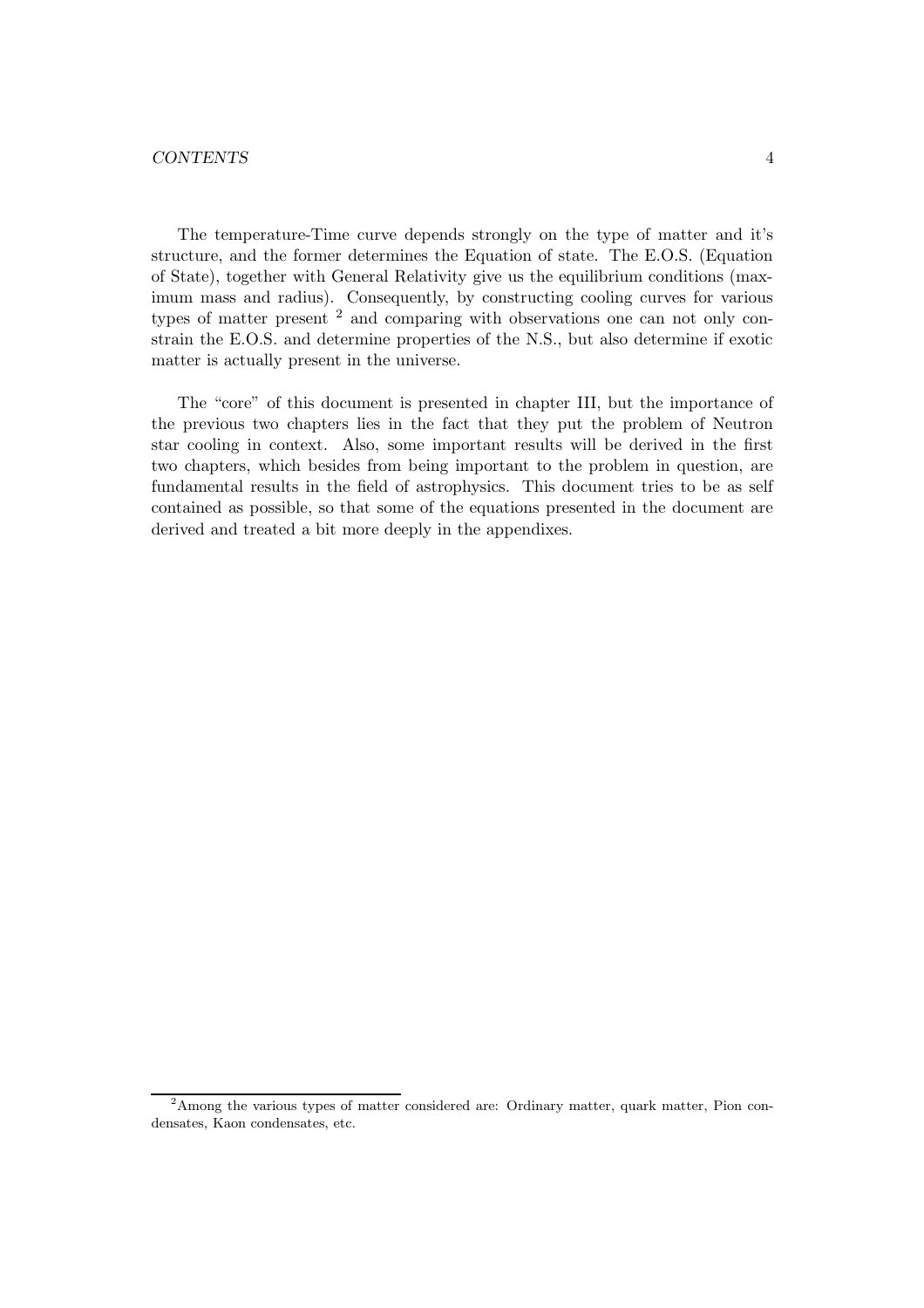# Chapter 1

# Neutron Stars

Main sequence stars produce energy by fussion, starting from hydrogen, and progressing towards heavier elements. When  ${}^{56}Fe$  is reached, it is no longer energetically favorable to produce heavier elements, so gravity starts to take over until the counter-pressure produced by Pauli repulsion in the electrons may leave the star in equilibrium. This new equilibrium state is commonly called a White Dwarf. However, if the mass of the star is sufficiently large ( $> 1.4 M_{\odot}$ ,  $M_{\odot}$  being the solar mass), the zero point pressure (produced by the Pauli exclusion principle) is no longer capable of supporting the star against gravitational collapse. A massive implossion and then an explosion, called a Supernova, takes place. The remnant of this spectacular event is what is now known as a Neutron Star.

This remnant Neutron star has a mass of  $\sim 1.5 M_{\odot}$  and a radius of the order of  $\sim 10km$  [1, 4, 2], thus corresponding to densities of the order of  $10^{14}g/cm^3$ . These densities correspond to energies much greater than the threshold energy for electron capture, so we expect that the neutron star is composed primarily of neutrons. The counter-pressure that keeps the N.S. from collapsing is the zero point pressure for a degenerate gas of neutrons. Just as in the case of White Dwarfs we expect there to be a limiting mass, and since a degenerate gas of neutrons might be the densest form of matter, the outcome of a possible collapse is a Black Hole.

Neutron Stars may emmit periodic radio signals and are thus called Pulsars(See chapter II). Currently, more than 1000 pulsars have been detected [5]. Neutron stars also emmit thermal radiation in the X-ray frequency range, and when in a binary accreting system, they also emmit radiation in the X-ray region. Neutrinos, that are virtually undetectable<sup>1</sup>, are emmited in abundance. These neutrinos, as we shall see, are crucial in the cooling process. In the following subsections, some properties of neutron stars will be discussed in more detail, and the problem of neutron star cooling will be put in context.

<sup>&</sup>lt;sup>1</sup>It is hard enough to detect neutrinos from the sun. Recall that neutrinos only interact via the weak interaction.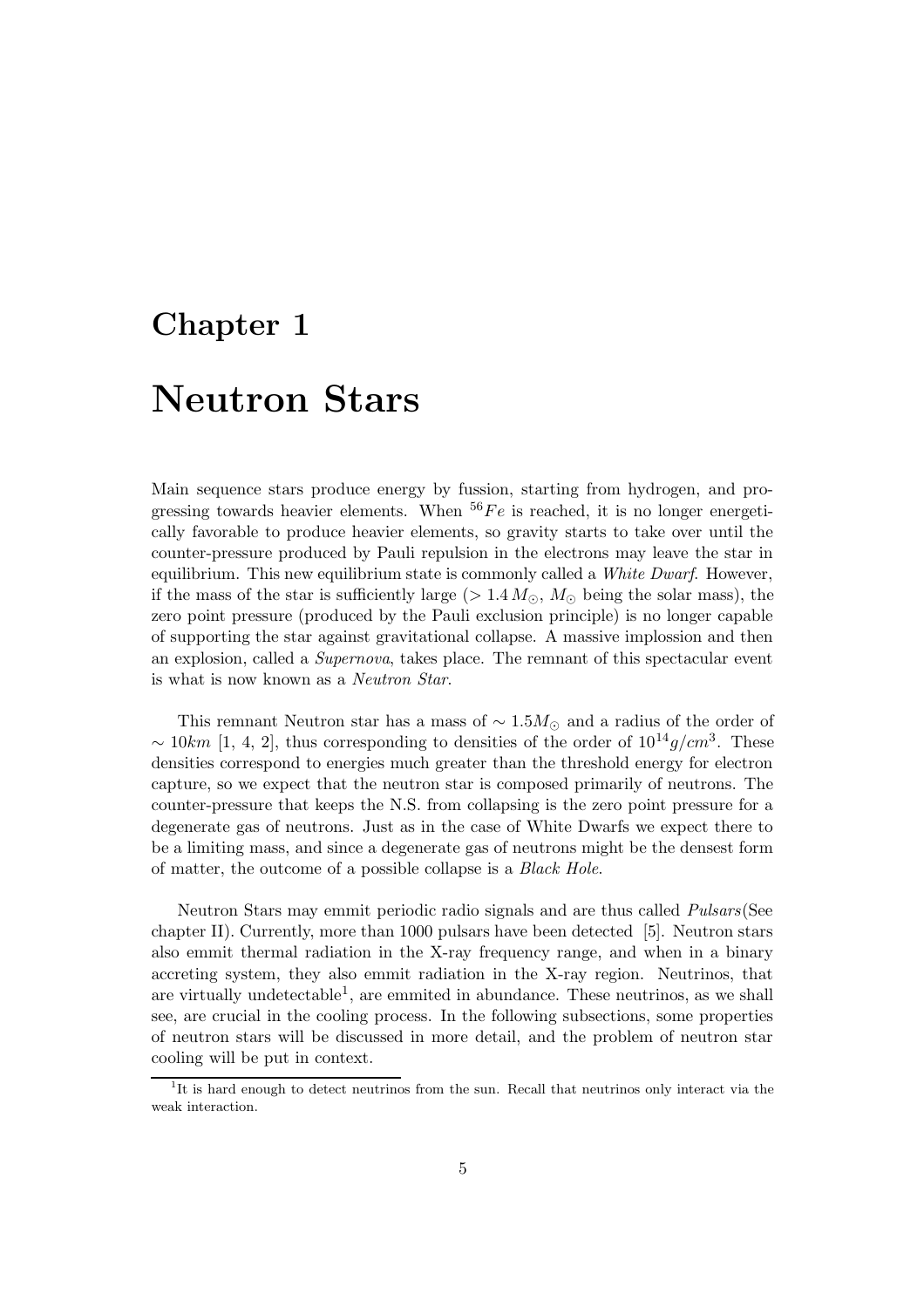# 1.1 The Origin of Neutron Stars

We shall now discuss the case in which the mass of the initial main sequence star is greater than the limiting Chandrasekar<sup>2</sup> mass of  $1.4M_{\odot}$ . We shall briefly describe the Supernova event.

#### 1.1.1 Type II Supernovae

Neutron Stars are formed in type II Supernovae<sup>3</sup>. This event only lasts a few seconds after nuclear fussion has completely halted. Since the electron pressure is not enough to keep the star from collapsing, an implosion occurs.

Soon, densities greater than  $8 \times 10^6 g/cm^3$  begin to appear [4]. This is the minimum density for electron capture to take place  $(p + e \rightarrow n + \nu)$ . Since electron capture is the key mechanism responsible for the Neutron Star formation, it might serve us to calculate the minimum density for which this process occurs.

The minimum energy required for  ${}^{56}Fe$  to capture energetic electrons capture can be found by simply saying that

$$
M(A=56, Z=26)c2 + E_{min} = M(A=56, Z=25)c2,
$$
\n(1.1)

giving

 $E_{min} = 1.88 \times 10^{-13} J = 1.803 MeV.$ 

It is now plausible to say that this minimum energy is mostly supplied by the degenerate electrons with Fermi energy<sup>4</sup>  $E_{min} = E_f(e)$ 

$$
E_f(e) = \frac{\hbar}{2m_e} \left( 3\pi^2 \frac{N_e}{V} \right)^{2/3} = 1.803 MeV . \tag{1.2}
$$

Noting that  $N_e = N_p$  because of charge conservation, and that the matter density can be expressed as

$$
\rho_{min} = \frac{N_p}{V} \left(\frac{A}{Z}\right) m_B = \frac{N_e}{V} \left(\frac{A}{Z}\right) m_B \tag{1.3}
$$

Were  $\frac{A}{Z}$  is the number of barions per electron, and  $m_B$  is the mass of a barion. In the case of <sup>56</sup>Fe,  $\frac{A}{Z} = 2.15$  [5]. We can now rewrite eq. (1.2) as

<sup>2</sup>Chandrasekar predicted the maximum mass for a white dwarf by modeling it as a degenerate gas of electrons.

<sup>&</sup>lt;sup>3</sup>In type I supernovae, there is initially a White Dwarf star that accretes mass from its binary companion. When the white Dwarf has accreted enough mass from its companion, a carbon-oxygen core is ignited and a shock wave is produced that destroys the star, there is no Neutron Star left [6].

<sup>&</sup>lt;sup>4</sup>Eq. 1.2 is a known result for the energy of a gas of fermions at  $T = 0$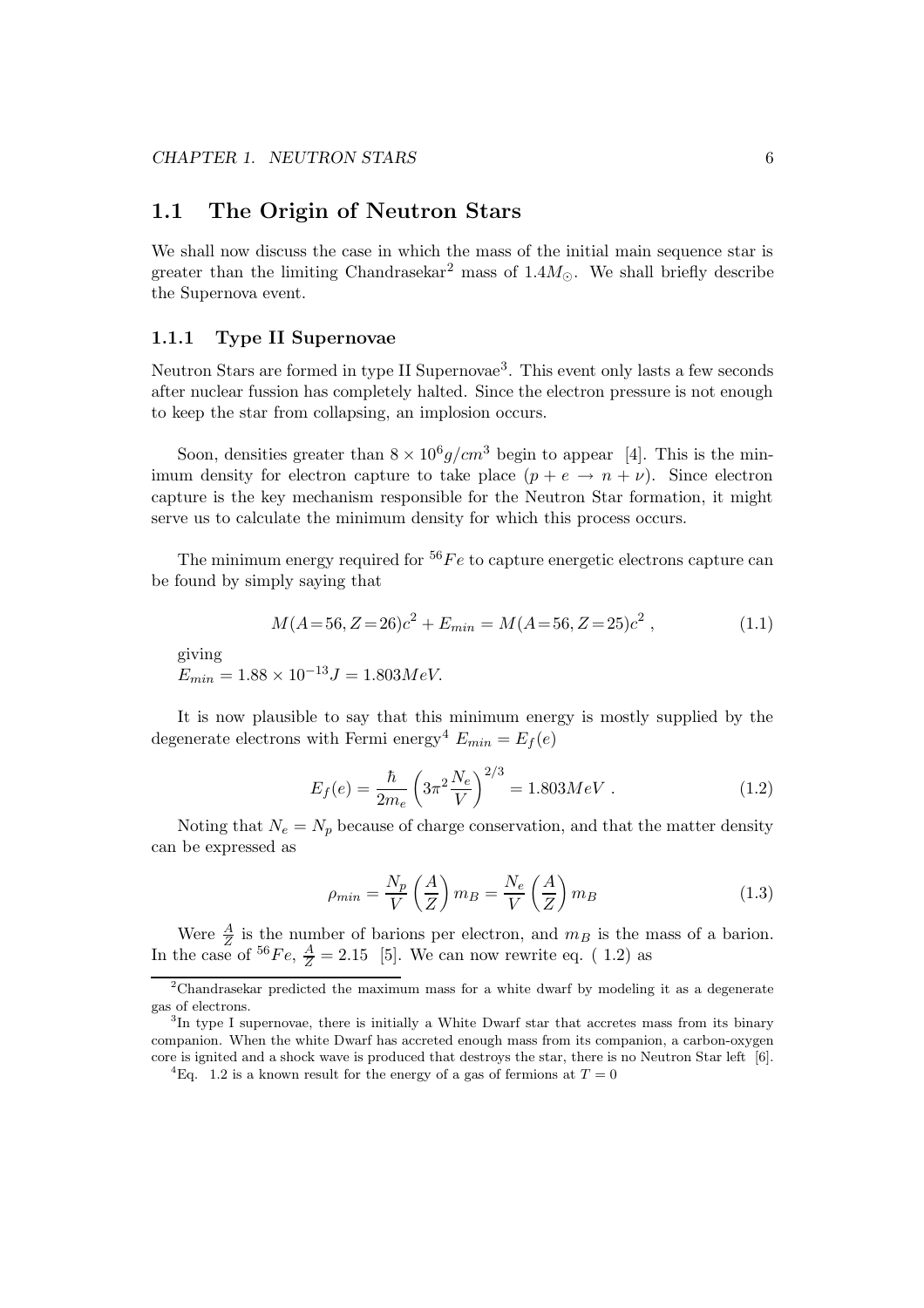$$
E_f(e) = \frac{\hbar^2}{2m_e} \left(\frac{3\pi^2 Z}{m_B A}\right)^{2/3} \rho_{min}^{2/3} . \tag{1.4}
$$

So

$$
\rho_{min} = \left(\frac{E_f(e)2m_e}{\hbar^2}\right)^{3/2} \frac{m_p A}{3\pi^3 Z} = 8.64 \times 10^6 g/cm^3,
$$
\n(1.5)

which is consistent with what is mentioned by Baym [4].

This density is still much less than the Nuclear density, this being  $\rho_0 = 3 \times$  $10^{14} g/cm^3$  [4], consequently, there is a massive neutronization and neutrino production. The collapse halts when the density approximately reaches  $\rho_0$ , due to the high incompressibility of nuclear matter. The resistance to the collapse of this very dense core is in part responsible for a shock wave that turns the implosion into an explosion [6]. For an instant, the high opacities inside the star, make it impossible for the produced neutrinos to escape. Further neutrino production is momentarily suppressed because a degenerate gas of neutrinos is momentarily formed, i.e. for a neutrino to be produced, it would have to occupy a state that is probably already occupied.

It is thought that Neutrinos play a crucial role in the final ejection of the stellar mantle [1, 6]. Once the trapped neutrinos escape and thus, the stellar mantle is ejected, there is "room" (In phase space terms) for further neutronization to occur. Note that further neutronization causes the reduction of the number of electrons per unit volume, and thus a further decrease in the electron or zero point pressure<sup>5</sup>. Only when the concentration of neutrons becomes high enough, the star remnant can reach equilibrium because of the zero point pressure produced by the newly formed neutrons. What is now left is a star composed mainly of neutrons (hence the name of the star) with an initial temperature of  $T_i \sim 10^{11}$  °K [3, 1].

It is now illuminating to calculate the Fermi energy of a gas of neutrons at nuclear density. Using eq.( 1.2) we find  $E_f(n) \approx 1.38 \times 10^{-11} J = 86.13 MeV$ . This corresponds to a Fermi temperature of  $10^{12}$  °K. The temperature of the initial neutron star is roughly one order of magnitude less than the Fermi tempereture, so the N.S. can be regarded as a degenerate neutron gas (See figure 1.1.1). The fact that the initial N.S. is degenerate can be seen in figure . Note that as the temperature drops, the N.S. will become even more degenerate . This is the reason why a neutron star can be thought as a cold star. It is important to restate that the N.S. now supports itself against gravitational collapse by the neutron zero point pressure.

The problem of N.S. cooling will be treated with these initial conditions. As a final remark, it is worth it to say that the subject of Supernovae is by no means fully understood and is still subject to research today.

$$
{}^{5}E_f(e) \propto \left(\frac{N_e}{V}\right)^{2/3}
$$
 and  $P_e \propto \left(\frac{N_e}{V}\right)^{4/3}$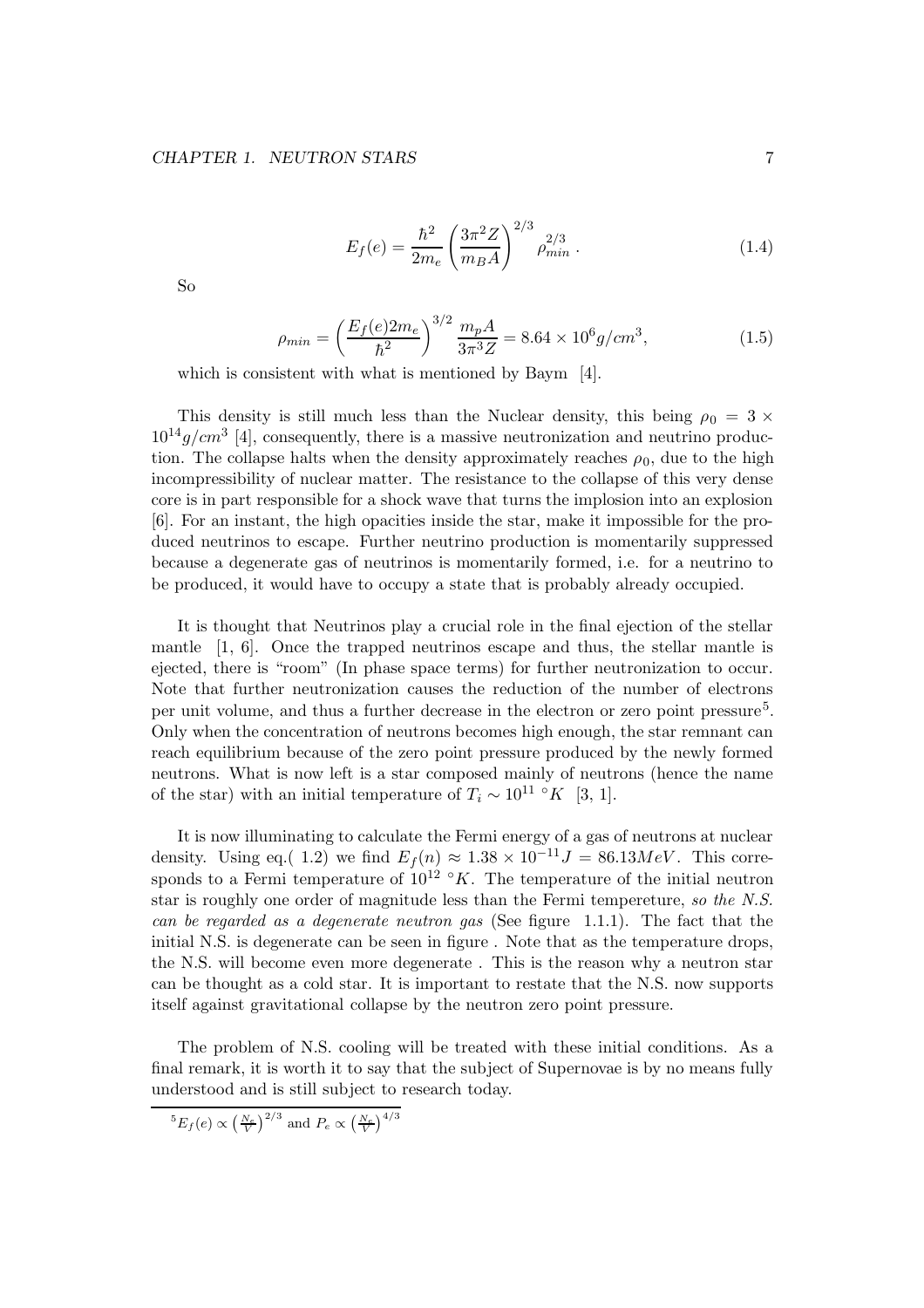

Figure 1.1: The Fermi distribution is plotted for an initial temperature of  $10^{11} °K$ , and then for a temperature of  $10^{10} \circ \hat{K}$ , as we shall see, the former temperature is reached in only a few hours!. Note that almost all the energy levels beneath the Fermi energy are occupied. As the temperature keeps dropping, the N.S. will become even more degenerate.

# 1.2 Neutron Star Structure

The process of N.S. formation gives us a rather good idea about the global structure of a N.S. . Although a N.S. is composed mainly of neutrons, heavy nuclei also exist in the crust and some protons and electrons exist in the core along with the neutrons. First we shall discuss the global structure in more detail. Then, the equation of state, and the limiting masses of the N.S. will also be treated.

#### 1.2.1 Composition

A cross section of a tipical N.S. is shown in figure ( 1.2). In the surface one expects there to be an abundance of  ${}^{56}Fe$ , electrons are degenerate just as they are in a White dwarf star. As one goes further inside, the threshhold density for electron capure is reached<sup>6</sup> ( $\rho_{min} = 8 \times 10^6$ ), so nuclei become more and more neutron rich, reaching nuclei such as  $^{118}Kr$  at a density  $\rho_d = 4.3 \times 10^{11} g/cm^3$  [4, 2]. These nuclei, although unstable in a laboratory, do not present  $\beta$  decay  $(n \to e + p + \overline{\nu})$  because there is still a degenerate electron fluid. In other words, if a heavy nucleus such as  $118$ Kr, were to present  $\beta$  decay, the electron would have to go to an energy state that would probably be occupied. The outer region of the neutron star containing nuclei is called the *Crust*  $[4, 2]$ .

<sup>6</sup>See subsection 1.1.1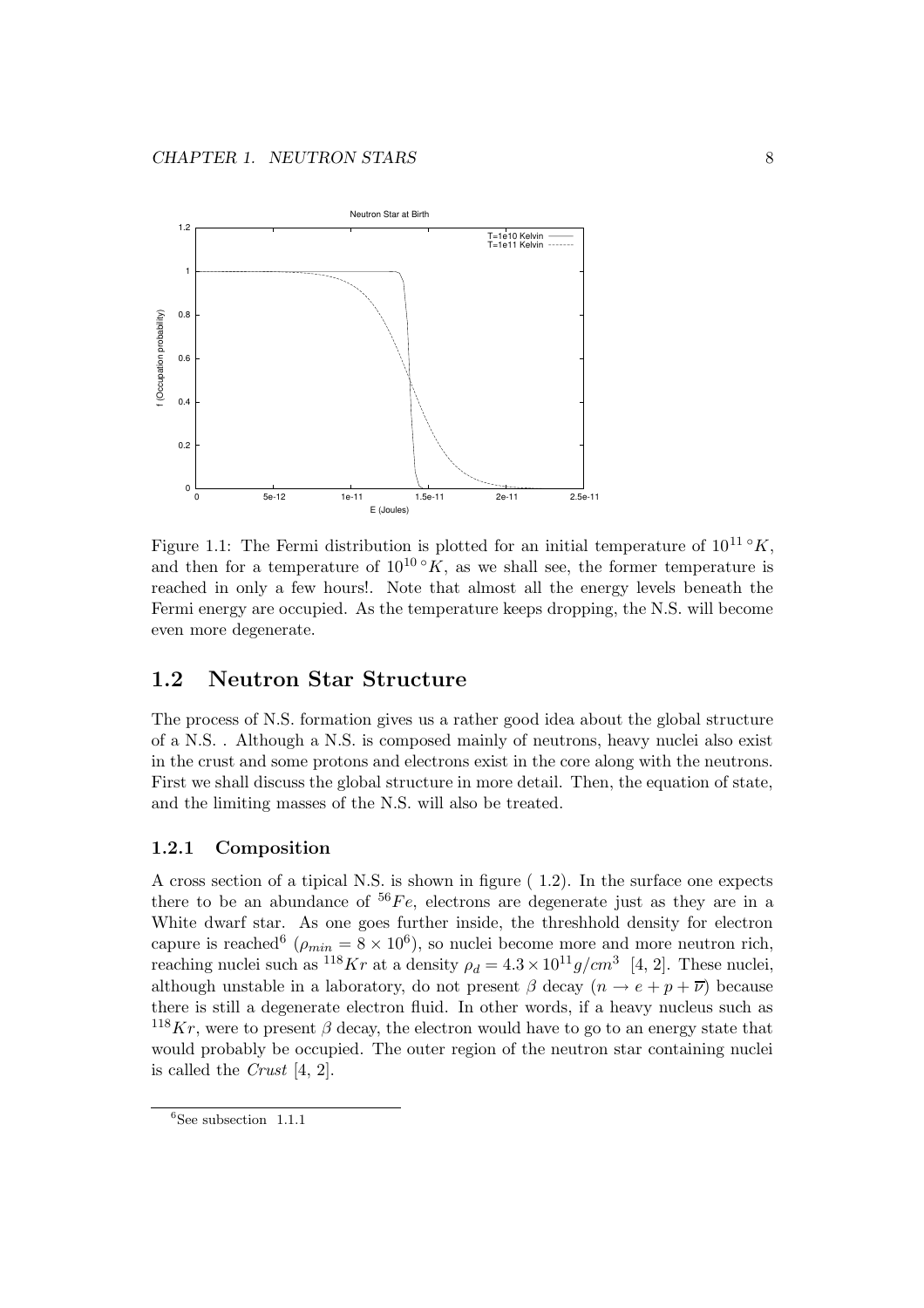

Figure 1.2: Schematic cross-section of a N.S.. Picture taken from the article of Baym [4]

The density  $\rho_d = 4.3 \times 10^{11} g/cm^3$  is commonly called the neutron drip density. At densities greater than  $\rho_d$ , nuclear forces begin to saturate, as a consequence of them being short range. What happens now is that neutrons begin to "drip" out of the nuclei. As neutrons begin to drip out, unusual structures begin to appear. The shape of nuclei changes from spherical to rod like, to laminar. These unusual structures are called *Pasta Nuclei* [4]. Then, as densities keep increasing, and reach nuclear density  $(\rho_0 = 3 \times 10^{14} g/cm^3)$ , matter dissolves into a uniform liquid that is primarily composed of degenerate neutrons with a few protons and electrons. The inner region, after the crust, is called the Core. As we shall see, the amount of protons inside the N.S. will slightly vary the equation of state and might have dramatic effects on the way the N.S. cools.

There are still uncertainties about the type of matter that exists at even higher densities. Pion or Kaon condensation may occur and form a superfluid Bose-Einstein condensate. Although superfluidity will not be treated in detail, it might also have strong effects on N.S. cooling. At ultrahigh densities, it is thought that free quarks might exist [4]. The core of the N.S. constitutes about 90% of the total volume. There is also an atmosphere composed of hydrogen that has no notable contribution on the total mass of the star, but plays an important role in shaping the emitted photon spectrum [1].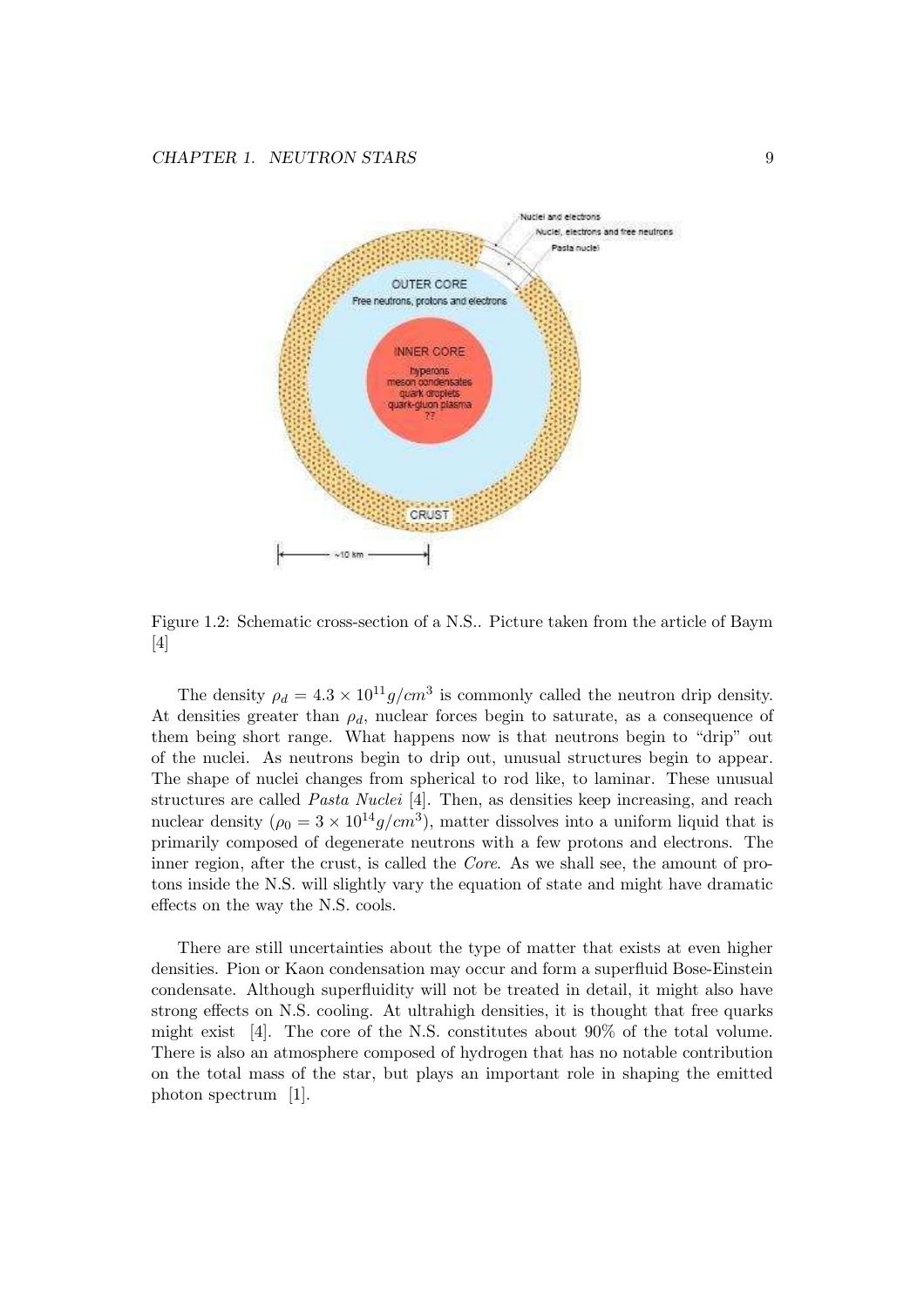## 1.3 The Equation of State

In this section, we shall assume, as a first (and reasonable) approximation, that the N.S. is composed entirely of neutrons. This is a valid approximation because the core, which is composed primarily of neutrons constitutes 99% of the mass of the Neutron star [1]. We shall also assume, that the neutrons are in the ground state. This is valid to say because, the neutrons are highly degenerate<sup>7</sup>. One final and crucial assumption, is to take the neutrons as non interacting<sup>8</sup>. The main reference for this section is Reddy's article [5].

#### 1.3.1 The pure Neutron Star

To obtain the energy of the ground state of a pure neutron gas, we can proceed as follows [5].

$$
U = 2\sum_{|\vec{p}|=0}^{|\vec{p}|=p_f} \sqrt{\vec{p}^2 c^2 + m^2 c^4}
$$
 (1.6)

Here the sum is made over the neutron momentum. The factor of 2 just takes into account the spin of the neutron and  $p_f$  is the Fermi momentum. We may now use the density of states  $(V/h^3)$  and write eq. (1.6) as an integral.

$$
U = \frac{2V}{h^3} \int_{p=0}^{p=p_f} \sqrt{\vec{p}^2 c^2 + m^2 c^4}; d^3 \vec{p}.
$$
 (1.7)

Now changing to spherical coordinates, the previous eq gives

$$
U = \frac{8\pi V}{h^3} \int_{|p|=0}^{|p|=p_f} \sqrt{p^2 c^2 + m^2 c^4} \, p^2 \, dp. \tag{1.8}
$$

Solving this eq might not be as illuminating as looking at the relativistic and non relativistic limits of eq. ( 1.8).

First lets look at the non relativistic limit (making a series expansion for small momenta).

$$
U = \frac{8\pi V p_f^5}{h^3 10m_n} \tag{1.9}
$$

We now need a relation between  $p_f$  and V given by

$$
N = \frac{2V}{h^3} \int_0^{p_f} d^3 \vec{p} = \frac{8\pi V p_f^3}{3h^3},\tag{1.10}
$$

 $\overline{^{7}}\text{See subsection}$  1.1.1

<sup>8</sup> If interactions are taken into account, the bare mass of the neutron should be replaced by the effective mass.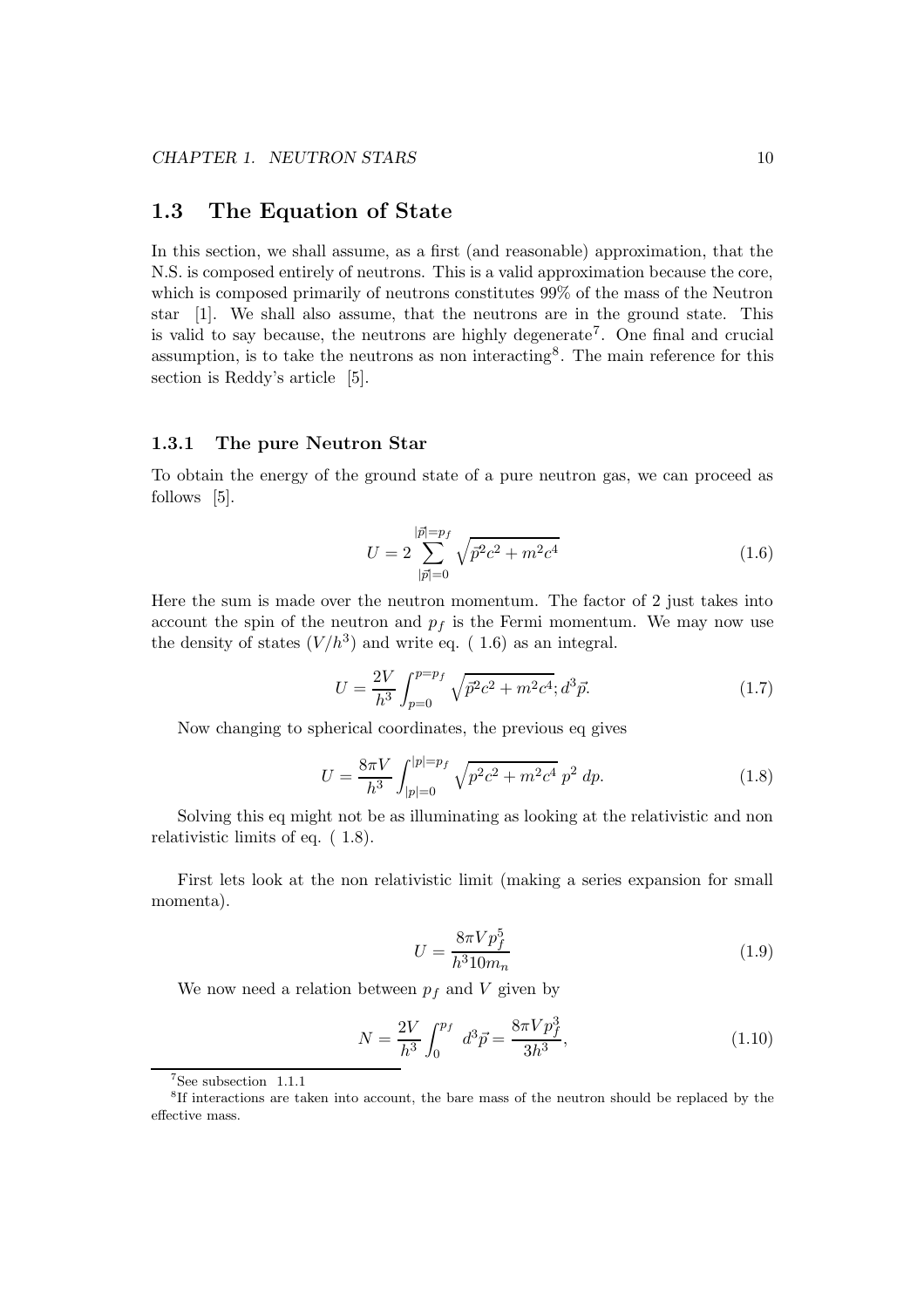So that

$$
p_f = \left(\frac{3Nh^3}{8\pi V}\right)^{1/3}.\tag{1.11}
$$

Eq.  $(1.9)$  becomes

$$
U = \frac{8\pi}{10m_n h^3} \left(\frac{3Nh^3}{8\pi}\right)^{5/3} V^{-2/3}.
$$
 (1.12)

We can now calculate the pressure using  $P = -\left(\frac{\partial U}{\partial V}\right)$ ∂V  $\overline{ }$  $T=0$ <sup>, so that</sup>

$$
P_{non-rel} = \frac{8\pi}{15m_n} \left(\frac{3Nh^3}{8\pi V}\right)^{5/3}
$$
 (1.13)

$$
= \frac{8\pi}{15m_n} \left(\frac{3h^3}{8\pi m_n}\right)^{5/3} \rho^{5/3} \tag{1.14}
$$

Note that  $P \propto \rho^{5/3}$ . This is commonly called a polytropic equation of state with  $\gamma = 5/3$ .

Next we calculate the equation of state for the very relativistic case.

$$
U = \frac{8\pi V}{h^3} \int_0^{p_f} p^3 c \, dp = \frac{2\pi c}{h^3} \left(\frac{3Nh^3}{8\pi V}\right)^{4/3} \tag{1.15}
$$

$$
\Rightarrow P_{rel} = \frac{2\pi c}{3h^3} \left(\frac{3Nh^3}{8\pi V}\right)^{4/3} = \frac{2\pi c}{3h^3} \left(\frac{3h^3}{8\pi m_n}\right)^{4/3} \rho^{4/3}.
$$
 (1.16)

This is a polytrope with  $\gamma = 4/3$ . The non relativistic case corresponds to low pressures and low densities. In the relativistic case, neutrons are taken to be highly energetic and thus the approximation corresponds to high pressures and high densities within the star. More generally, one can express the equation of state as [5]

$$
P = A_{n-r} \rho^{5/3} + A_r \rho^{4/3}.
$$
\n(1.17)

These results are of course very approximate because we have not taken into account nucleon-nucleon interactions, a few more sophisticated models have been proposed that include interactions. The subject of the equation of state is still subject to research today<sup>9</sup>.

<sup>&</sup>lt;sup>9</sup>See Shapiro [2]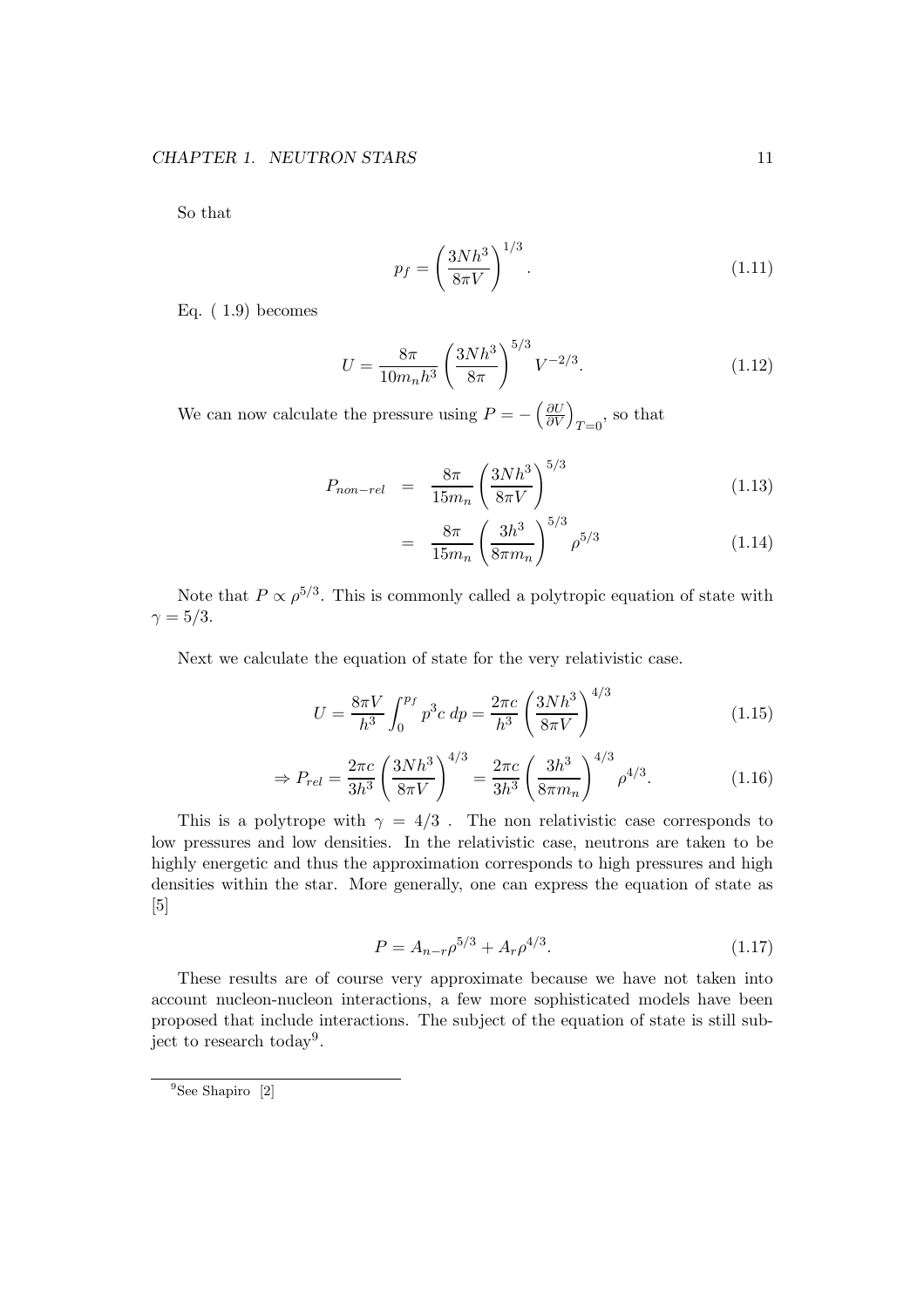The methods used to calculate the equations of state, apply just as well for White dwarfs, but instead of there being a degenerate gas of neutrons, one takes there to be a degenerate gas of electrons. As we shall see in the next section, the equation of state is crucial in determining the maximum and minimum masses of a neutron star.

## 1.4 Neutron star stability

In section 1.1.1 we concluded that the equation of state could be expressed in two limits: A non relativistic limit (eq. 1.14) which corresponds physically to low pressures and densities, and a very relativistic limit (eq. 1.13) that corresponds to extremely high pressures and densities.

In previous sections (see 1.2.1) we have also stated that there is a density at which neutrons start to drip out of nuclei  $\rho_d$ . This density can be thought of as the limit of unstable white dwarfs because it corresponds to the transition from heavy nuclei to a neutron liquid. Similarly, we shall see that there is a maximum density allowed, which is thought to be  $\rho_{max} = 5 \times 10^{15} g/cm^3$  (Pretty close to nuclear density.).

We shall now present the famous equations for stellar equilibrium, and along with the densities mentioned in the preceding paragraph and the equations of state, we can calculate the limiting masses and radii for Neutron stars.

#### 1.4.1 Masses and Radii

In a normal main sequence star of  $1M_{\odot}$ , the Shwartzschild radius  $(2GM/c^2)$  is of the order of a few kilometers and is thus negligible to the radius of the star. This is why Newtonian gravity can be used to describe the main sequence star<sup>10</sup>. On the other hand, a typical N.S. will have a radius of a 10 or 12km, which is comparable to its Swartzchild radius, so a General Relativistic description of gravity must be used. The equations used to describe the hydrostatic equilibrium of a General Relativistic star are the following pair of coupled differential equations.

$$
\frac{dp(r)}{dr} = \frac{-Gm(r) \rho(r)}{r^2} \left(1 + \frac{p(r)}{\rho(r)c^2}\right) \left(1 + \frac{1 + 4\pi r^3 p(r)}{m(r)c^2}\right) \left(1 + \frac{2Gm(r)}{c^2 r}\right)^{-1} (1.18)
$$

$$
\frac{dm(r)}{dr} = 4\pi r^2 \rho(r) \qquad (1.19)
$$

These are commonly known as the Tolman-Oppenheimer-Volkov (O.V.) equations, and have a purely General relativistic origin<sup>11</sup>. Now that we know the equation of state  $p(\rho)$ , and values for central densities  $(\rho_{max}, \rho_{min})$ , we can solve this system

 $10$ If the star were to shrink beyond this radius, it would collapse into a Black Hole.

 $11$ See Appendix A for a derivation of these equations.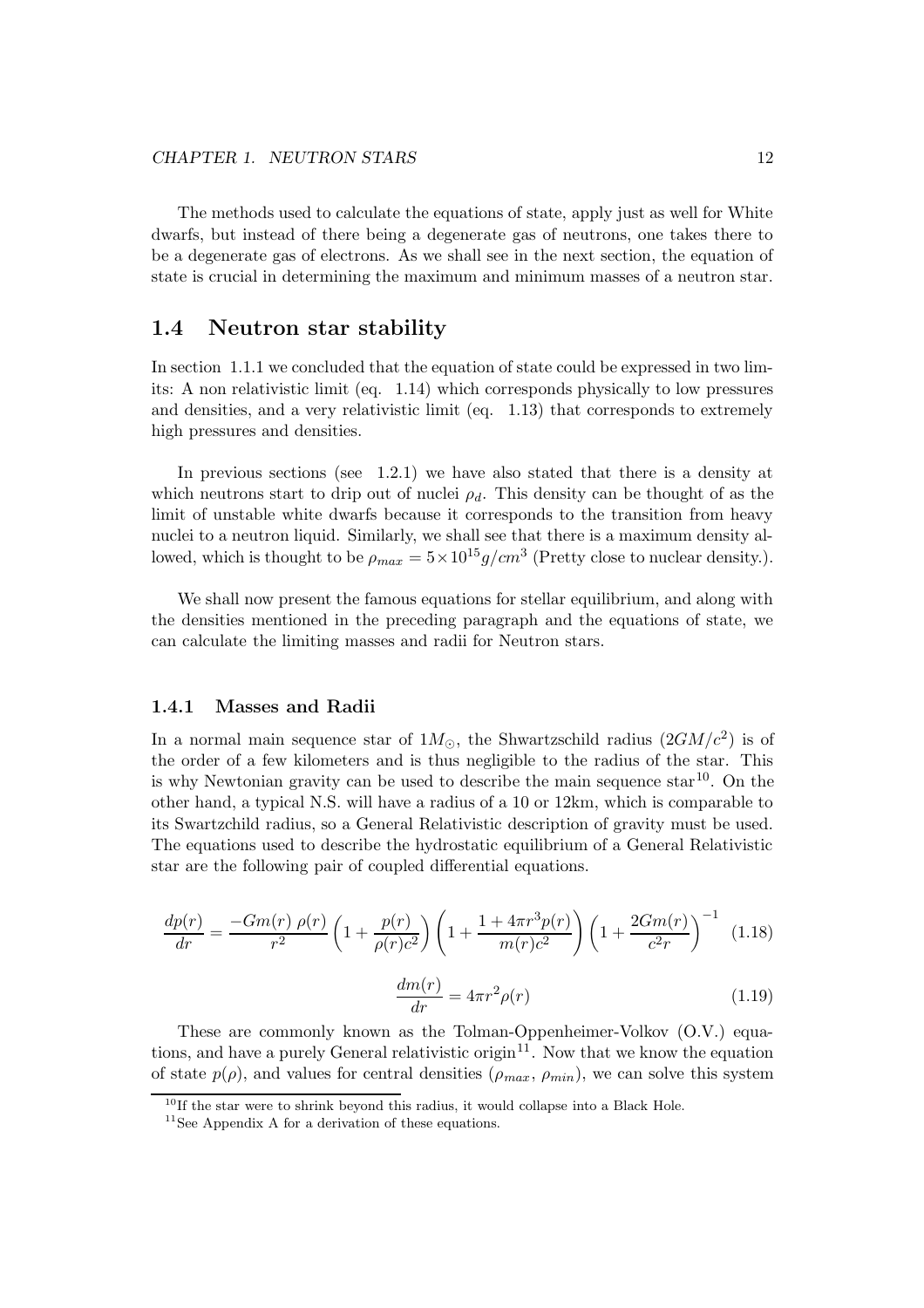of differential equations (usually done numerically). What one obtains is a solution for  $m(r)$  and  $\rho(r)$ . The radius 'r' at which the density drops to zero, is the radius of the star. Now with the O.V. equations and the equation of state we can construct a "Stellar model".

As an example of an application of the O.V. equations, we can calculate the minimum mass at which a Neutron star could possibly be stable. If one solves the O.V. equations taking the neutron drip density  $\rho_d$  as the minimum density and eq. (1.14) as the equation of state, one obtains what is shown in figure 1.3. One obtains the minimum stable mass of a N.S. to be around  $0.03M\odot$ , which is consistent with that obtained in the literature (see Shapiro [2]). This result is however a bit unrealistic in the sense that supernova remnants usually have masses larger than this. The minimum mass of a supernova remnant is usually of the order of  $1M\odot [1]$ , which is actually closer to the maximum allowed mass of a White  $D\text{warf}^{12}$ .

To find the radius and density corresponding to the alleged minimum mass of  $1M\odot$ , we can vary the central density and solve the O.V. equations. A mass of  $1 M \odot$  is found at a central density of  $\rho_c = 1 \times 10^{14} g/cm^3$  using a relativistic equation of state (Eq. 1.13). This "Low density" star is found to have a radius of  $\approx 91km$ .

Now if one starts to increase the central density, and constructs a model of the form of figure 1.3, using a relativistic eq of state of the form 1.13, one obtains a maximum allowed mass of the order of  $1.75M\odot$  as shown in figure 1.4. This maximum mass corresponds to a central density of the order of  $5 \times 10^{15} g/cm^3$  and is consistent with what is mentioned by Lattimer [1]. It is natural to expect a maximum mass corresponding to a density a few times greater than nuclear density, since it is thought that no fundamental force can support densities greater than  $5 \times 10^{15} g/cm^3$ .

The results of this section will be used in later chapters and can be summarized as:

$$
1M\odot < M < 1.75M\odot \tag{1.20}
$$

$$
12km < R < 91km \tag{1.21}
$$

$$
1 \times 10^{14} g/cm^3 < \rho_c < 5 \times 10^{15} g/cm^3
$$
\n(1.22)

These results of course vary (Drastically in some cases.) if one uses more sophisticated equations of state that take into account nucleon interactions, for this reason, there is still no agreement on the limiting masses (especially on the maximum mass). Nevertheless, these results are good enough for our present purposes.

 $\frac{12}{M_{max}}$  ~ 1.44 $M$ ⊙. This is the famous Chandrasekhar result.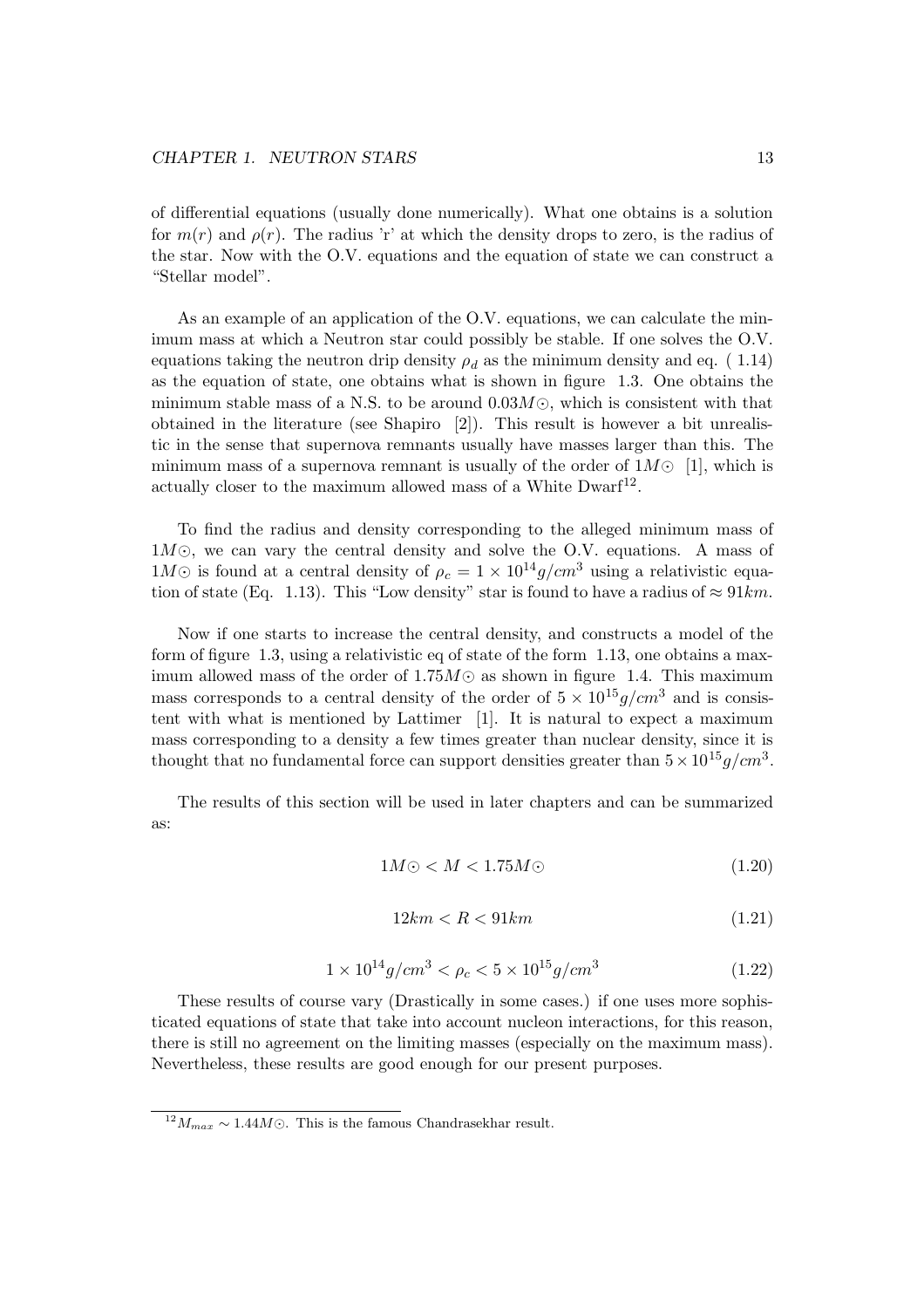

Figure 1.3: Stellar model for a low density neutron star (corresponding to an eq. of state of the form of eq. 1.14). The radius is measured in meters, the mass in solar masses and the density in  $[g/cm^3]$ . Note that the density goes to zero at the radius of the star. The minimum mass can be calculated by evaluating  $m(r)$  were the density goes to zero. Note that the minimum mass is of the order of 0.03  $M\odot$ .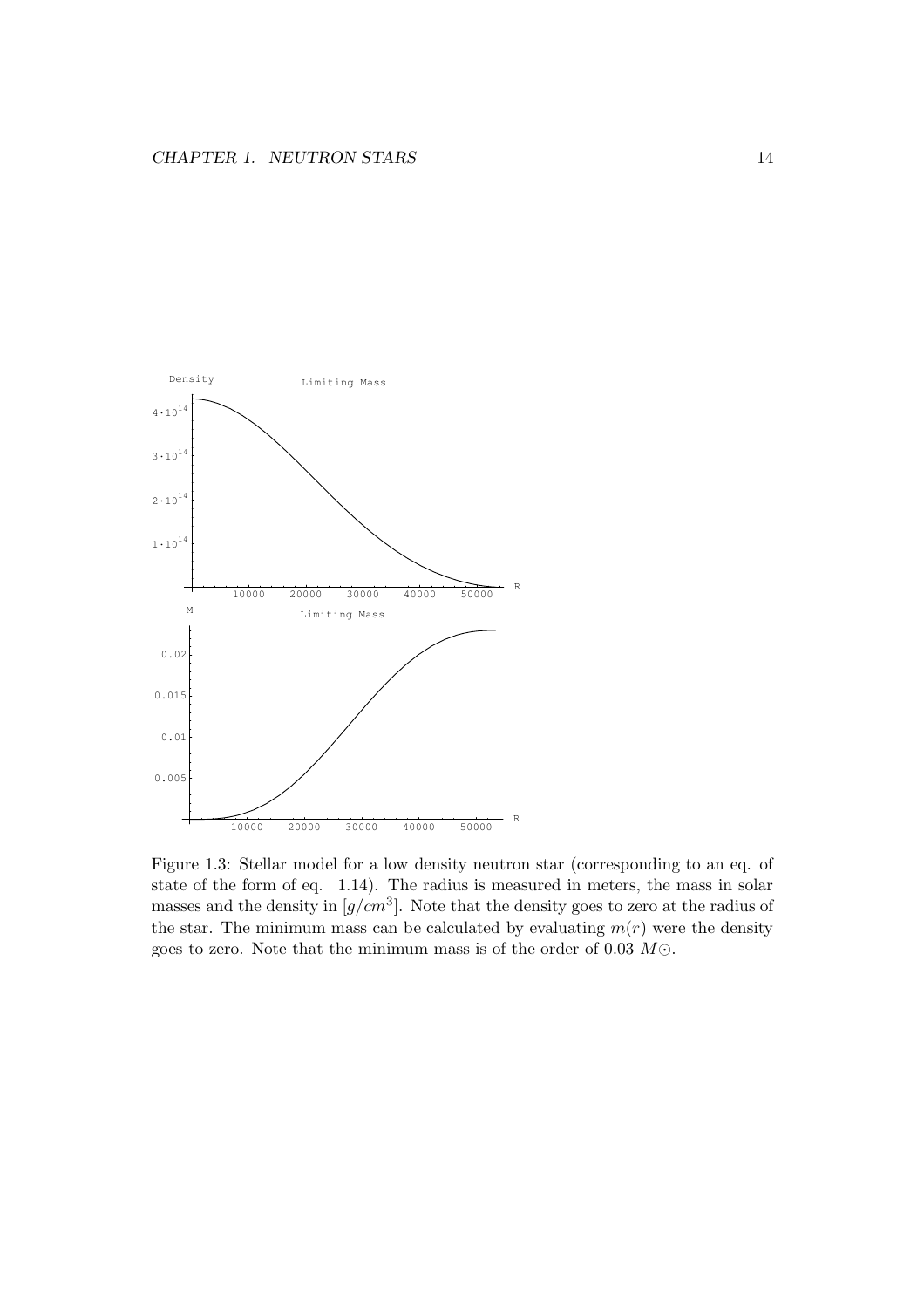

Figure 1.4: Model for a high density N.S., taking the central density to be  $5 \times$  $10^{15} g/cm<sup>3</sup>$ . The density goes to zero at the radius of the star. The maximum mass can be calculated by evaluating  $m(r)$  were the density goes to zero.  $M_{max} \approx 1.75 M \odot$ .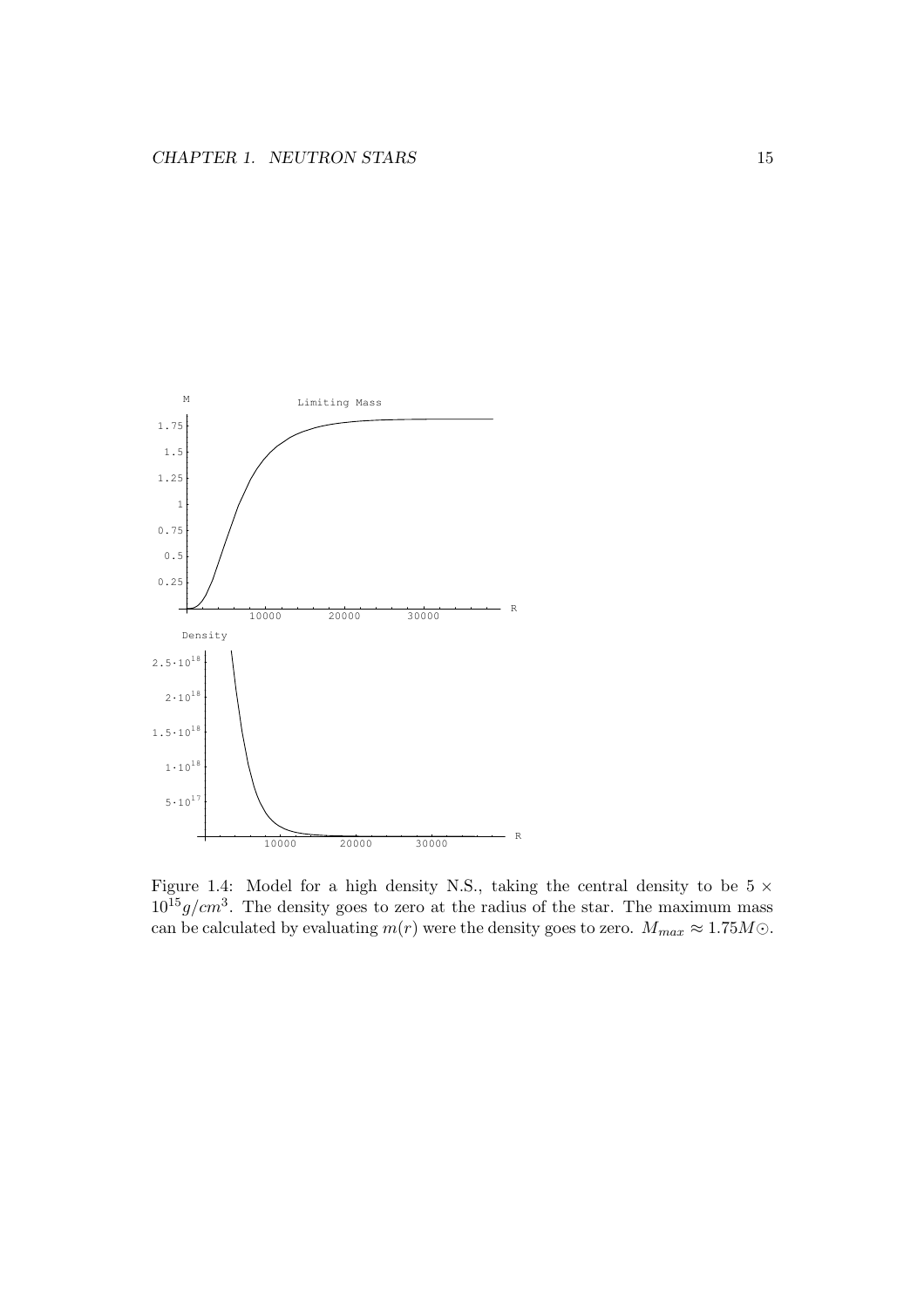# Chapter 2

# **Observations**

Neutron Stars were first observed as Pulsars, which are objects emmiting periodic radio signals, today, more than 1000 pulsars have been detected. In this chapter, we shall briefly describe thermal and non thermal related radiation emission. Mass measurements will not be discussed; still, it is worth saying that these measurements are obtained with the help of Kepler's third law observing N.S. binaries. The inferred masses are consistent with the masses obtained in the previous chapter, and thus with our knowledge of late stellar evolution [2]. In this chapter we shall be discussing the observations made on isolated N.S.s, which can have masses and radii in the ranges calculated in the previous chapter.

# 2.1 Pulsars

The high spin rates<sup>1</sup> that N.S. possess give rise to extremely high magnetic fields of the order of  $10^{12}G$ , the magnetic axis usually makes an angle with the rotation axis as shown in figure ( 2.1). The rotating magnetic field thus produces an electric field (By Faraday's induction law.) that ejects electrons from the surface. These ejected electrons will follow helicoidal paths along the magnetic flux lines and will thus emmit radiation as shown in figure ( 2.1).

Now, if by any chance, an observer is momentarily colinear with the magnetic axis, he (or she) will observe periodic light signals, typically ranging from milliseconds to seconds. This radiation is usually in the broad-band radio range. What we just briefly described is called the pulsar mechanism, and is also known as the Lighthouse model [12]. The pulsar depicted in figure 2.1 has a relatively narrow radiation beam, of only a few degrees across [12]; as a consequence of this, not all N.S.s can be observed as pulsars. The radio pulses described can be detected by radio telescopes here on earth, and were first observed in 1967 by Jocelyn Bell, a graduate student;

<sup>&</sup>lt;sup>1</sup>Since the radius of the star decreases during the Supernova event, conservation of angular momentum causes the newly born N.S. to have very high spin rates, of the order or 1 full revolution per second.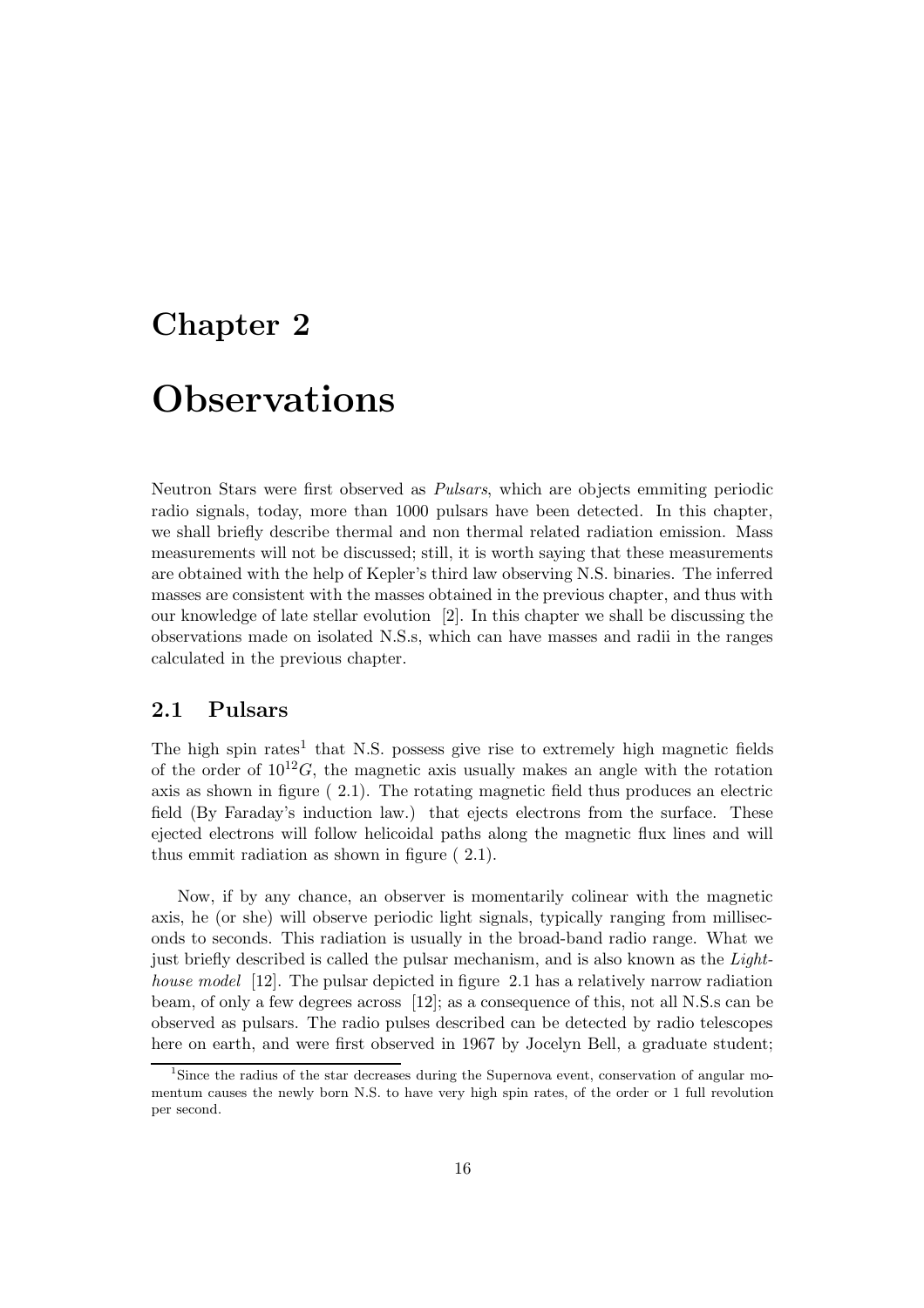

Figure 2.1: A schematic representation of a Pulsar. Taken from Astronomy Today. [12]

their interpretation however, was given by her thesis advisor, Anthony Hewish.

It is important to emphasize that this radiation is not thermally related, and is not emitted directly from the surface. Still, pulsars are worth being mentioned because once such an object is discovered, one is almost certain to have found a N.S., and thus, more observations can be made. In particular, once a pulsar is found, thermal observations can be performed.

#### 2.1.1 Age determination

The age of N.S.s can only be known exactly if the pulsar is related to a historical supernova. For example, the Chinese documented in the year 1054, the first supernova. Today this supernova remnant is known as the Crab Pulsar. Kepler and T. Brahe also documented supernovae in 1604 and 1572 respectively, however, these are not documented pulsars. There are 7 historical supernovae that have occurred in this galaxy, but the only one were we can be sure that a N.S. exists is the Crab Pulsar because, as it's name suggests, it is a documented pulsar [2].

In case matter ejected from a supernova is detected, one could in principle measure its velocity. If the veocity can be measured (not always) one could calculate the time at which all matter was at the same place, and thus calculate the age of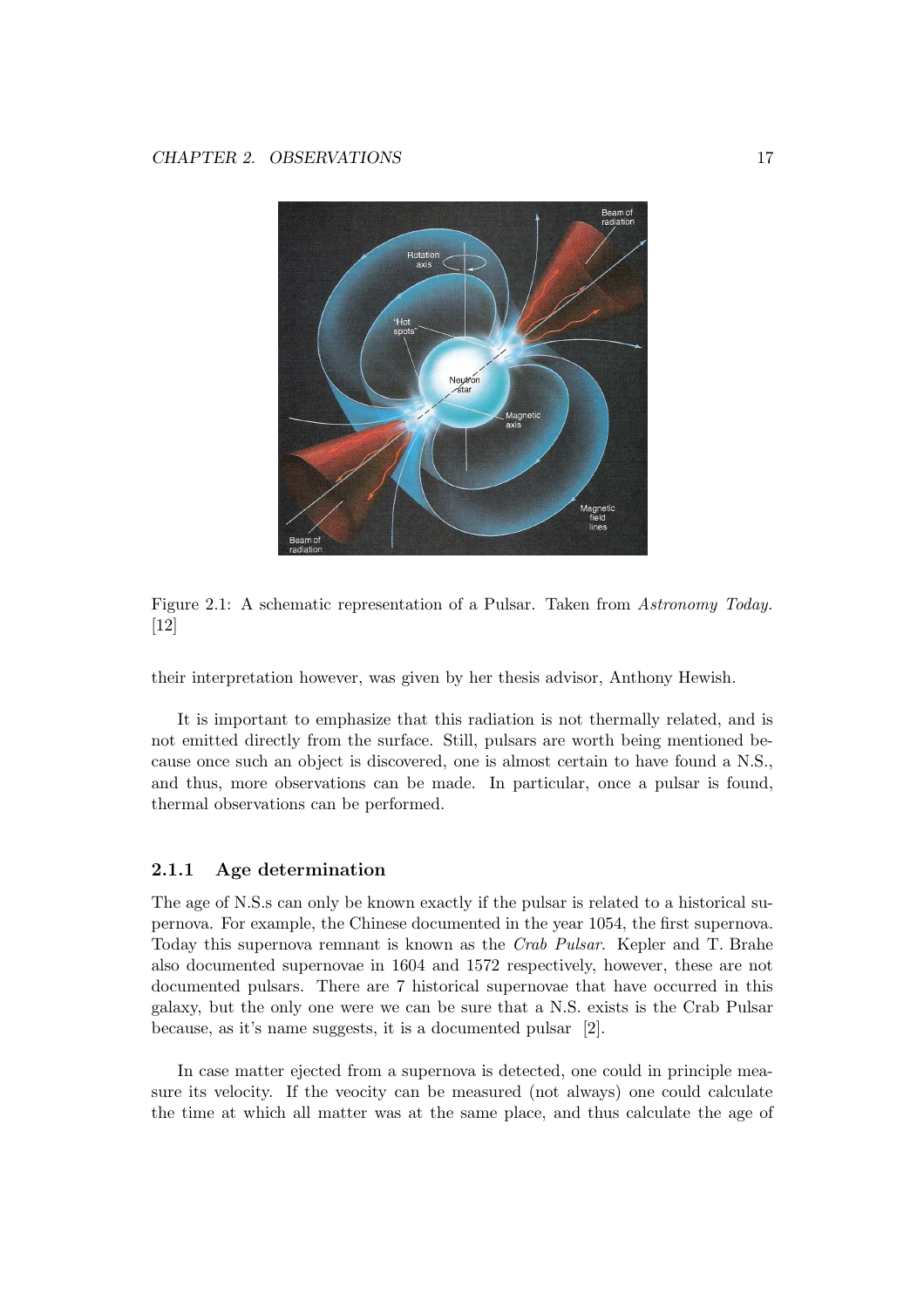the supernova remnant, which is in many cases, a N.S.. This has actually been done for the Crab and Vela pulsars, and the age determined for the Crab pulsar coincides with what was documented by the Chineese [12].

For the rest of the observed pulsars, the age cannot be determined exactly. Still, a caracteristic time can be associated by knowing the period  $P$  and the period-time variation  $\dot{P}$ . A characteristic time  $\tau$  can be defined by noticing that

$$
\frac{dP}{P} \sim \frac{dt}{\tau} \tag{2.1}
$$

so that

$$
\tau \equiv \frac{P}{\dot{P}}\tag{2.2}
$$

The estimation of a pulsar age was given by Gunn and Ostriker (1969), with the help of their magnetic dipole model for pulsars [2]. They found that to a good approximation, the age of a pulsar can be written as

$$
t \approx \frac{\tau}{2} = \frac{P}{2\dot{P}}\tag{2.3}
$$

The importace of the previous expression is that it only depends on measurable variables, in particular, the period of a pulsar can be measured with a precission of up to 14 significnt figures [2]. The previous equation gives a good estimation of the known age of the Crab Pulsar (A discrepancy of 325 years [2]).

# 2.2 Thermal emission

Thermal emission differs from non-thermal emission in the sense that the former originates at the surface of the N.S.. The wave length of the thermal light we perceive from N.S.s is in the X-Ray region. A rough estimation of the temperature using  $E = k_B T = hc/\lambda$  yields a temperature of the order of ~ MK. Observations of thermal emission became possible after the launch of the Einstein satelite (1979) and EXOSTAT satellite (1983) [13], which are equipped with X-ray telescopes. The latest X-ray observations were made by the Chandra satellite.

There are several forms of surface emission. Perhaps the strongest signal is emitted by the magnetic poles of the N.S.. The accelerated particles create "hot spots" near the magnetic poles like the ones depicted in figure 2.1. These hot spots emmit radiation in the x-ray range, however, this radiation is considered non-thermal because it is related to accelerated charged particles. One can then observe x-ray pulsars. With the Chandra satelite, one can not only observe x-ray pulsars due to the magnetic poles, but also small pulses due to tiny variations in the surface temperature [13].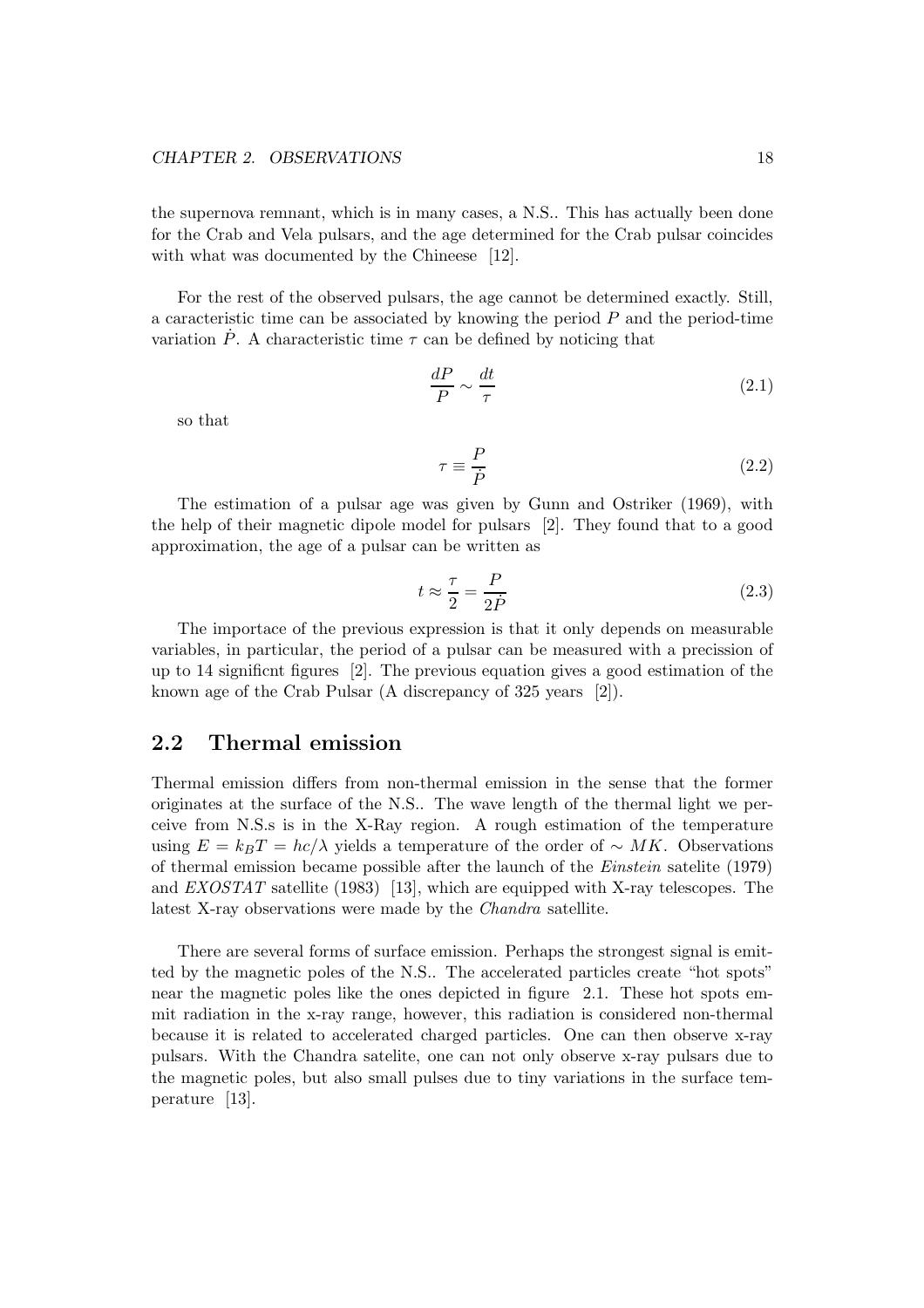Taking the spectrum of the surface of a N.S. is not an easy task because nonthermal radiation is so bright that thermal radiation is hardly visible [13]. This is specially true with young N.S.s, with ages of the order of  $10<sup>3</sup>yr$ . Also, the ejected material from the supernova can be hot enough for x-rays to be emitted, these can shadow the ones being emitted from the N.S. itself.

Once the spectrum of the surface is taken<sup>2</sup>, there are a few ways of finding the surface temperature. One is making a black-body fit of the spectrum, and associating a temperature to the fitted curve. If the curve cannot be fitted using a black-body curve, it can be fitted assuming that the atmosphere of the N.S. is composed mainly of hydrogen (Hydrogen atmosphere model.) [13]. The lack of spectral absorption lines corresponding to heavy elements or even Helium suggests that the Hydrogen atmosphere model is plausible; also, strongly magnetized hydrogen does not seem to have visible spectral lines in the x-ray region [13]. The obtained temperatures for N.S.s are shown in figure 2.2. For the purpose of this document, we would prefer cooling curves, but temperatures alone are hard enough to obtain. Not all objects in figure 2.2 are documented pulsars (The ideal case); in fact, most are "x-ray point sources" in the middle of supernova remnants. The former statement poses doubts as to wether some of the "x-ray point sources" are indeed N.S.s.

In the next section we shall discuss the relation between the observed temperature  $T_{\infty}$  and the actual surface temperature  $T_0$ .

## 2.3 The Observed Temperature

Recalling the discussion of section 1.4.1, which implies that General Relativistic effects become non-negligible, one can conclude something very important about the observed temperature. As we shall see, the observed temperature here on earth is actually less than the temperature one would observe at the surface of the N.S.. For the following discussion, some knowledge of General Relativity is required, the result final result of the "temperature redshift" is given in eq. ( 2.27) and (2.26).

#### 2.3.1 The Temperature Redshift

If we neglect the effects of rotation, the geometry of space-time near the N.S. radius can be described by the spherically symmetric Schwarzschild metric<sup>3</sup>. This mertic  $(g_{\mu\nu})$  can be written as [15]

$$
ds^{2} = -\left(1 - \frac{2GM}{r}\right)dt^{2} + \left(1 - \frac{2GM}{r}\right)^{-1}dr^{2} + r^{2}d\Omega^{2}
$$
 (2.4)

 $2A$  spectrum may be taken by graphing number of photons detected for a definite energy or wavelength.

 $3$ To neglect rotation is a very bold thing to say because of the high spin rates that N.S.s possess. Rotation could be taken into account using a more realistic Kerr metric, but the algebra is simply too long.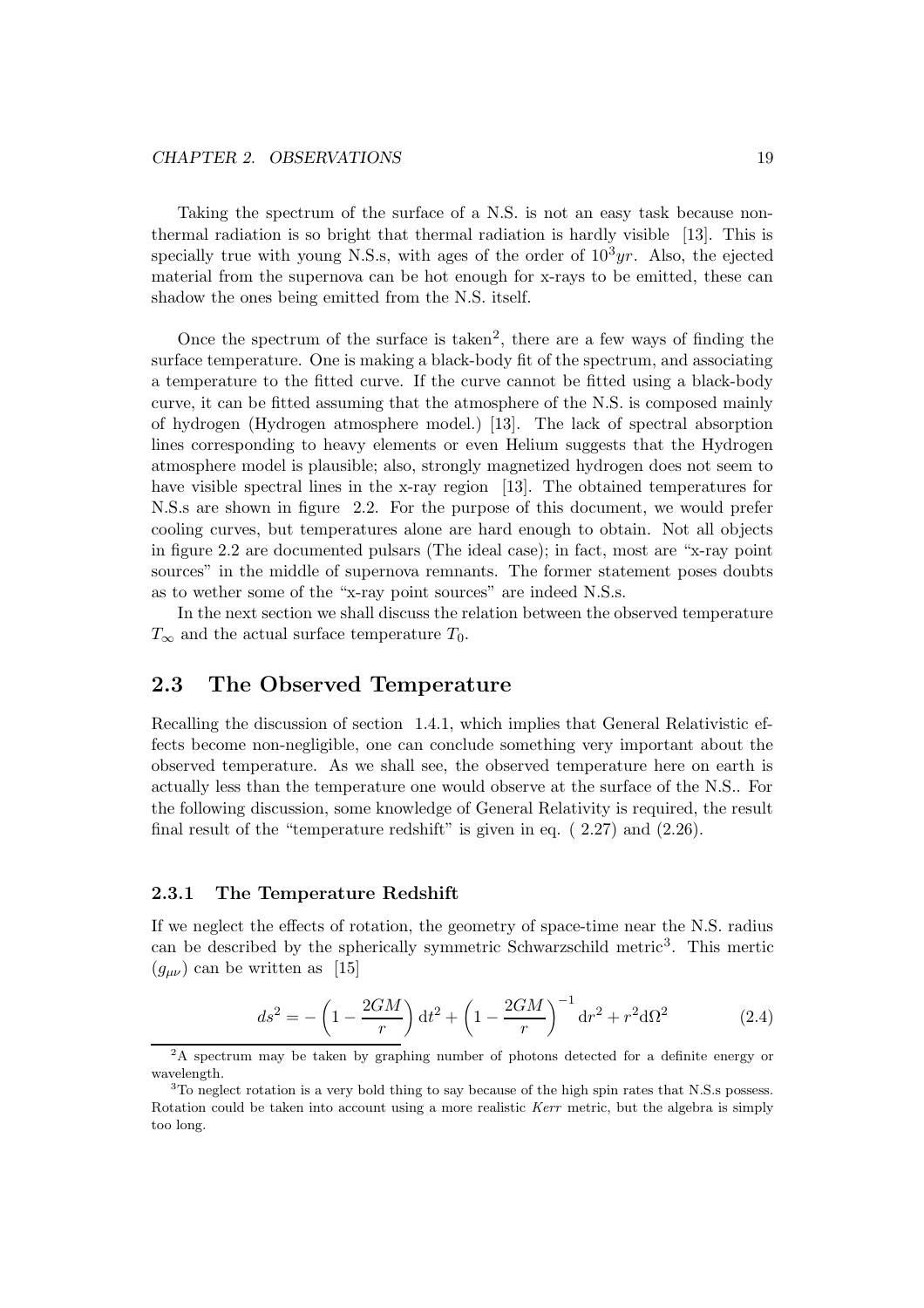| Source                   | $t$ [kyr]  | $T_{\infty}$ [MK]     |
|--------------------------|------------|-----------------------|
| PSR J0205+5449           | .82        | < 1.1                 |
| PSR B0531+21 $(Crab)$    | 1          | < 2.1                 |
| RX J0822-4330            | $2 - 5$    | $1.6 - 1.9$           |
| 1E 1207-52               | < 7        | $1.1 - 1.5$           |
| PSR 0833-45 (Vela)       | $11-25$    | $0.65 - 0.71$         |
| PSR B0656+14             | $\sim$ 110 | $0.91 \pm 0.05$       |
| PSR $0633+1748$ (Gemina) | $\sim$ 340 | $5.6 (+0.7, -0.9)$    |
| RX J1856-3754            | $\sim 500$ | $0.52 \pm 0.07$       |
| PSR 1055-52              | $\sim 530$ | $0.82 (+0.06, -0.08)$ |
| Tycho                    | 407        | $<1.8$                |
| Kepler                   | 375        | < 2.1                 |
| SN 1006                  | 973        | < 0.8                 |
| RCW 86                   | 1794       | < 1.5                 |
| W <sub>28</sub>          | 3400       | < 1.8                 |

Figure 2.2: These temperatures were obtained by the Einstein and Chandra observatories, and were found in Shapiro's book [2], and in Yakovlev's article [14].  $T_{\infty}$ refers to the temperature measured by an observer on earth (see next section). The ages that are known exactly correspond to historical supernovae. The uncertainties are basically due to interstellar absorption.

were dt,dr and d $\Omega$  are one-forms, and ds is the differential of the invariant spacetime interval. Here we are using units were  $c = \hbar = 1$ 

We are interested in null geodesics, which are the paths describe by free photons. Recall that a geodesic (Shortest-distance path) is a generalization of a straight line in a curved space-time.

To find the shortest-distance path  $x^{\mu}(\lambda)$  in flat space time <sup>4</sup>, it is natural to simply write

$$
\frac{d}{d\lambda}\frac{dx^{\mu}}{d\lambda} = 0,\tag{2.5}
$$

which is simply the equation of a straight line. A generalization of the previous equation to curved space-time can be written as

$$
\frac{D}{d\lambda}\frac{dx^{\mu}}{d\lambda} = 0, \qquad (2.6)
$$

were  $\frac{D}{d\lambda}$  is called the *directional covariant derivative*, and is defined as

<sup>&</sup>lt;sup>4</sup>Here,  $\lambda$  is an appropriate parameter, and  $\mu$  refers to the component of the four-vector. The  $\mu = 0$  component refers to time and the rest refer to the spacial components.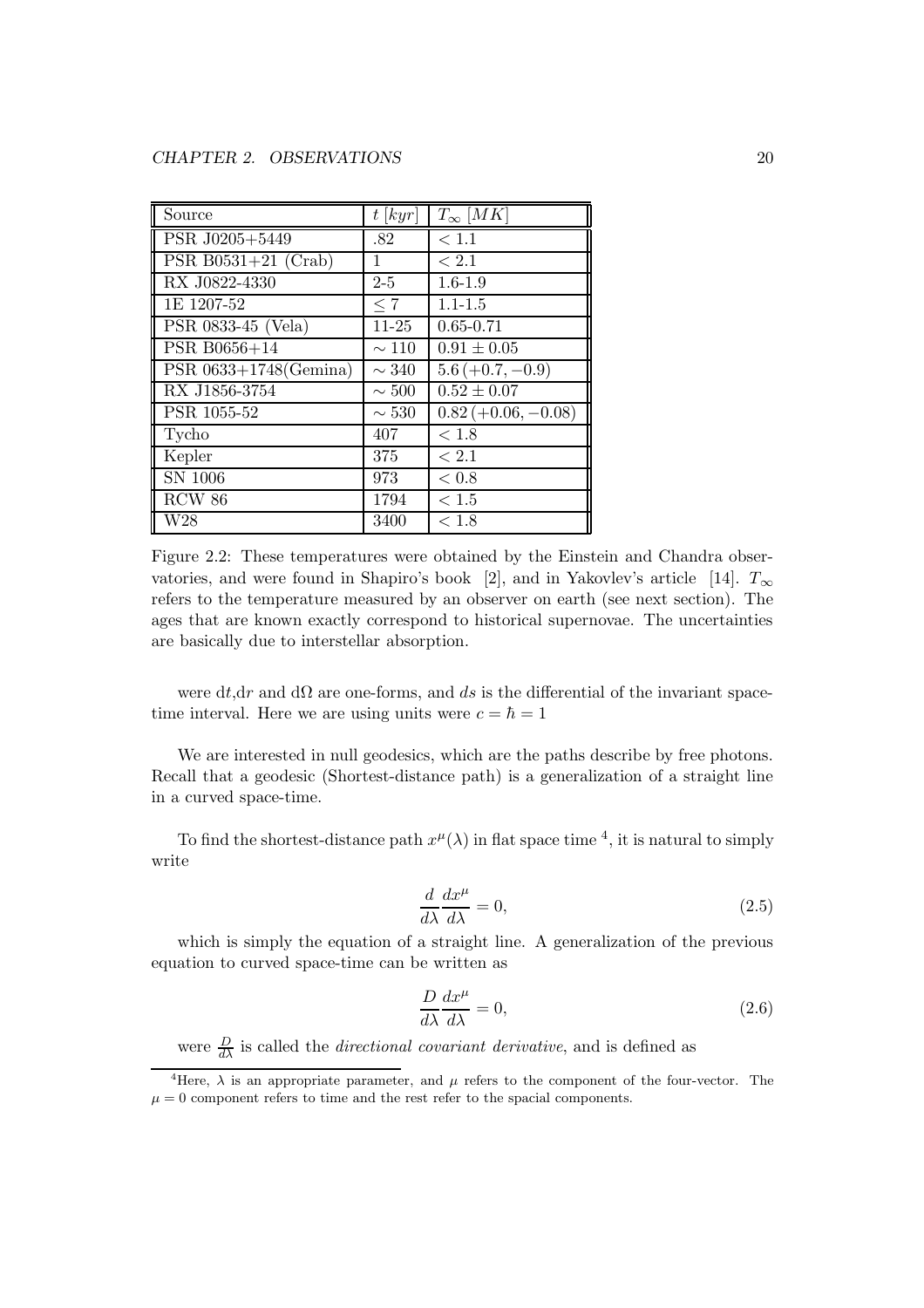$$
\frac{D}{d\lambda} \equiv \frac{dx^{\mu}}{d\lambda} \nabla_{\mu} \tag{2.7}
$$

Recall that  $\nabla_{\mu}$  is the covariant derivative. The covariant derivative of a vector  $x^{\mu}$  can be expressed as

$$
\nabla_{\mu}x^{mu} = \partial_{\mu}x^{\mu} + \Gamma^{\nu}_{\mu\lambda}x^{\lambda}.
$$
 (2.8)

In the previous equation we are using the Einstein summation convention. The covariant derivative may be thought as a partial derivative  $\partial_{\mu} = \frac{\partial}{\partial x}$  $\frac{\partial}{\partial x_{\mu}}$  plus a correction specified by a set of n matrices (n being the dimension of the manifold, in this case 4)  $\Gamma^{\nu}_{\mu\lambda}$ , one matrix for each direction  $\mu$ . The  $\Gamma$ s are known as the Christoffel connection and are derived from the metric, these vanish in flat space-time as expected [15].

The geodesic equation ( 2.6) can now be written as

$$
\frac{d^2x^{\mu}}{d\lambda^2} + \Gamma^{\mu}_{\rho\sigma} \frac{dx^{\rho}}{d\lambda} \frac{dx^{\sigma}}{d\lambda} = 0
$$
\n(2.9)

Now lets look at one of the geodesic equations, namely the  $\mu = 0$  component. The only surviving connection coefficient is  $\Gamma_{01}^0$ , so that we can write

$$
\frac{d^2x^0}{d\lambda^2} + \Gamma^0_{01}\frac{dx^1}{d\lambda}\frac{dx^0}{d\lambda} = 0,
$$
\n(2.10)

or equivalently

$$
\frac{d^2t}{d\lambda^2} + \Gamma^t_{tr} \frac{dr}{d\lambda} \frac{dt}{d\lambda} = 0,
$$
\n(2.11)

The  $\Gamma^t_{tr}$  can be calculated directly from the metric  $g_{\mu\nu}$  using [15]

$$
\Gamma^{\sigma}_{\mu\nu} = \frac{1}{2} g^{\sigma\rho} (\partial_{\mu} g_{\nu\rho} + \partial_{\nu} g_{\rho\mu} - \partial_{\rho} g_{\mu\nu}). \tag{2.12}
$$

So that

$$
\Gamma_{tr}^{t} = \frac{1}{2} g^{t\rho} (\partial_t g_{r\rho} + \partial_r g_{\rho t} - \partial_\rho g_{tr})
$$
\n
$$
= \frac{1}{2} g^{tt} \partial_r g_{tt}
$$
\n
$$
= \frac{1}{2} \left( 1 - \frac{2GM}{r} \right)^{-1} \frac{2GM}{r^2}
$$
\n
$$
= \frac{GM}{r(r - 2GM)}.
$$
\n(2.13)

Now eq. ( 2.11) can be written as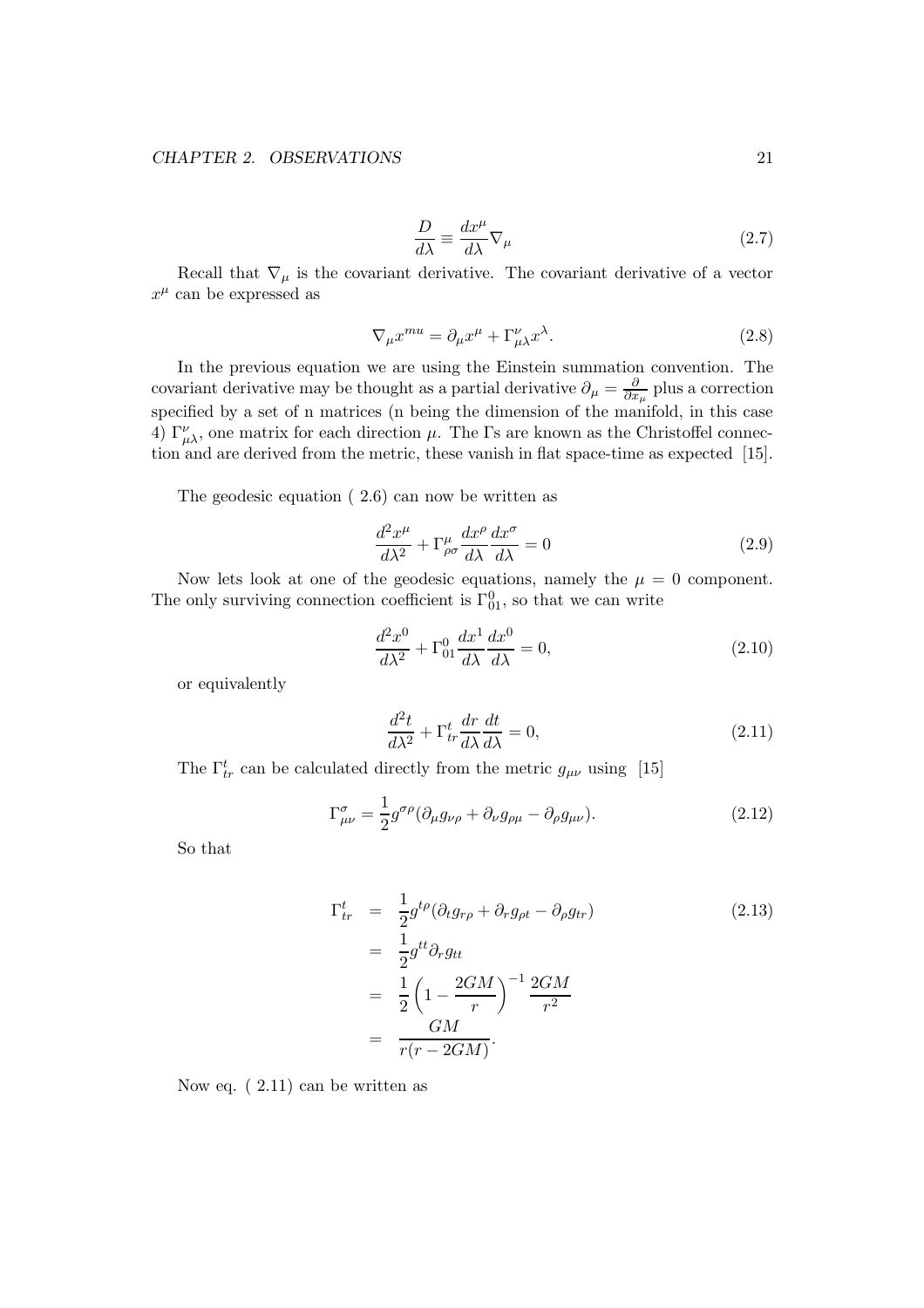$$
\frac{d^2t}{d\lambda^2} + \frac{2GM}{r(r - 2GM)}\frac{dr}{d\lambda}\frac{dt}{d\lambda} = 0.
$$
\n(2.14)

We would like to have a differential equation for  $\frac{dt}{d\lambda}$ . We can use the metric to obtain an expression for  $\frac{dr}{d\lambda}$  in terms of  $\frac{dr}{d\lambda}$ . By making  $ds = 0$  in the Schwarzschild metric ( 2.4)<sup>5</sup>, and also setting  $d\Omega = 0$ , which implies only radial paths, on obtains

$$
\left(1 - \frac{2GM}{r}\right)\frac{dt^2}{d\lambda^2} = \left(1 - \frac{2GM}{r}\right)^{-1}\frac{d^2r}{d\lambda^2}
$$
\n(2.15)

$$
\frac{dt}{d\lambda} = \left(1 - \frac{2GM}{r}\right)^{-1} \frac{dr}{d\lambda}.\tag{2.16}
$$

With the previous equation in mind we can write the geodesic equation 2.14 as

$$
\frac{d^2t}{d\lambda^2} + \frac{2GM}{r^2} \left(\frac{dt}{d\lambda}\right)^2 = 0.
$$
\n(2.17)

As we shall see, we are interested in  $\frac{dt}{d\lambda}$ , rather than  $t(\lambda)$ . One can verify that

$$
\frac{dt}{d\lambda} = \frac{\omega_0}{2\left(1 - \frac{2GM}{r}\right)^2} \tag{2.18}
$$

is a solution to eq. ( 2.17), were  $\omega_0$  is a constant. The result we have just derived is important because it is the only non-zero component of the four-momentum  $p_{\mu} = \frac{dx_{\mu}}{d\lambda}$  as measured by a comoving observer<sup>6</sup>.

We are interested in the energy of the photon which is given by [15]

$$
E = -p_{\mu}u^{\mu},\tag{2.19}
$$

were  $u^{\mu}$  is the four-velocity of the comoving observer (At fixed spatial coordinates.). This observer would have a four-velocity such that  $u^{i} = 0$  for the spatial components and  $u^0$  is given by the normalization condition

$$
u_{\mu}u^{\nu} = g_{\mu\nu}u^{\mu}u^{\nu} = g_{00}u^{0}u^{0} = -1.
$$
\n(2.20)

The previous equation implies that the time component gives

$$
u^{t} = \sqrt{-g_{tt}} = \sqrt{1 - \frac{2GM}{r}}.
$$
\n(2.21)

We can now calculate the photon's energy using equations  $(2.19)$  and  $(2.18)$ , so that

<sup>&</sup>lt;sup>5</sup>Recall that the proper time  $\tau$  is related to the space-time interval as  $d\tau = \sqrt{-ds^2}$ , so making  $ds = 0$  is equivalent to setting  $d\tau = 0$ , which is always true for a photon.

<sup>&</sup>lt;sup>6</sup>Recall that one can always find an appropriate parameter  $\lambda$  for a null path such that  $p_{\mu} = \frac{dx_{\mu}}{d\lambda}$ is the four-momentum [15]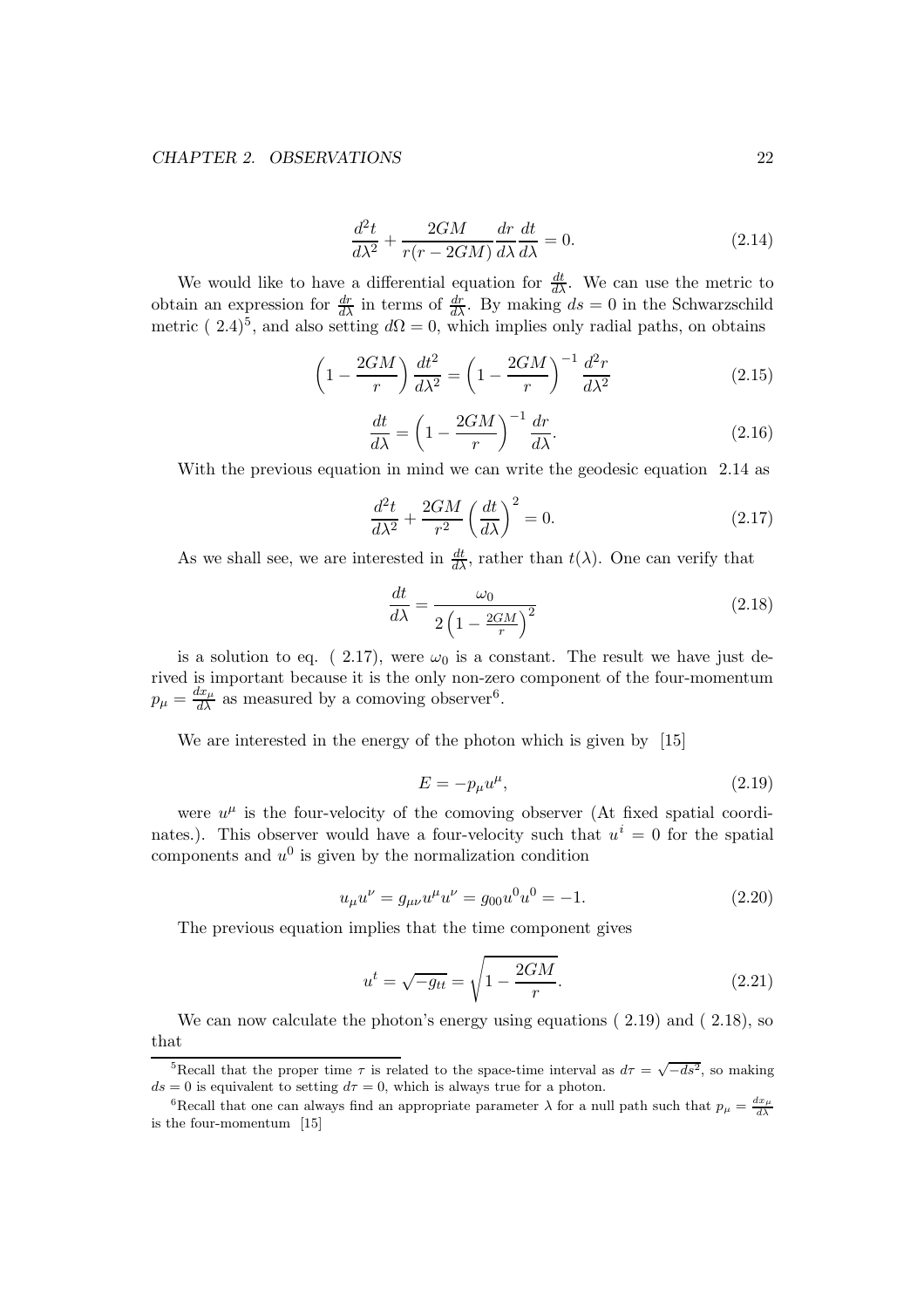$$
E = -g_{\mu\nu}p^{\nu}u^{\nu} = -g_{00}p^{0}u^{0}
$$
  
\n
$$
\Rightarrow E = \frac{\omega_{0}}{2\sqrt{1 - \frac{2GM}{r}}}.
$$
\n(2.22)

Thus, if a photon is emmited from the N.S. surface at a radius  $R$ , it will have an energy

$$
E_0 = \frac{\omega_0}{2\sqrt{1 - \frac{2GM}{R}}},\tag{2.23}
$$

as measured by a comoving observer. When the photon has traveled a very long distance, it will have an energy given by

$$
E_{\infty} = \lim_{r \to \infty} \frac{\omega_0}{2\sqrt{1 - \frac{2GM}{R}}} = \frac{\omega_0}{2}.
$$
\n(2.24)

The previous equation implies that

$$
E_{\infty} = E_0 \sqrt{1 - \frac{2GM}{Rc^2}},\tag{2.25}
$$

in S.I units. The previous equation implies that the photon has been gravitationally redshifted.

We can now estimate the temperature as measured by a far away observer  $(T_{\infty})$ , in terms of the surface temperature  $(T_0)$ .

$$
E \approx k_B T
$$
  
\n
$$
\Rightarrow T_o = \frac{\omega_0}{2\sqrt{1 - \frac{2GM}{Rc^2}}k_B}
$$
  
\n
$$
\Rightarrow T_{\infty} = T_0\sqrt{1 - \frac{2GM}{Rc^2}}
$$
\n(2.26)

The previous result is known as the Temperature Redshift, in the sense that the temperatures we can measure here on earth are actually less than the ones at the surface of the N.S., we have just proved what is mentioned in Yakovlev's article [14]. The  $\sqrt{1-\frac{2GM}{Rc^2}}$  factor is known as the **Redshift factor**, and can vary depending on the N.S. mass and radius. Using the limiting masses and radii that were calculated in Chapter I (Eqs. 1.20- 1.21) we can conclude that

$$
0.75 < \sqrt{1 - \frac{2GM}{Rc^2}} < 0.98. \tag{2.27}
$$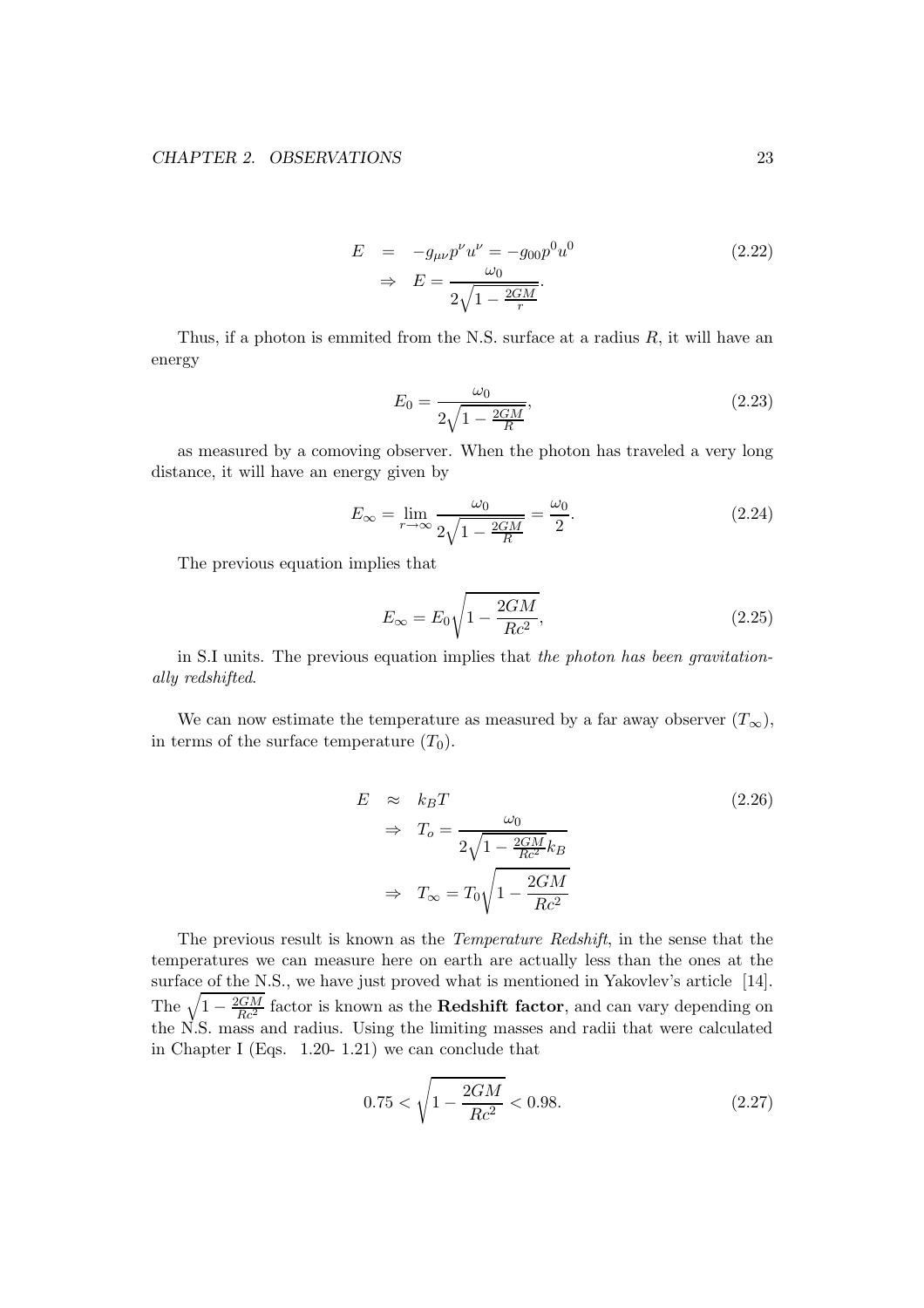

Figure 2.3: Here we are plotting actual surface temperatures  $(T_0)$ , which differ from the observed temperatures  $(T_{\infty})$  by the redshift factor (eq. 2.27).

This factor will play an important role in the next chapter because it will give us an uncertainty in the surface temperature. This uncertainty is actually much greater than the one related to observational error or uncertainty in interstellar absorption. It is important to emphasize that this uncertainty in the temperature is due to the uncertainty in the masses of the observed N.S.s. We can now plot the actual surface temperatures  $(T_0)$  using what we have just learned (figure 2.3)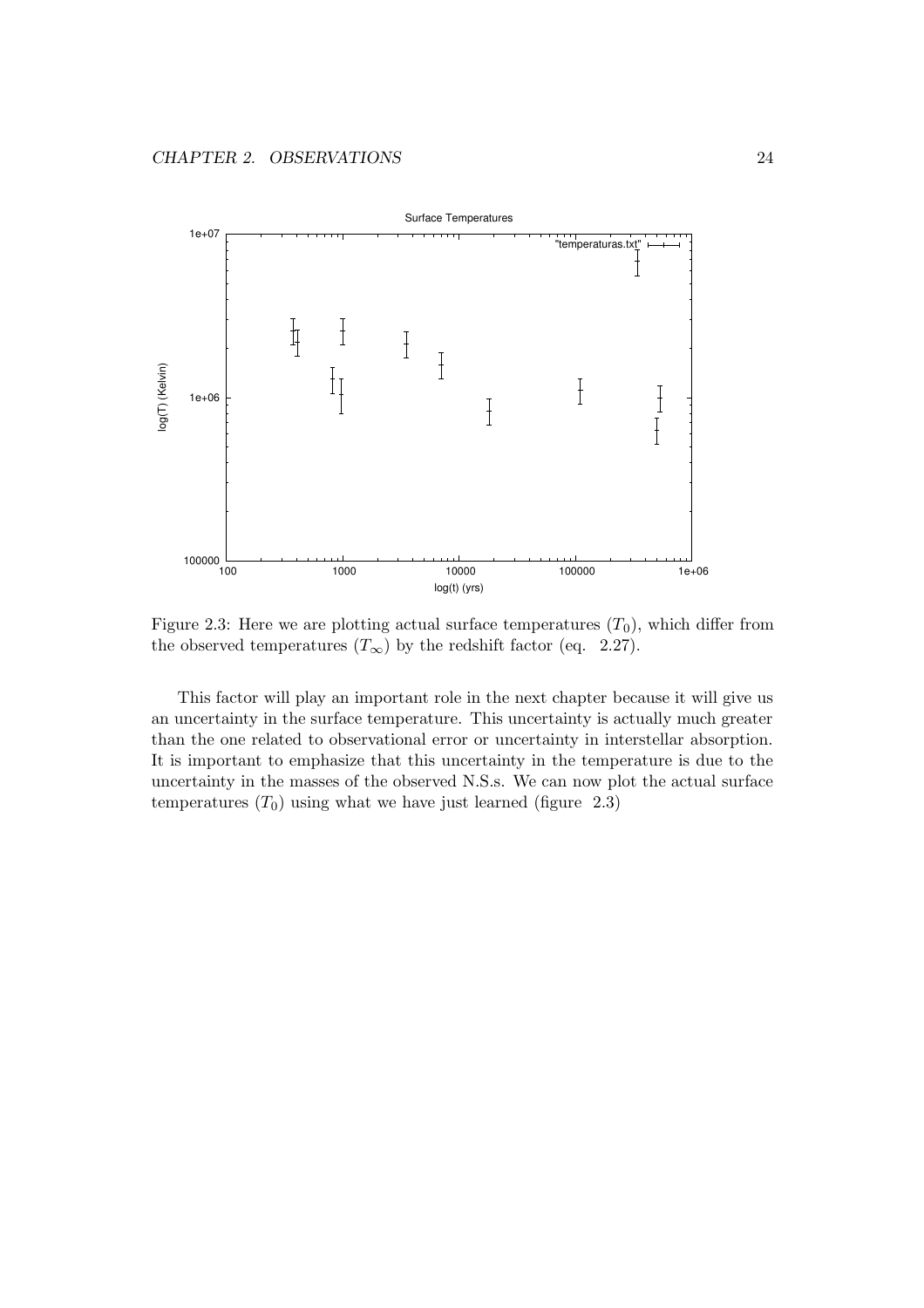# Chapter 3 Cooling

The origin of N.S.s as supernova remnants gives us a good idea of their global structure. Nontheless, there are still uncertainties on the matter composition of this astrophysical object. Different matter compositions will alter the equation of state and would thus alter some of the global properties treated in chapter I. The behavior of matter at extremely high densities is still not completely understood, and thus, questions such as what is the proton concentration in a N.S., and What kind of matter actually exists in the center of the N.S. could potentially be answered by studying the cooling mechanisms.

As we shall see, the cooling of a N.S. is very sensitive to the type of matter present. The study of N.S. cooling provides us a way of looking directly inside the N.S., and to put to test much of our current knowledge of matter. In this chapter we shall discuss the two most favorite cooling mechanisms via neutrino emission, and the more inefficient cooling mode due to photon emission (Black body radiation). Finally, we will compare our theoretical cooling curves with observed temperatures.

# 3.1 Cooling modes

#### 3.1.1 Photon Emission

The first cooling mechanism that comes to mind is black body radiation, one that we are more accustomed to; after all, many "earthly" objects cool this way. The energy lost via this mechanism can be expressed by using the Stephan-Boltzmann law:

$$
\dot{E}_{\gamma} = 4\pi R^2 \sigma T^4,\tag{3.1}
$$

were the Temperature  $T$  refers to the surface temperature of the outer crust mainly composed of heavy nuclei<sup>1</sup> and  $\sigma$  is the Stephan-Boltzmann constant. Note that the energy loss via photon emission is proportional to  $R^2$ . As we saw in section 1.4.1, the radius of a N.S. is of the order of 10km, which is very small compared

 $1$ See section 1.2.1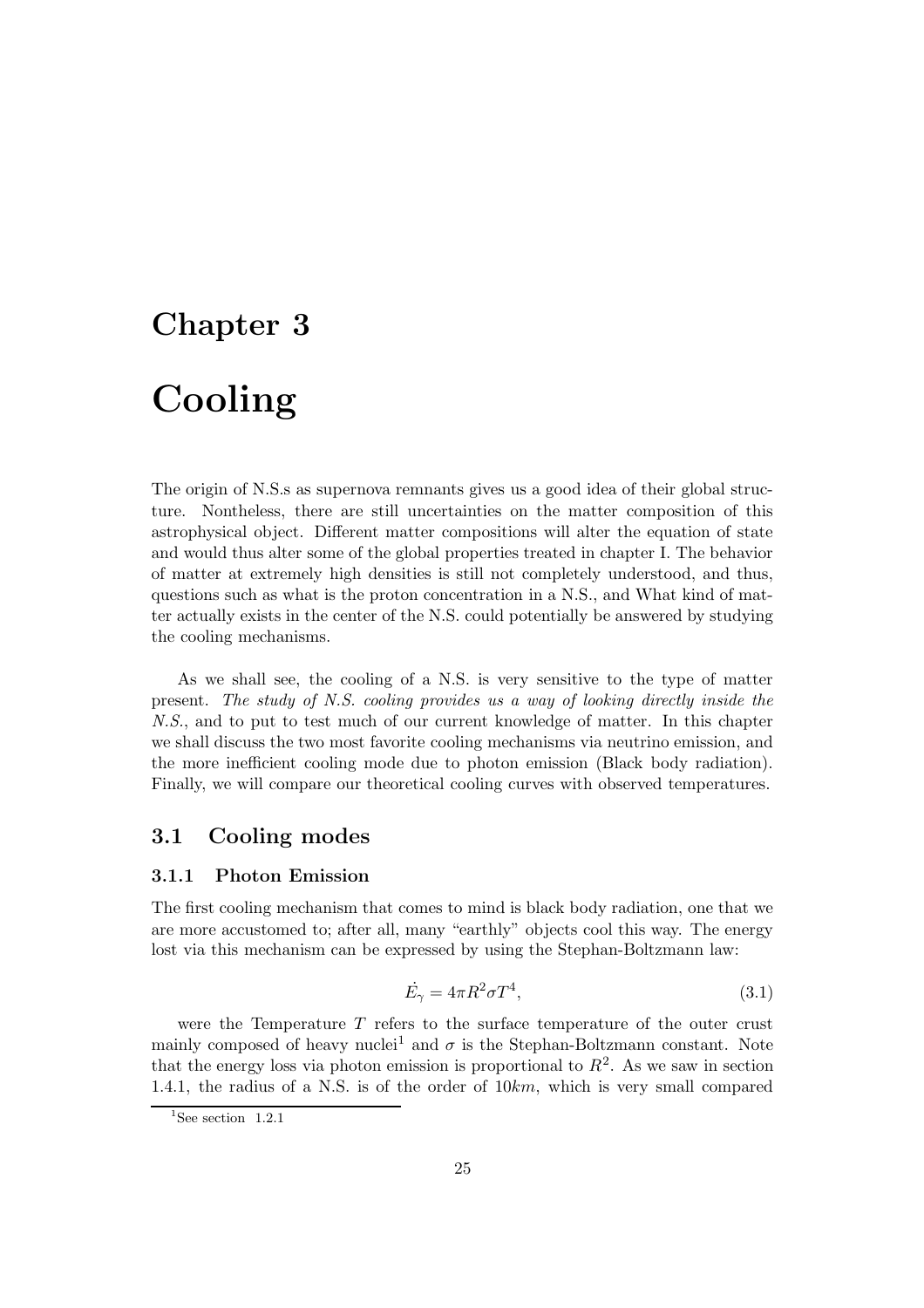for example to the radius of a White Dwarf star<sup>2</sup>. For this reason, the emission of photons is not an efficient cooling mechanism, and although a N.S. has very high temperatures, it may have a very low photon luminosity.

#### 3.1.2 Neutrino Emission

The idea that N.S.'s might cool via neutrino emission was first stated by Gamow and Schoenberg (1941), at about the same time that the importance of neutronization in supernovae was considered [3]. The simplest neutrino emmiting processes are beta decay of the neutron and electron capture of electrons:

$$
n \to p + e + \overline{\nu_e} \tag{3.2}
$$

$$
p + e \to n + \nu_e. \tag{3.3}
$$

Both of these reactions would have to have the same rate if the system is in chemical equilibrium. That is, if it satisfies the condition

$$
\mu_n = \mu_p + \mu_e,\tag{3.4}
$$

and thus, neutrinos can be produced continously. Reactions of the type 3.2, 3.3 are possible via the weak interaction as shown in figure 3.1.2. Cooling mechanisms that emmit neutrinos are commonly called Urca Processes, reactions 3.2 and 3.3 are particularly known as the Direct Urca process.

The name Urca actually refers to a Casino in Rio de Janeiro, and was compared by Gamow to N.S. cooling in the sense that the casino was a perfect "sink" for money, just as neutrino emission is the perfect sink for the N.S.s thermal energy [3]. Neutrino emmision can be a good cooling mechanism because, since these do not interact "much", they can escape the N.S. quite easily.

The Direct Urca reactions are not the only possible neutrino emmiting processes, if for example a meson condensate were present in the  $N.S.^3$ , reactions such as

$$
n + \pi^- \to n + e + \overline{\nu_e} \tag{3.5}
$$

or

$$
n + k^- \to n + e + \overline{\nu_e},\tag{3.6}
$$

and their accompanying electron capture reactions similar to eq. ( 3.3) would occur.

In the case that free quarks actually exist (Quark-Gluon Plasma), we may have a Quark Direct Urca process such as

<sup>&</sup>lt;sup>2</sup>White dwarfs ( $R \sim 100km$ ) actually cool via photon emission.

 ${}^{3}$ See section 1.2.1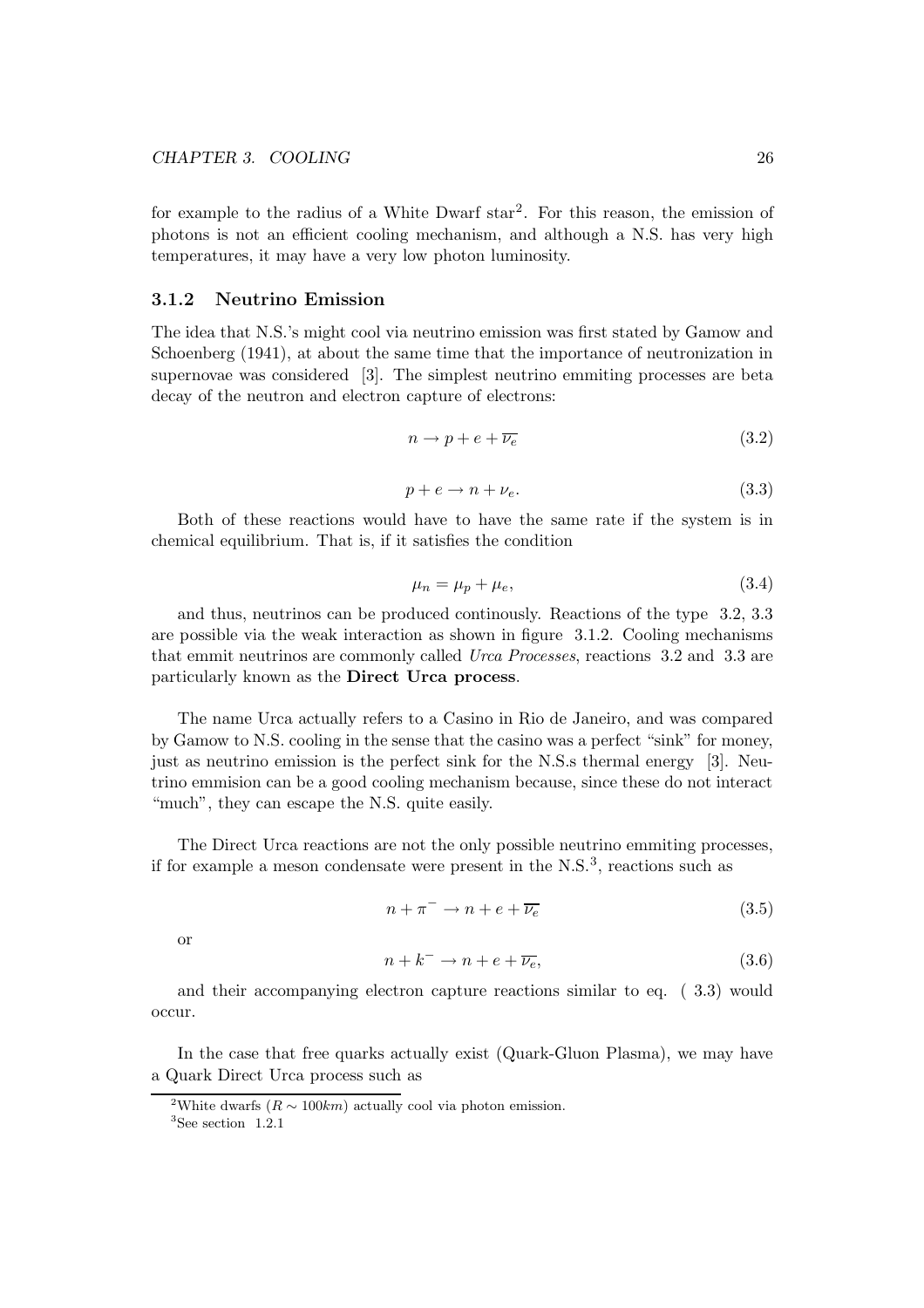

Figure 3.1: The figure shows a Feynmann diagram for reaction ( 3.2). During the beta decay of a neutron (udd), a "d" quark is turned unto a "u" quark via the emission of a "W", and thus a proton (uud) is formed. The other quarks are just spectators that go along for the ride.

$$
u + e \to d + \nu_e \tag{3.7}
$$

and

$$
d \to u + e + \overline{\nu_e},\tag{3.8}
$$

may also be possible [3].

Each of these cooling mechanisms has its own characteristic cooling curve (Ttime), so the N.S's cooling curve depends on the type of matter present.

# 3.2 The Direct Urca Threshhold

Let's look at the Direct Urca process (Eqs. 3.2 and 3.3) a bit more carefully. For this reaction to occur, all particles participating in it must have energies close to their Fermi surface, i.e. they must all have energies of the order of  $K_B T_f$ . For example, if the neutron were to decay, the states of the final proton and electron would have to be empty, these empty states are more likely to be at energies of the order of  $K_B T_f$ . If we impose this condition on the neutron decay we obtain the following restriction on the Fermi momenta [3]:

$$
P(p)_f + P(e)_f \ge P(n)_f,\tag{3.9}
$$

assuming that the momentum of the neutrino is negligible.

Recalling that the particle concentration and their Fermi momenta are related by eq. (1.10)

$$
n(i) = \frac{P(i)_f^3}{3\pi^2 \hbar^3}.
$$
\n(3.10)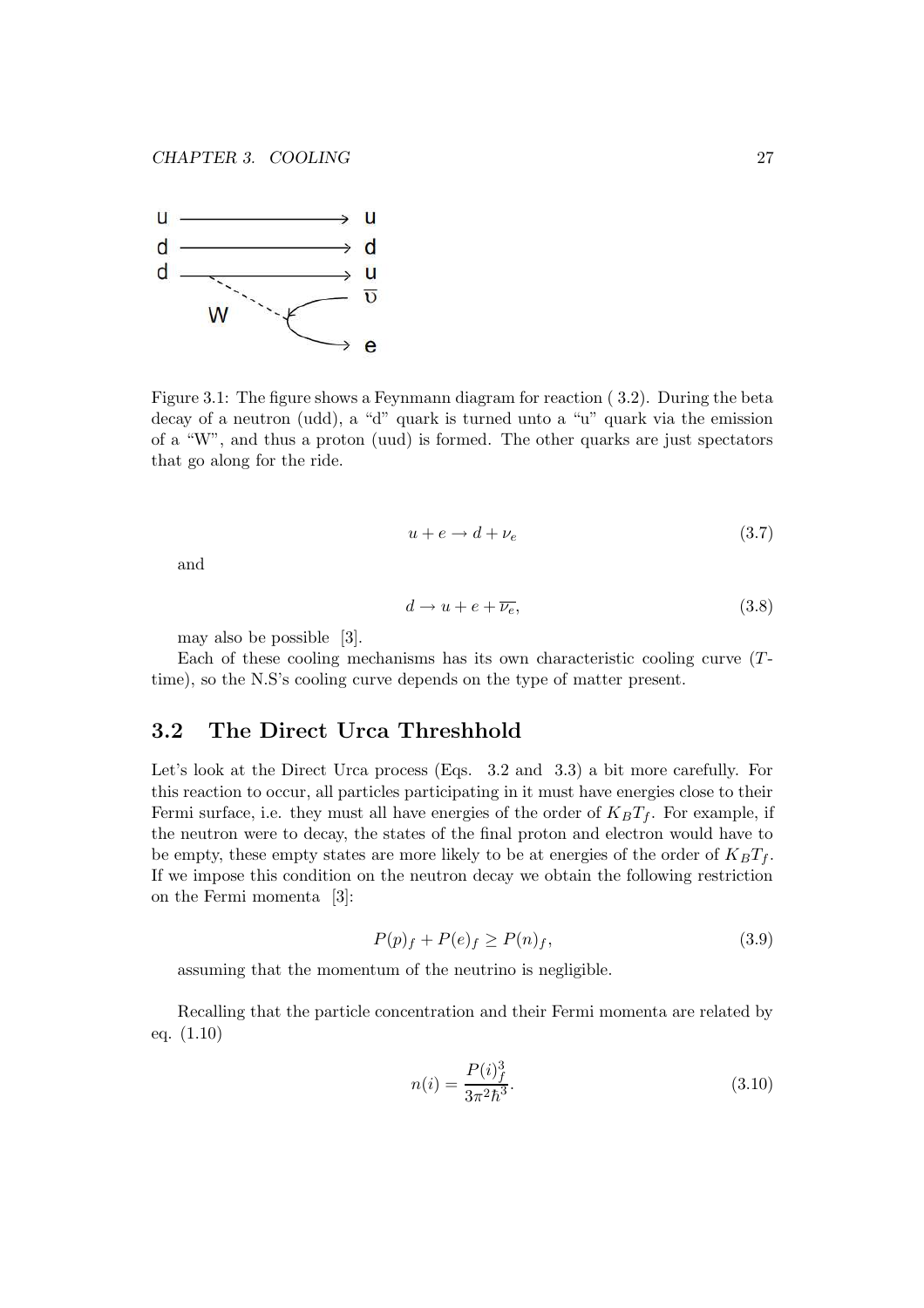So we can say, because of charge neutrality that  $P(p)_f = P(e)_f$ , and thus rewrite eq. ( 3.9) as

$$
2P(p)_f \ge P(n)_f \tag{3.11}
$$

and using eq. ( 3.10) we can find a restriction on the proton concentration

$$
n(p) \ge \frac{n(n)}{8}.\tag{3.12}
$$

If we now define the proton fraction as

$$
\chi = \frac{n(p)}{n(n) + n(p)},\tag{3.13}
$$

we find that [7]

$$
\chi \ge \frac{1}{9} \simeq 11\%.\tag{3.14}
$$

We have found a minimum proton fraction necessary for momentum to be conserved and for the Direct Urca process to occur. Because of this minimum proton fraction, the Direct Urca process was actually not accepted in the physics community for many years on the basis that the minimum proton fraction was considered to be too high [3]. The proton concentration is very sensitive to the eq. of state, but current nuclear matter models predict that it is possible to have  $\chi \geq 1/9$  [3, 7].

### 3.3 The Modified Urca Process

If the proton fraction is less than 11%, the Direct Urca process is not possible, and a new particle must be introduced into inequality 3.9 so that momentum can be conserved. This new cooling mechanism can be written as

$$
n + (n, p) \rightarrow (n, p)' + p + e + \overline{\nu_e}
$$
\n
$$
(3.15)
$$

and

$$
p + e + (n, p) \to (n, p)' + n + \nu_e \tag{3.16}
$$

This cooling mechanism is called the Modified Urca Process. Here, a bystander neutron or proton participates to allow momentum conservation (By absorbing momentum.). This is a second order process and is thus less likely to occur compared to the Direct Urca process. For this reason, a neutron star with a proton fraction less than 11% will cool much more slowly [8].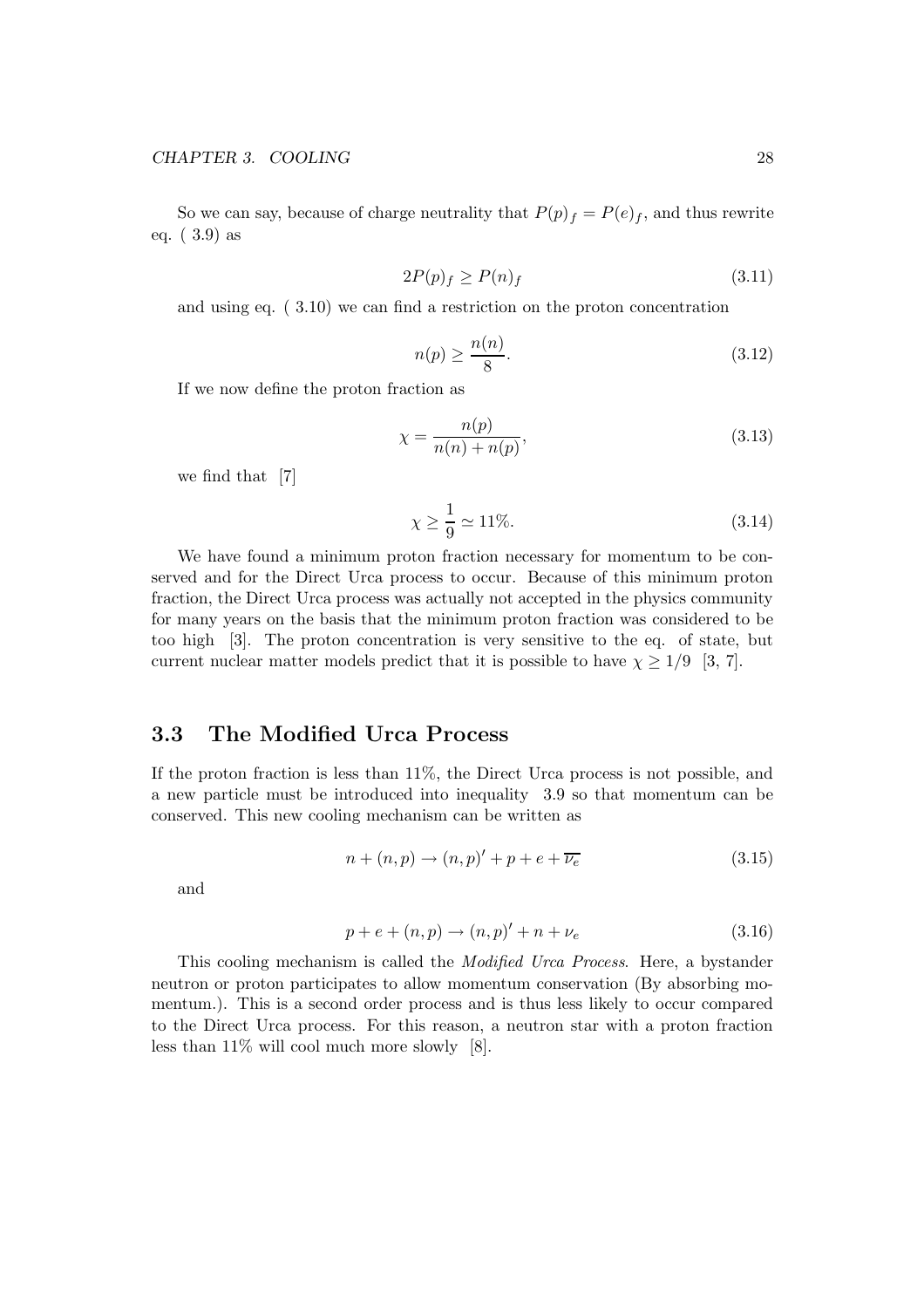# 3.4 Cooling curves: An outline of the problem

The most important objective of this document is to calculate a temperature-time curve for a N.S. containing ordinary matter. For this, we must make the following assumptions:

- The N.S. is composed of ordinary matter (neutrons, protons and electrons), there is no exotic matter present. This could only be justified by comparing the final cooling curve with observations. Also, no superfluid phases will be considered; eventhough these might play an important role in the cooling of N.S.s, they are beyond the scope of this document.
- Since the core of the N.S. constitutes about 99% of the mass of the star, the Crust will not be considered (at least in the Neutrino Cooling modes).
- The N.S. may be considered as being highly degenerate. This can be justified because temperatures in N.S.s are much less than the Fermi temperature  $($  ∼ 10<sup>12</sup>K)<sup>4</sup>. Fermi-Dirac statistics will be used to describe the N.S.
- The N.S. is roughly isothermal. This as a consequence of it being highly degenerate, i.e. the mean free path of a particle in a degenerate fluid is usually very long.

More assumptions will be made along the way, but these are probably the most important ones.

#### 3.4.1 Procedure

In short, the procedure to calculate a cooling curve will be the following:

- First calculate the energy loss per unit time (Also called *Luminosity* or Emissivity.) due to neutrino and photon emission. These will be labeled  $\dot{E}_{\overline{\nu}}$  and  $\dot{E}_{\gamma}$  respectively. These luminosities as we shall see can be calculated using non relativistic quantum mechanics, in particular we will use the Fermi Golden rule of time dependent perturbation theory.
- Noting that the total luminosity (Photons plus neutrinos) is simply

$$
\dot{E} = \dot{E}_{\overline{\nu}} + \dot{E}_{\gamma} = -\frac{dE}{dt},\tag{3.17}
$$

and that

$$
\frac{dE}{dT} = \frac{dE}{dt}\frac{dt}{dT} = C_v,\tag{3.18}
$$

 $4$ See section 1.1.1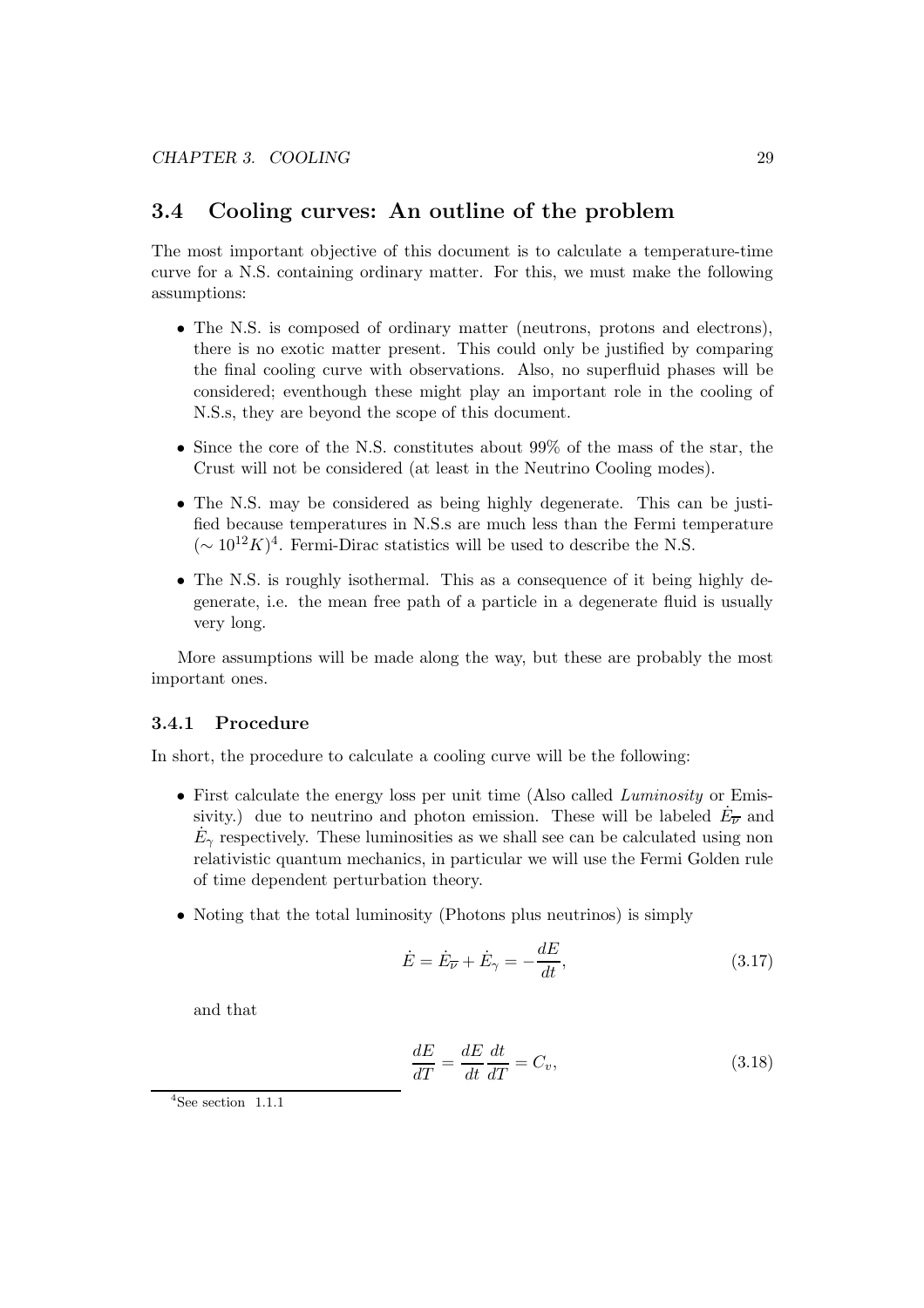$C_v$  being the Specific heat capacity at constant volume for the N.S.; we can finally write

$$
-(\dot{E}_{\overline{\nu}} + \dot{E}_{\gamma}) = C_v \frac{dT}{dt},
$$
\n(3.19)

which can be called the **Cooling equation**. The next step consists in calculating the Specific heat capacity of the N.S., which can actually be found using statistical Mechanics, assuming that the star is made primarily of neutrons.

• Equation 3.19, simple as it may be, governs the cooling of the N.S., so now the final step is to solve this differential equation to obtain a temperature-time curve  $T(t)$ .

The same procedure will be done for both the Direct Urca and the Modified Urca processes, so that both cooling curves can be compared with each other and with actual observations.

## 3.5 Direct Urca Luminosity

The neutrino emisivity for the Direct Urca process shall now be calculated.  $(n \to p + e + \overline{\nu})$ .

The rate at which neutrons decay in a netron star can be calculated using the Fermi Golden rule. Qualitatively this can be written as

$$
\Gamma_{\overline{\nu}} \propto \frac{2\pi}{\hbar} | \langle f | \hat{\mathcal{H}} | i \rangle |^2 * (Phase - Space). \tag{3.20}
$$

<sup>5</sup> Were the Bra-Ket is just the transition probability from an initial state to a final state and  $\mathcal{H}$  is the weak interaction Hamiltonian. The phase space is the one available for the transition. Note that since a neutron star is a degenerate fermi fluid, the phase space is severely restricted<sup>6</sup>. The phase space is reduced because the probability that the final states with energies  $E_p$  and  $E_e$  are empty, is simply 1 minus the probability of them being occupied. This means that the terms  $(1 - f_p)(1 - f_e)$  have to be included in equation (3.20)<sup>7</sup>. The  $f_i$ s are simply the Fermi-Dirac distribution functions

$$
f_i = \frac{1}{1 + e^{\frac{E_i - \mu_i}{k_B T}}}.\tag{3.21}
$$

An extra term  $f_n$  has to be included because we have to take into account that the initial neutron with energy  $E_n$  actually exists. If we now want to calculate a luminosity, or energy loss, we can just use eq. 3.20 to write

<sup>&</sup>lt;sup>5</sup>The Fermi golden rule is just an aplication Time-dependent perturbation theory to first order and is treated in Appendix A.

 ${}^{6}$ This in contrast to the free neutron decay, were any final state is un-occupied

<sup>7</sup>Also called Pauli blocking factors.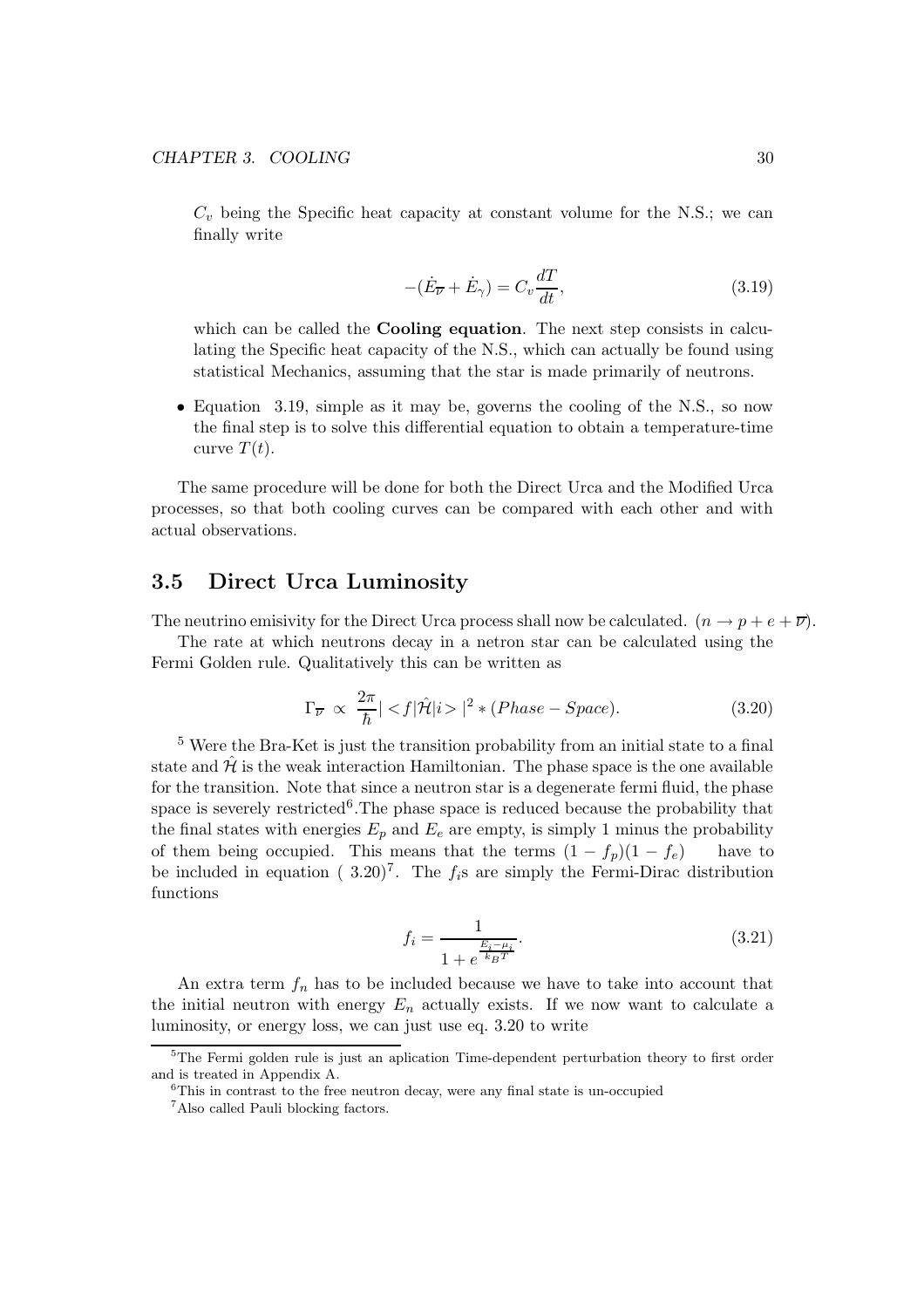$$
\dot{E}_{\overline{\nu}} = 2\frac{2\pi}{\hbar} \sum |\langle f|\hat{\mathcal{H}}|i\rangle|^2 E_{\overline{\nu}} f_n (1 - f_p)(1 - f_e) \,\delta^4(\vec{P}_n - \vec{P}_p - \vec{P}_e - \vec{P}_{\overline{\nu}}), \tag{3.22}
$$

were the sum is made over all possible four-momenta. A factor of 2 has been added because the other Direct Urca reaction  $(e + p \rightarrow n + \overline{\nu})$  has to be considered with equal probability (It's basically the same Feynmann diagram.). The delta function simply enforces consevarion of energy and momentum.

#### The Weak Interaction Matrix element

The matrix element strores the information of the strength of the interaction. When Fermi developed his Golden rule, he stored the information of the strength of the interaction in the coupling constant  $G_f$  and took the matrix element to be [10]

$$
\langle f|\hat{\mathcal{H}}|i\rangle = \frac{G_f}{V}.\tag{3.23}
$$

Here the volume  $V$  is the normalization volume of the free particle states, i.e.  $|\Psi_i(\vec{r})\rangle) = \frac{1}{\sqrt{2}}$  $\frac{1}{V}e^{i\vec{k}\cdot\vec{r}}$ . At the time this was done there was no knoledge of W bosons, so Fermi considered the inteaction potential as being a contact potential. A small correction to the matrix element is motivated by the more recent G.W.S. electroweak theory so that the matrix element becomes [3]

$$
\mathcal{H}_{i f} = \frac{1}{V^2} G_F^2 \cos^2 \theta_c (1 + g_a^2). \tag{3.24}
$$

This expression reminds us of the weak coupling vertex factor, were there is an axial and a vector coupling. In the previous equation,  $\theta_c$  is the Cabibo angle and  $g_a$ is the Axial-Vector coupling constant.

#### The Phase Space Factor

Using the expression for the matrix element, eq. ( 3.22) becomes

$$
\dot{E}_{\overline{\nu}} = 2 \frac{2\pi}{\hbar} G_F^2 \cos^2 \theta_c (1 + g_a^2) \n* \sum E_{\overline{\nu}} f_n (1 - f_p)(1 - f_e) \delta^4 (\vec{P_n} - \vec{P_p} - \vec{P_e} - \vec{P_{\nu}}) \n= \frac{2\pi}{\hbar} G_F^2 \cos^2 \theta_c (1 + g_a^2) \mathcal{P} ,
$$
\n(3.25)

were  $P$  is defined by

$$
\mathcal{P} = \sum E_{\overline{\nu}} f_n (1 - f_p)(1 - f_e) \, \delta^4 (\vec{P}_n - \vec{P}_p - \vec{P}_e - \vec{P}_{\overline{\nu}}) \,, \tag{3.26}
$$

and is usually called The Phase-Space factor.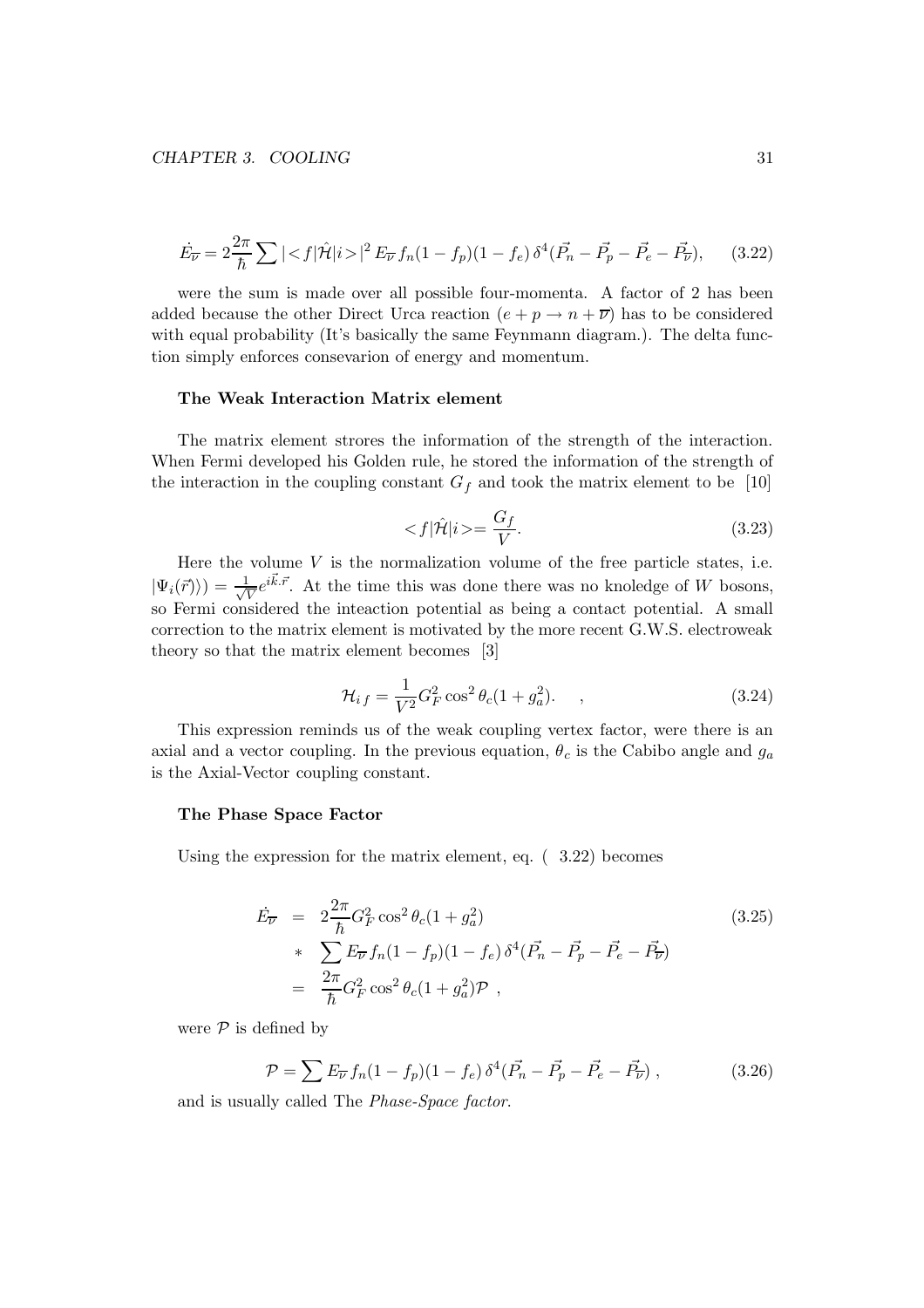The problem of calculating the emisivity is basically reduced to calculating  $\mathcal{P}$ . If the reader is just interested in the final result, he (or she) may skip to eq. ( 3.60)

We can now change the sum to an integral over three momenta  $(\vec{p}_i)$  by introducing the density of states. For illustrative purposes we can first define a quantity  $P_0$  that corresponds to the Phase-space factor available for the Direct Urca process assuming that the initial neutron has a definite four-momentum.

$$
\mathcal{P}_0 = \int d^3 \vec{p}_p \frac{V}{h^3} \int d^3 \vec{p}_e \frac{V}{h^3} \int d^3 \vec{p}_p \frac{V}{h^3} (1 - f_p)(1 - f_e) \delta^4 (\vec{P}_n - \vec{P}_p - \vec{P}_e - \vec{P}_p) \tag{3.27}
$$

If we now integrate over all possible four-momenta of the neutron, we get

$$
\mathcal{P} = \int d^3 \vec{p}_n \, \mathcal{P}_0 = \frac{V^3}{h^9} \int d^3 \vec{p}_n d^3 \vec{p}_p d^3 \vec{p}_e d^3 \vec{p}_r f_n (1 - f_p)(1 - f_e) \delta^4 (\vec{P}_n - \vec{P}_p - \vec{P}_e - \vec{P}_{\overline{\nu}})
$$
(3.28)

If we now use spherical coordinates, we can separate  $P$  into a radial part and an angular part.

The angular part  $A$  can be written as:

$$
\mathcal{A} = \int d\Omega_n d\Omega_p d\Omega_e d\Omega_{\overline{\nu}} \delta^3 (\vec{p_n} - \vec{p_p} - \vec{p_e} - \vec{p_{\overline{\nu}}}). \tag{3.29}
$$

Using the fact that  $|\vec{p}_{\overline{\nu}}| \ll |\vec{p}_p + \vec{p}_e|$ , we can rewrite the delta as  $\delta^3(\vec{p}_n - \vec{p}_p - \vec{p}_e)$ .

We can now use a property of the delta function:

$$
\delta^3(\vec{p}_n - \vec{p}_p - \vec{p}_e) = \delta(|\vec{p}_n| - |\vec{p}_p + \vec{p}_e|)\delta(\Omega_n - \Omega_{e-p})\frac{1}{|\vec{p}_n|^2}.
$$
 (3.30)

Integrating over  $\Omega_n$  we get,

$$
\mathcal{A} = \int d\Omega_p d\Omega_e d\Omega_{\overline{\nu}} \delta(p_n - |\vec{p}_p + \vec{p}_e|) \frac{1}{p_n^2}
$$
(3.31)

Noting that

$$
\delta(p_n - |\vec{p}_p + \vec{p}_e|) = \delta(p_n - (p_e^2 + p_p^2 + 2p_e p_p \cos \theta)^{1/2}) = \delta(f(\cos \theta))
$$
\n(3.32)

and using

$$
\delta(f(\cos \theta)) = \frac{1}{f'(\cos a)} \delta(\cos \theta - a)
$$
\n(3.33)

were  $f(a) = 0$ .

The derivative  $f'$  can now be expressed as

$$
f'(\cos \theta) = \frac{p_e p_p}{(p_e^2 + p_p^2 + 2p_e p_p \cos \theta)^{1/2}} = \frac{p_e p_p}{p_n}
$$
(3.34)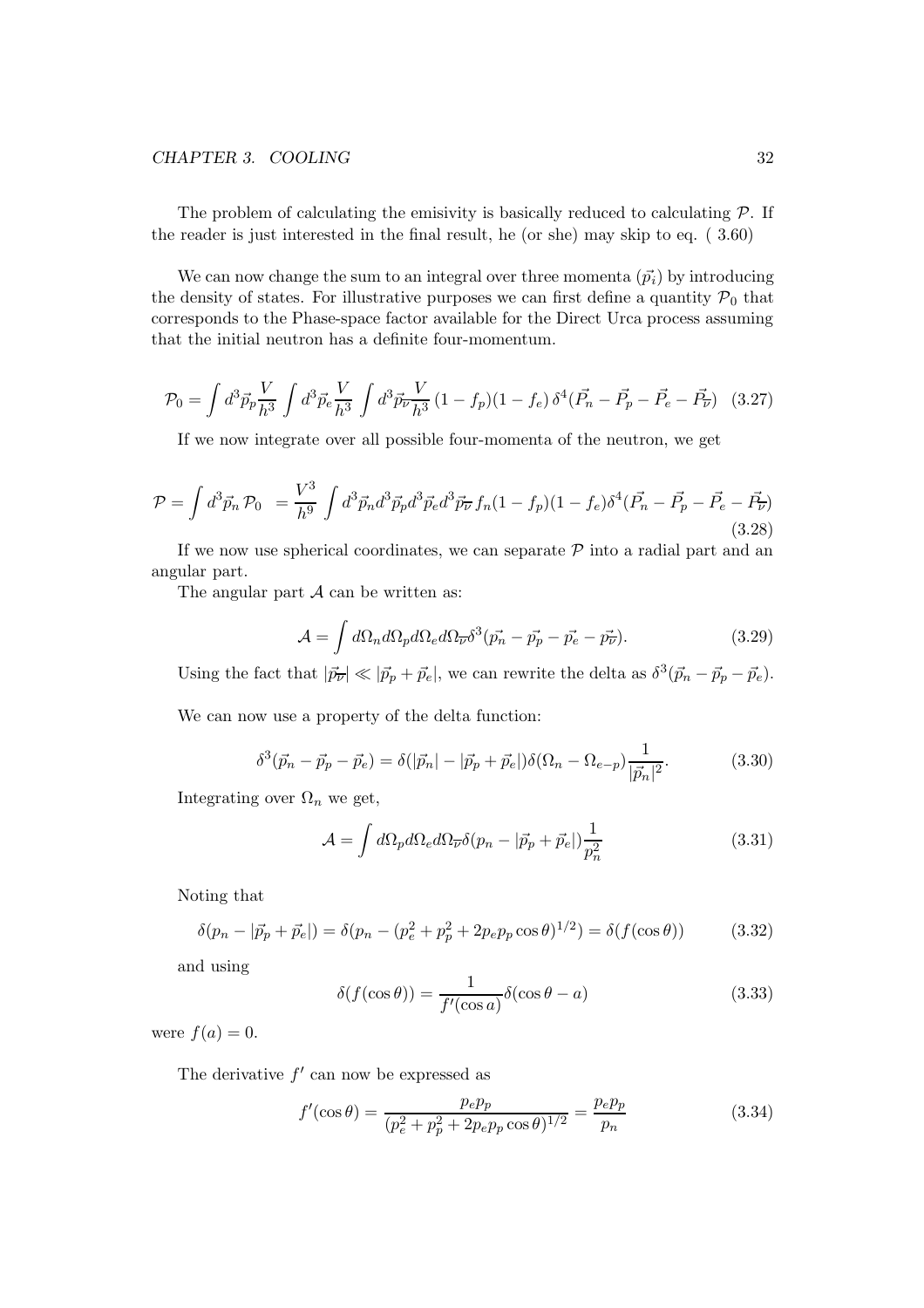So,

$$
\delta(f(\cos \theta)) = \delta(\cos \theta - a) \frac{p_n}{p_e p_p}.
$$
\n(3.35)

Now we can rewrite the angular part  $A$  as

$$
\mathcal{A} = \int d\Omega_p d\Omega_e d\Omega_{\overline{\nu}} \frac{1}{p_e p_p p_n} \delta(\cos \theta - a). \tag{3.36}
$$

Noticing that the delta function fixes  $\theta$ , when we integrate over solid angle  $\Omega_p$  or  $\Omega_e$  we will obtain a factor of  $2\pi$  instead of the usual  $4\pi$ . So

$$
\mathcal{A} = \frac{2\pi (4\pi)^2}{p_e p_p p_n} = \frac{32\pi^2}{p_e p_p p_n} \tag{3.37}
$$

And

$$
\mathcal{P} = \frac{32\pi^2 V^3}{h^9} \int p_e p_p p_n p_{\overline{\nu}}^2 E_{\overline{\nu}} dp_e dp_p dp_n dp_{\overline{\nu}} f_n (1 - f_p)(1 - f_e) \delta(E_n - E_p - E_e - E_{\overline{\nu}}).
$$
\n(3.38)

We would like to integrate over energy instead of momentum. We can aproximate the protons and neutrons as being non relativistic particles [2].

$$
dE_i = \frac{p_i dp_i}{m_i} \quad for \quad i = n, p \tag{3.39}
$$

This aproximation can be justified by racalling that at typical N.S. temperatures  $({\sim 10^9 K})$  we have

 $k_B(10^9)$ °K ~  $10^{-14} J \sim m_n v_n^2$  $\Rightarrow v_n \sim 10^6 \, m/s \sim 0.001c$ .

On the other hand, we can take the electrons as being highly relativistic in tipical N.S. temperatures, so

$$
E_e = p_e c \implies dE_e = dp_e c
$$

For neutrinos it's always valid to write  $dE_{\overline{\nu}} = dp_{\overline{\nu}} c$ . So we can now write  $\mathcal P$  in terms of energy. Thus

$$
\mathcal{P} = \frac{32\pi^3 V^3}{h^9} \int \left( \frac{E_e dE_e}{c^2} \right) (dE_p m_p) (dE_n m_n) \left( \frac{E_p^3 dE_{\overline{\nu}}}{c^3} \right) \tag{3.40}
$$
  
\*  $f_n (1 - f_p) (1 - f_e) \delta(E_n - E_p - E_e - E_{\overline{\nu}})$ 

Since the electrons are highly degerenate and only energies close to the fermi surface are considered, we may simply repalce  $E_e$  by the fermi energy  $\mu_e$  and remove it from the integral<sup>8</sup>.

<sup>8</sup>We cannot do the same with the neutrino since these are not degenerate, this is because they can escape the N.S. quite easily. Degenerate neutrinos are only thought to exist for a short period of time durig a supernova explosion when the opacity is extremely high.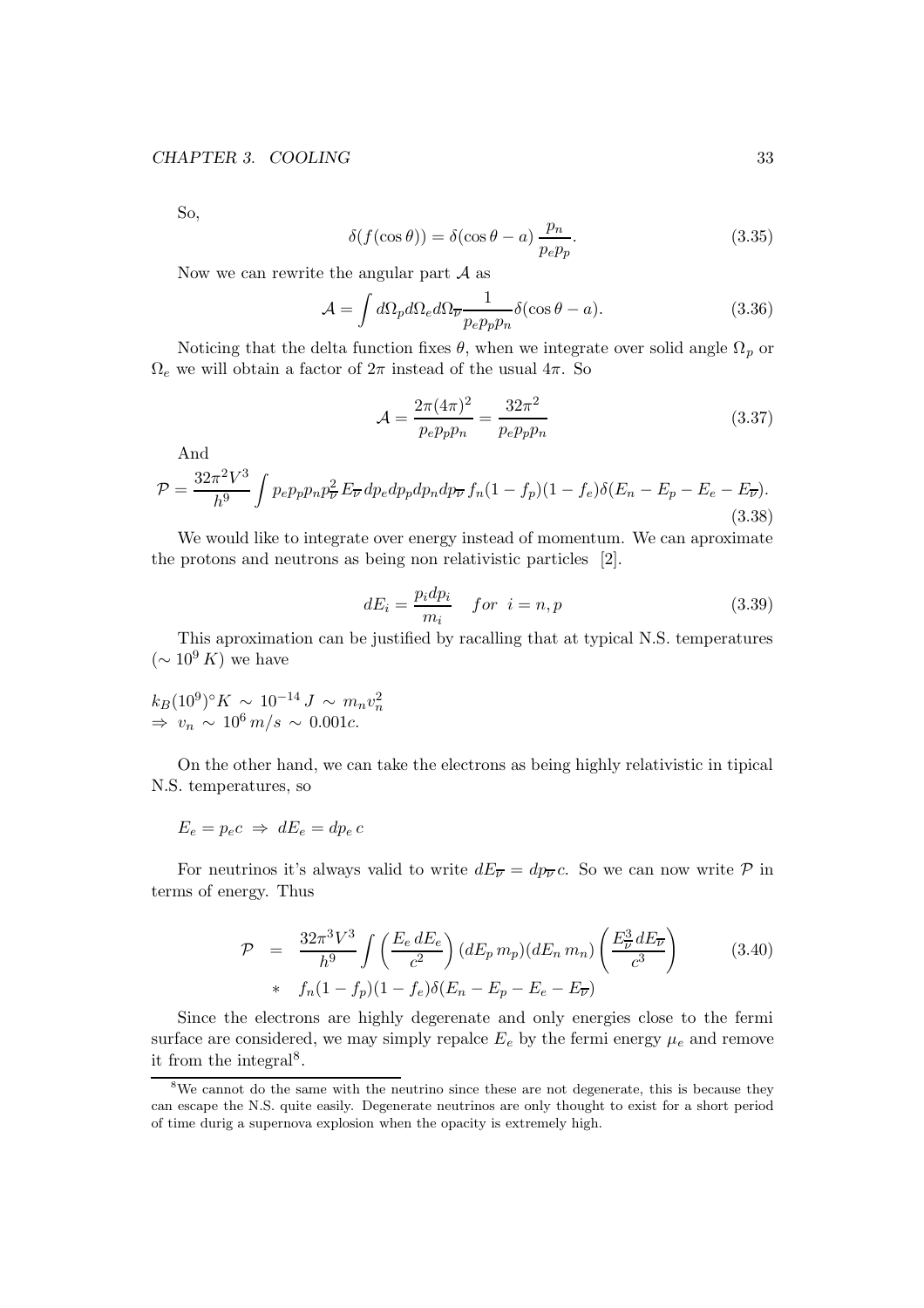$$
\mathcal{P} = \frac{32\pi^3 V^3 m_p m_n \mu_e}{h^9 c^5} \int dE_e dE_p dE_n E_\nu^3 dE_\nu
$$
\n
$$
* f_n (1 - f_p) (1 - f_e) \delta(E_n - E_p - E_e - E_\nu)
$$
\n
$$
= \mathcal{S} \int dE_e dE_p dE_n E_\nu^3 dE_\nu f_n (1 - f_p) (1 - f_e) \delta(E_n - E_p - E_e - E_\nu),
$$
\n(3.41)

Were  $S$  is defined by

$$
S = \frac{32\pi^3 V^3 m_p m_n \mu_e}{h^9 c^5}.
$$
\n(3.42)

Now we make the following changes of variable:

$$
\mathcal{E}_{\overline{\nu}} = \frac{E_{\overline{\nu}}}{kT}
$$
\n
$$
\mathcal{E}_n = \frac{E_n - \mu_n}{kT}
$$
\n
$$
\mathcal{E}_e = \frac{-E_e + \mu_e}{kT}
$$
\n
$$
\mathcal{E}_p = \frac{-E_p + \mu_p}{kT}
$$
\n(3.43)

Recalling the chemical equilibrium condition  $(\mu_n = \mu_p + \mu_e)$ , the delta function can be written as

$$
\frac{1}{kT}\delta(\mathcal{E}_n + \mathcal{E}_p + \mathcal{E}_e - \mathcal{E}_{\overline{\nu}})
$$
\n(3.44)

Now  $P$  becomes

$$
\mathcal{P} = \mathcal{S}(kT)^6 \int \mathcal{E}_{\nu}^3 \delta(\mathcal{E}_n + \mathcal{E}_p + \mathcal{E}_e - \mathcal{E}_{\nu}) \frac{d\mathcal{E}_n}{1 + e^{\mathcal{E}_n}} \frac{d\mathcal{E}_p}{1 + e^{\mathcal{E}_p}} \frac{d\mathcal{E}_e}{1 + e^{\mathcal{E}_e}}
$$
(3.45)

Recalling that the delta function is just the Fourier transform of a constant, we can use the representation

$$
\delta(\mathcal{E}_n + \mathcal{E}_p + \mathcal{E}_e - \mathcal{E}_\nu) = \frac{1}{2\pi} \int e^{iz(\mathcal{E}_n + \mathcal{E}_p + \mathcal{E}_e - \mathcal{E}_\nu)} dz
$$
\n(3.46)

So that

.

$$
\mathcal{P} = \frac{\mathcal{S}}{2\pi} \int \mathcal{E}_{\nu}^{3} d\mathcal{E}_{\nu} \int e^{iz(\mathcal{E}_{n} + \mathcal{E}_{p} + \mathcal{E}_{e} - \mathcal{E}_{\nu})} dz \frac{d\mathcal{E}_{n}}{1 + e^{\mathcal{E}_{n}}} \frac{d\mathcal{E}_{p}}{1 + e^{\mathcal{E}_{p}}} \frac{d\mathcal{E}_{e}}{1 + e^{\mathcal{E}_{e}}} \tag{3.47}
$$

$$
=\frac{\mathcal{S}}{2\pi}\int \mathcal{E}_{\nu}^{3} d\mathcal{E}_{\nu} \int e^{iz(\mathcal{E}_{n}+\mathcal{E}_{p}+\mathcal{E}_{e}}e^{-\mathcal{E}_{\nu}^{-})} dz \frac{d\mathcal{E}_{n}}{1+e^{\mathcal{E}_{n}}}\frac{d\mathcal{E}_{p}}{1+e^{\mathcal{E}_{p}}}\frac{d\mathcal{E}_{e}}{1+e^{\mathcal{E}_{e}}}
$$
(3.48)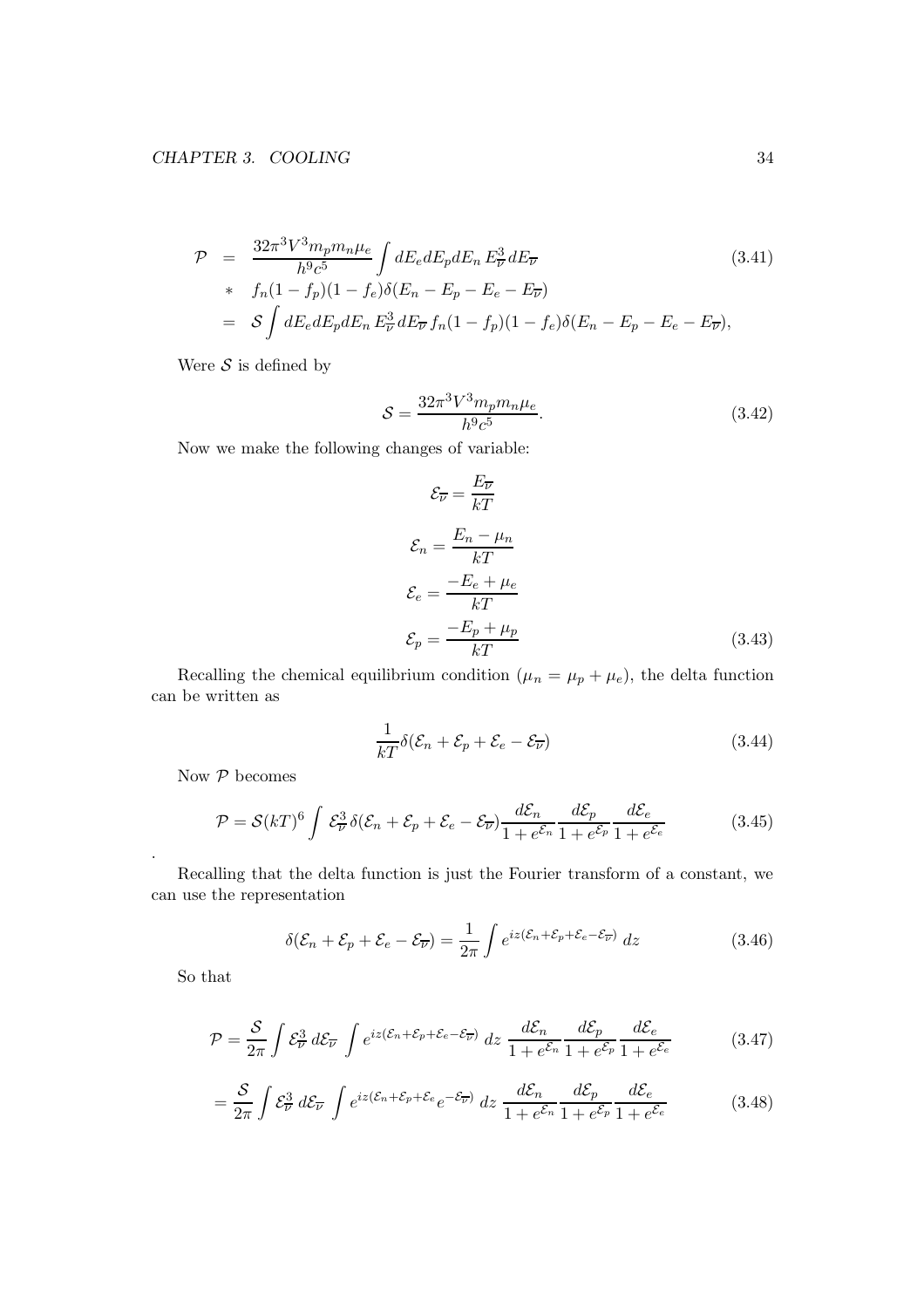

Figure 3.2: Path taken for integral 3.51. The vertical segments do not contribute to the integral when one integrates from  $-\infty$  to  $\infty$ .

We can first calculate

$$
\int_{-\infty}^{\infty} e^{iz\mathcal{E}_i} \frac{d\mathcal{E}_i}{1 + e^{\mathcal{E}_i}} \tag{3.49}
$$

by considering the closed contour integral in the complex plane

$$
\oint e^{izw} \frac{dw}{1 + e^w}.\tag{3.50}
$$

Were w is complex  $(w = x + iy)$ . Note that this contour integral has a pole at  $w = i\pi$ . Making a direct calculation for the residues, we find that the residue is  $-e^{-\pi z}$ . The most convenient contour for the calculation of eq. (3.49) is a closed contour that passes through  $2\pi$  in the imagianry axis, and of course, it should pass through the real axis as shown in figure 3.2.

Now using the Residue Theorem.

$$
\oint e^{izw} \frac{dw}{1 + e^w} = \int_{-\infty}^{\infty} \frac{e^{izx} dx}{1 + e^x} - \int_{-\infty}^{\infty} \frac{e^{iz(2\pi i + x)} dx}{1 + e^{2\pi i + x}} \tag{3.51}
$$

$$
= \int_{-\infty}^{\infty} \frac{e^{izx} dx}{1 + e^x} - e^{2\pi z} \int_{-\infty}^{\infty} \frac{e^{izx} dx}{1 + e^x} = -2\pi i e^{-\pi z}
$$
(3.52)

And the definite integral ( 3.49) becomes

$$
\int_{-\infty}^{\infty} e^{iz\mathcal{E}_i} \frac{d\mathcal{E}_i}{1 + e^{\mathcal{E}_i}} = \frac{2\pi i e^{-\pi z}}{1 - e^{-2\pi z}}.
$$
\n(3.53)

We can now rewrite eq ( 3.48) as

$$
\mathcal{P} = \frac{\mathcal{S}}{2\pi} \int_0^\infty \mathcal{E}_{\overline{\nu}}^3 d\mathcal{E}_{\overline{\nu}} \int_{-\infty}^\infty e^{-iz\mathcal{E}_{\overline{\nu}}} \left( \frac{2\pi i e^{-\pi z}}{1 - e^{-2\pi z}} \right)^3 dz.
$$
 (3.54)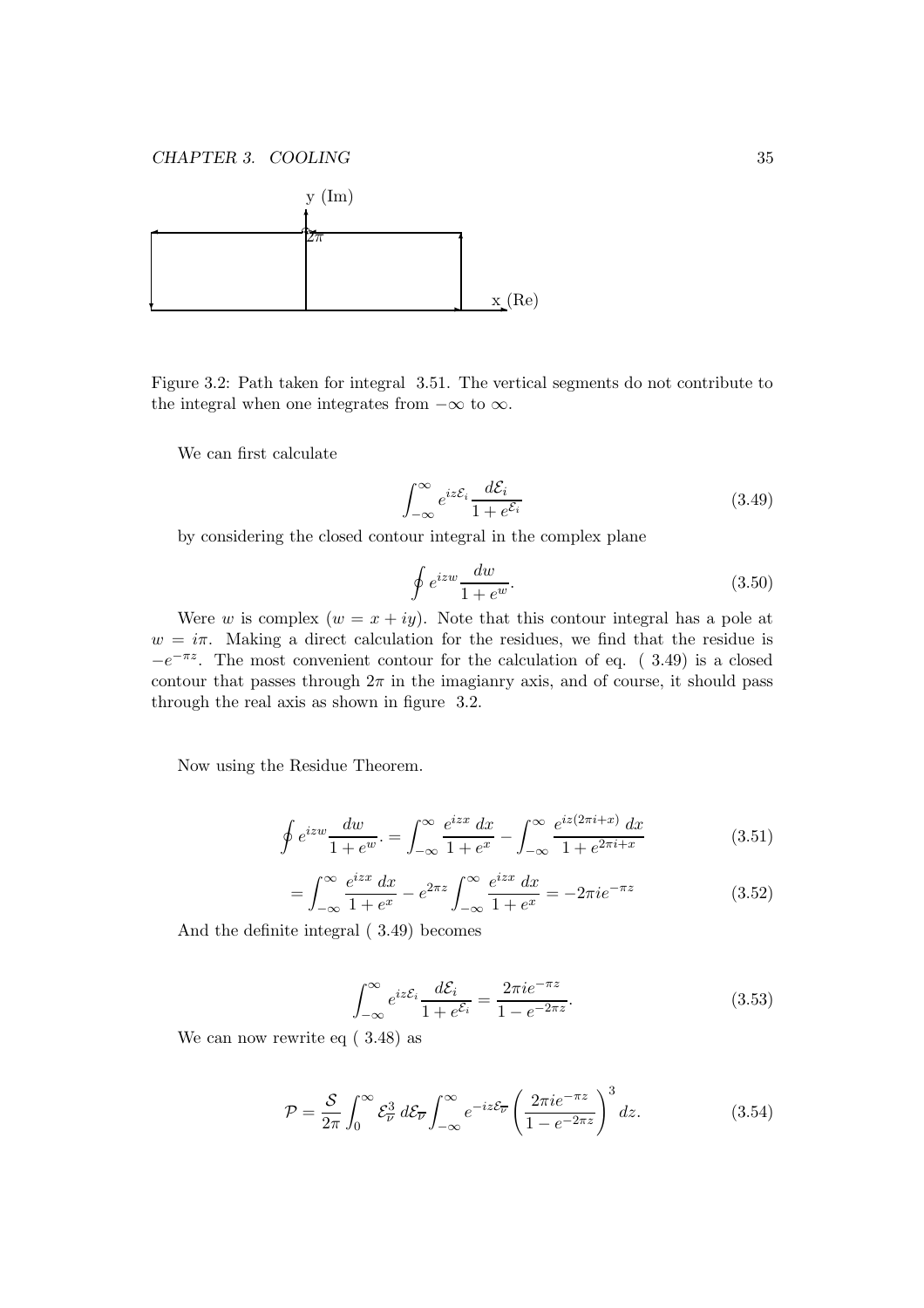

Figure 3.3: Path taken for integral 3.55

Once again we can make a contour integral to calculate the second integral in eq.  $(3.54)$ . Note that this integral has a pole at  $z = 0$ . In this case a suitable contour is one that passes though 1 in the imaginary axis as shown in the figure.

$$
\oint e^{-iz\mathcal{E}_{\overline{\nu}}} \left( \frac{2\pi i e^{-\pi z}}{1 - e^{2\pi z}} \right)^3 dz =
$$
\n
$$
\int_{-\infty}^{\infty} e^{-ix\mathcal{E}_{\overline{\nu}}} \left( \frac{2\pi i e^{-\pi x}}{1 - e^{2\pi x}} \right)^3 dz - \int_{-\infty}^{\infty} e^{-i\mathcal{E}_{\overline{\nu}}(x+i)} \left( \frac{2\pi i e^{-\pi (x+i)}}{1 - e^{-2\pi (x+i)}} \right)^3 dz
$$
\n
$$
= \int_{-\infty}^{\infty} e^{-ix\mathcal{E}_{\overline{\nu}}} \left( \frac{2\pi i e^{-\pi x}}{1 - e^{2\pi x}} \right)^3 \left( 1 + e^{\mathcal{E}_{\overline{\nu}}} \right) dz
$$
\n
$$
= -2\pi i \text{Res} \left\{ e^{-ix\mathcal{E}_{\overline{\nu}}} \left( \frac{2\pi i e^{-\pi x}}{1 - e^{2\pi x}} \right)^3 \right\}.
$$
\n(3.56)

A calculation of the Residue can be made by making a Laurent expansion of the expression inside the residue brackets. This expansion gives

$$
\frac{1}{z^3} + \frac{x}{z^2} - \frac{i(\pi^2 + x^2)}{2z}.
$$
 (3.57)

This means that the residue is  $\frac{1}{2}(\pi^2 + x^2)$ . Finally eq. (3.54) can be exressed as

$$
\mathcal{P} = \frac{i}{2} \mathcal{S} \int_0^\infty \mathcal{E}_\nu^3 \left( 1 + e^{\mathcal{E}_\nu} \right)^{-1} \left( \pi^2 + x^2 \right) \tag{3.58}
$$

$$
\mathcal{P} = \mathcal{S} \frac{457\pi^6}{5040}.
$$
\n(3.59)

Recalling eq. (3.42) for S, we can finally express the neutrino luminosity (eq. 3.26) for the Direct Urca process as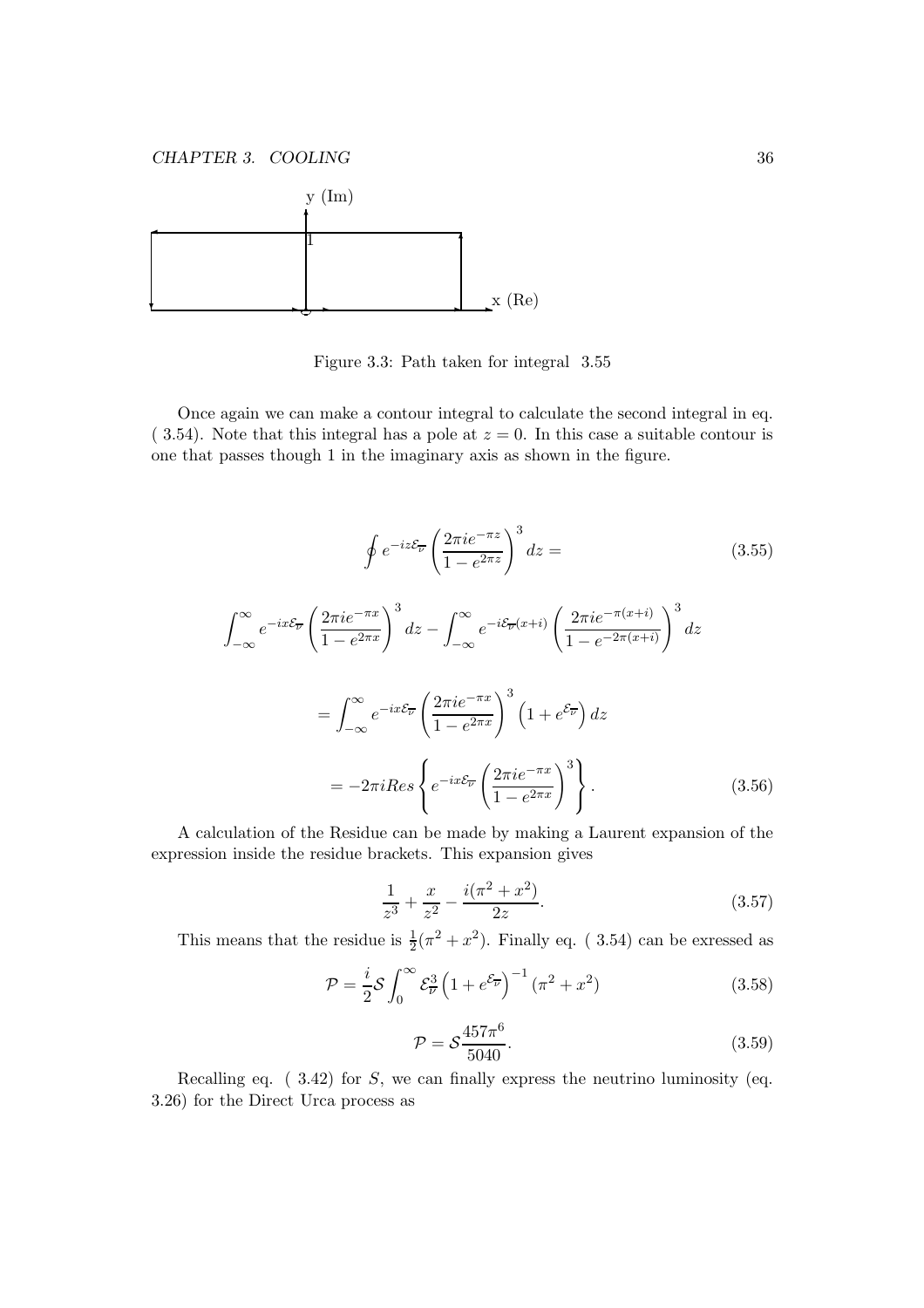$$
\dot{E}_{\overline{\nu}} = \frac{457\pi}{1080} \frac{V m_p m_n \mu_e}{\hbar^{10} c^5} (kT)^6 G_f^2 \cos^2 \theta_c (1 + g_a^2) \ J/s \tag{3.60}
$$

This is the energy loss via neutrino emision, it coincides with the result obtained by Pethick [3]. The  $(kT)^6$  dependence is particular of the Direct Urca process as we shall see. The previous result, together with the specific heat, will allow us to calculate a cooling curve for neutrino cooling.

## 3.6 Modified Urca Luminosity

The Luminosity for the Modified Urca process shall now be calculated  $(n_1 + n_1 \rightarrow$  $n'_2 + p + e + \overline{\nu}$ . We shall follow a similar procedure to Shapiro [2]). The procedure followed is the same as in the Direct Urca process, only that now there is a bystander particle involved. Here we assume that the bystander particle is a neutron. We could also assume that the bystander is a proton, which would give us a different luminosity, but since there a more neutrons than protons, only the neutron brach shall be considered. Also, even if the proton concentration would be high enough for us to consider a proton branch, the Direct Urca process would occur and would be much more effective than the Modified Urca process as we shall see. The luminosity can be written as

$$
\dot{E}_{\overline{\nu}} = \frac{2\pi}{\hbar} \left| \langle f | \hat{\mathcal{H}} | i \rangle \right|^2 \sum_{P_i} E_{\overline{\nu}} \, \delta^4(P_{n_1}^{\vec{}} + P_{n_2}^{\vec{}} - P_{n_2}^{\vec{}} - P_p^{\vec{}} - P_{\overline{e}}^{\vec{}} - P_{\overline{\nu}}^{\vec{}})
$$
\n
$$
\ast \quad f_{n_1} f_{n_2} (1 - f_{n_2}^{\prime}) (1 - f_p) (1 - f_e). \tag{3.61}
$$

Here, the matrix element again refers to a transition probability, the  $P_i$  refer to the particles four-momenta, and the  $f_i$  refer to the Fermi-Dirac distributions. The matrix element however, is not as simple as the one used for beta decay (Direct Urca process), since there is now a bystander particle that interacts via the strong interaction.

#### The Weak Interaction Matrix element

The strong interaction can in this case, be modeled as a one pion  $(\pi)$  exchange between particles. This model is called the One Pion Exchange model  $(OPE)^9$ , a result for the matrix element was obtained by Yakovlev and Kaminker [11] and is written as

$$
||^2 = \frac{16G_f^2 \cos^2 \theta_c g_a^2}{m_\pi^4 E_{fe}^2} \tag{3.62}
$$

Let us first calculate the phase space factor for a definite energy for neutrons  $n_1$ and  $n_2$  (Just for illustrative purposes).

<sup>&</sup>lt;sup>9</sup>The bystander particle interacts via the Strong force, which can be modeled by an effective theory that considers a Pion exchange. This was first done by Yukawa [10].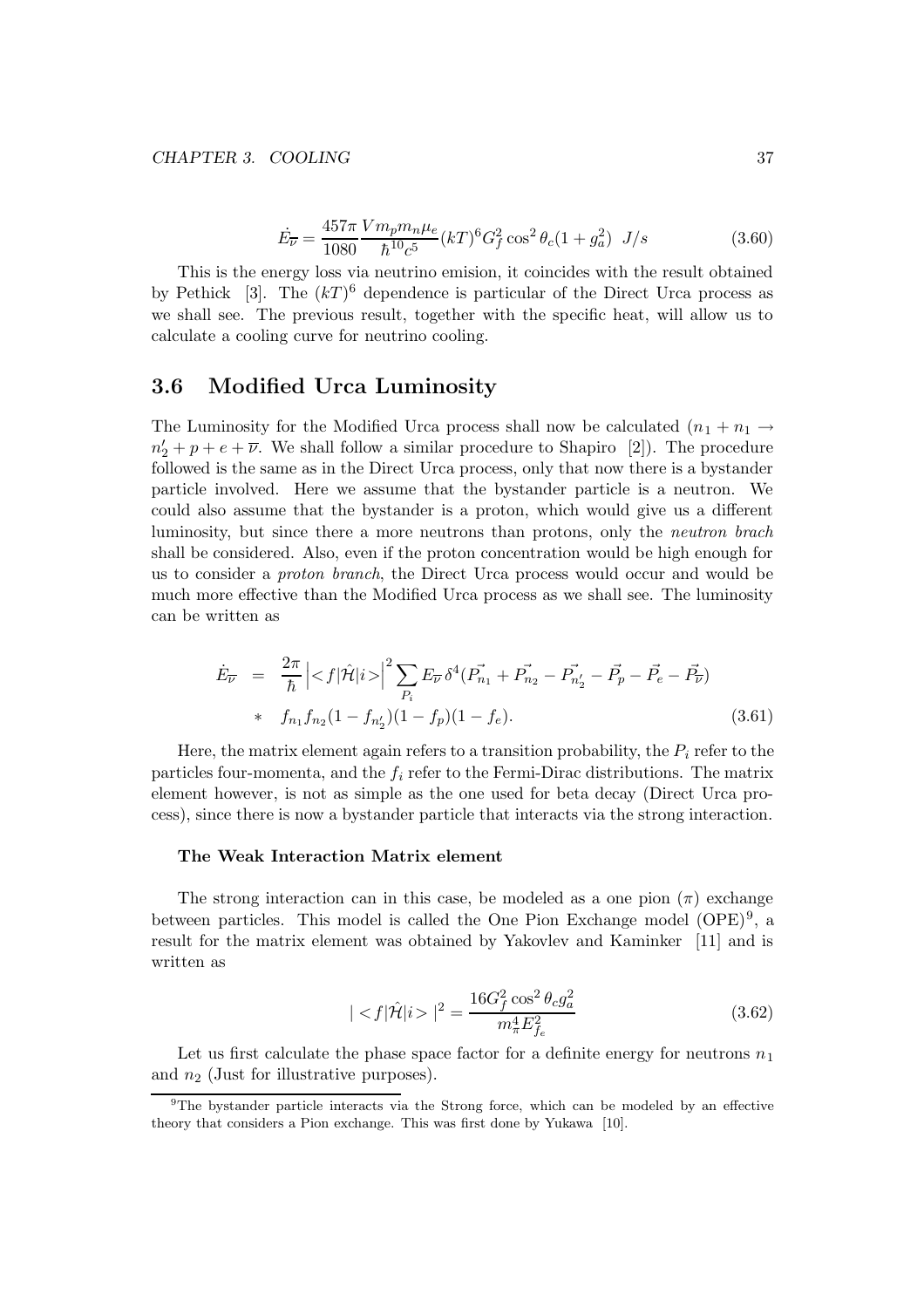$$
\mathcal{P}_{\prime} = \int d^{3} \vec{P}_{n'_{2}} \int \frac{V}{h^{3}} d^{3} \vec{P}_{p} \frac{V}{h^{3}} d^{3} \vec{P}_{e} \int \frac{V}{h^{3}} d^{3} \vec{P}_{\overline{\nu}} E_{\overline{\nu}} \delta^{4} (\vec{P}_{f} - \vec{P}_{i})
$$
  
\n\*  $f_{n_{1}} f_{n_{2}} (1 - f_{n'_{2}}) (1 - f_{p}) (1 - f_{e}).$  (3.63)

#### The Phase Space Factor

If we now integrate over all possible four-momenta available for neutrons  $\boldsymbol{n}_1$  and  $n_2$ , we get

$$
\mathcal{P} = \int d^3 \vec{P}_{n_1} \int d^3 \vec{P}_{n_2} \mathcal{P}'
$$
  
\n
$$
= \frac{V^4}{h^{12}} \int d^3 \vec{P}_{n_1} d^3 \vec{P}_{n_2} d^3 \vec{P}_p d^3 \vec{P}_e d^3 \vec{P}_r E_{\overline{\nu}} \delta^4 (\vec{P}_f - \vec{P}_i)
$$
  
\n\*  $f_{n_1} f_{n_2} (1 - f_{n'_2}) (1 - f_p) (1 - f_e).$  (3.64)

The problem is again reduced to calculating the previous phase space factor. If the reader is just interested in the final result, he (or she) may skip to eq. ( 3.96).

Using spherical coordinates, we can first integrate the angular part of  $P$ .

$$
\mathcal{A} = \int d\Omega_{n_1} d\Omega_{n_2} d\Omega_p d\Omega_e d\Omega_{\overline{\nu}} \delta^3 (\vec{P_f} - \vec{P_i}). \tag{3.65}
$$

If we now note that the four-momentum of the neutrino is small, i.e.

$$
\left|\vec{P}_{\overline{\nu}}\right| \ll \left|\vec{P}_p + \vec{P}_e + \vec{P}_{n'_2}\right|,\tag{3.66}
$$

so the delta function can now be written as

$$
\delta^3(\vec{P_f} - \vec{P_i}) \simeq \delta(\vec{P_{n_1}} + \vec{P_{n_2}} - \vec{P_{n_2}} - \vec{P_p} - \vec{P_e}). \tag{3.67}
$$

Now we can exploit the fact that the delta function can be written as

$$
\delta(\vec{P_{n_1}} + \vec{P_{n_2}} - \vec{P_{n'_2}} - \vec{P_p} - \vec{P_e}) =
$$
  

$$
\delta(|\vec{P}_{n_1}| + |\vec{P}_{n_2} - \vec{P}_{n'_2} - \vec{P_p} - \vec{P_e}|) \delta(\Omega_{n_1} - \Omega_{-n_2 + n'_2 + p + e}) \frac{1}{P_{n_1}^2} , \qquad (3.68)
$$

were the  $P_i$  are the magnitudes of the four-momenta.

Now integrating over  $\Omega_{n_1}$  we obtain

$$
\mathcal{A} = \int d\Omega_{n_2} d\Omega_{n'_2} d\Omega_p d\Omega_e d\Omega_{\overline{\nu}} \frac{1}{P_{n_1}^2} \delta(|\vec{P}_{n_1}| + |\vec{P}_{n_2} - \vec{P}_{n'_2} - \vec{P}_p - \vec{P}_e|). \tag{3.69}
$$

We can once again rewrite the delta function as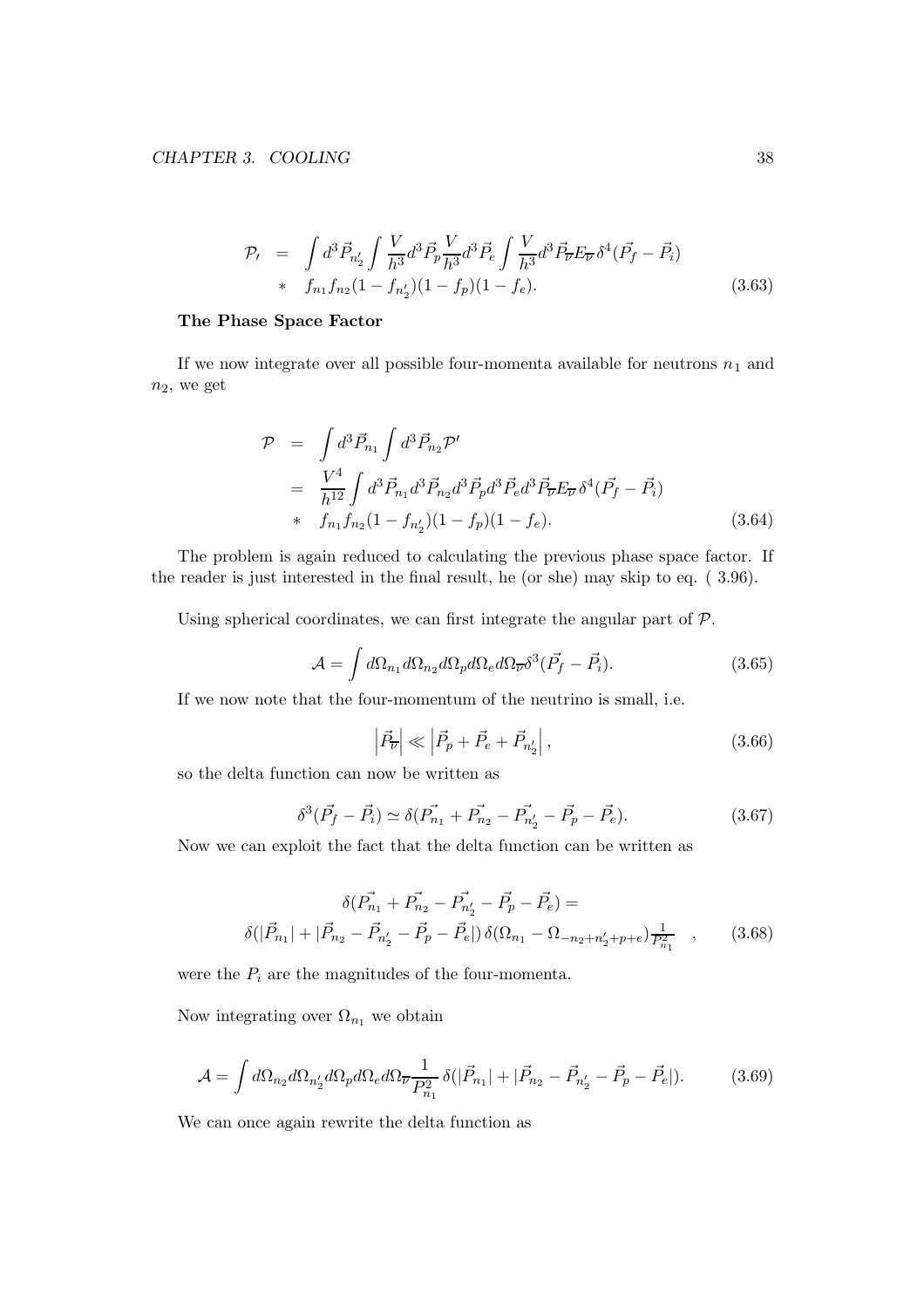#### CHAPTER 3. COOLING 39

$$
\delta(|\vec{P}_{n_1}| + |\vec{P}_{n_2} - \vec{P}_{n'_2} - \vec{P}_p - \vec{P}_e|) = \delta(|\vec{P}_{n_1}| - |\vec{P}_{n_2} + \vec{P}_R|),
$$
(3.70)

were R stands for "the Rest of the particles ".

Now exploiting the delta identity the previous equation can be written as

$$
= \delta(P_{n_1} - (P_{n'_2}^2 + P_R^2 + 2P_{n'_2}P_R\cos\theta)^{1/2}) = \delta(f(\cos\theta))
$$
  

$$
= \frac{1}{f'(a)}\delta(\cos\theta - a),
$$
 (3.71)

were  $f'(\cos theta)$  just refers to the derivative and 'a' is the value at which  $f(a)$  = 0.

$$
f'(\cos \theta) = \frac{P_{n'_2 P_R}}{(P_{n'_2}^2 + P_R^2 + 2P_{n'_2} P_R \cos \theta)^{1/2}}
$$

$$
= \frac{P_{n'_2} P_R}{P_{n_1}}
$$
(3.72)

$$
\Rightarrow \delta(f(\cos \theta)) = \frac{P_{n_1}}{P_{n'_2} P_R} \delta(\cos \theta - a)
$$
\n(3.73)

$$
\mathcal{A} = \int d\Omega_{n_2} d\Omega_{n'_2} d\Omega_p d\Omega_e d\Omega_{\overline{\nu}} \frac{1}{P_{n'_2} P_R P_{n_1}} \delta(\cos \theta - a) \tag{3.74}
$$

Now recalling that  $\theta$  is the angle between  $\vec{P_{n'_2}}$  and  $\vec{P_R} = \vec{P_p} + \vec{P_e} + \vec{P_{n_2}}$ , we can note that there is a restriction over the solid angle. This means that when we integrate over  $\Omega_{n'_2}$ , the result will be  $2\pi$  instead of the usual  $4\pi$ . So integrating over all solid angles we obtain

$$
\mathcal{A} = \frac{2\pi (4\pi)^4}{P_{n'_2}|\vec{P}_p + \vec{P}_e - \vec{P}_{n_2}|P_{n_2}}.
$$
\n(3.75)

If we now remember that the particles involved in the reaction have energies close to the Fermi surface, we can write

$$
|\vec{P}_p + \vec{P}_e - \vec{P}_{n_2}| \simeq P_{n_2},\tag{3.76}
$$

simply because the neutron concentration is much greater than the proton and electron concentration<sup>10</sup>. We now have for the angular part of the phase factor

$$
\mathcal{A} = \frac{(4\pi)^5}{2P_{n'_2}P_{n_1}P_{n_2}},\tag{3.77}
$$

 $10$ Remember that the Fermi momentum is proportional to the concentration.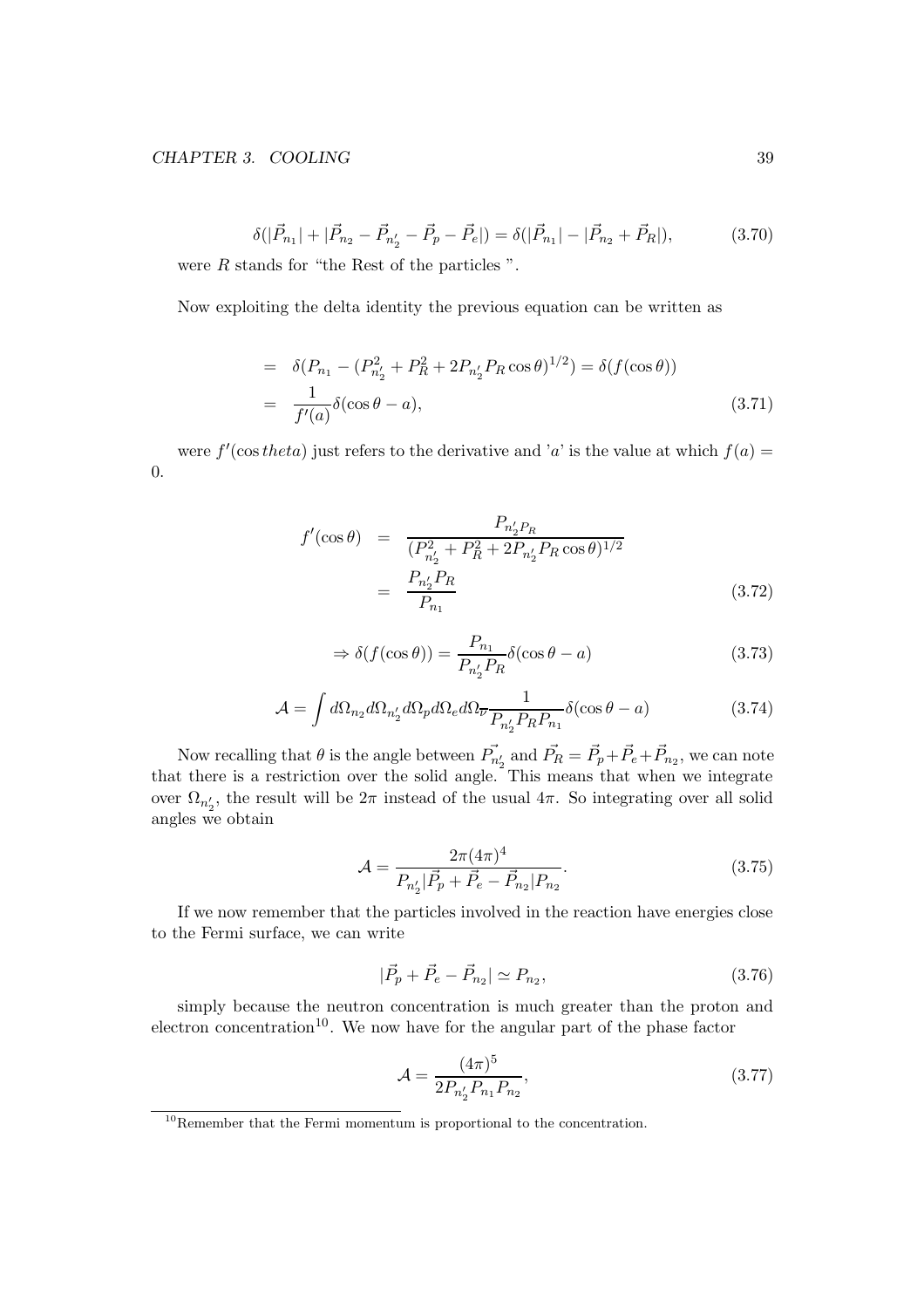so the phase factor  $P$  (Eq. (3.64)) can now be written as (In spherical coordinates)

$$
\mathcal{P} = \frac{(4\pi)^5 V}{2h^{10}} \int P_{n_1} dP_{n_1} P_{n_2} dP_{n_2} P_{n'_2} dP_{n'_2} P_p^2 dP_p P_e^2 dP_e P_{\overline{\nu}}^2 dP_{\overline{\nu}} E_{\overline{\nu}} \ast \delta(E_{n_1} + E_{n_2} - E_{n'_2} - E_p - E_e - E_{\overline{\nu}}) \ast f_{n_1} f_{n_2} (1 - f_{n'_2}) (1 - f_p) (1 - f_e).
$$
\n(3.78)

To integrate over energy instead of momentum, we can approximate the protons and neutrons as being non relativistic particles (Just as we did with the direct Urca process.).

$$
dE_i = \frac{P_i dp_i}{m_i} \quad for \quad i = n, p \tag{3.79}
$$

We can also again take the electrons as being highly relativistic

$$
E_e = P_e c \Rightarrow dE_e = dP_e c \tag{3.80}
$$

For neutrinos we take as usual  $dE_{\overline{\nu}} = dP_{\overline{\nu}}$ . So now  $P$  becomes

$$
\mathcal{P} = \frac{(4\pi)^5 V m_{n_1} m_{n_2} m_{n'_2} m_p}{2h^{10}}
$$
  
\n
$$
* \int dE_{n_1} dE_{n_2} dE_{n'_2} dE_p \frac{E_e^2}{c^3} dE_e \frac{E_{\overline{v}}}{c^3} dE_{\overline{v}} f_{n_1} f_{n_2} \prod_{i=1}^3 (1 - f_i) \delta
$$
  
\n
$$
= S \int dE_{n_1} dE_{n_2} dE_{n'_2} dE_p E_e^2 c^3 dE_e E_{\overline{v}} c^3 dE_{\overline{v}} f_{n_1} f_{n_2} \prod_{i=1}^3 (1 - f_i) \delta, \quad (3.81)
$$

were  $\mathcal S$  si defined  $\mathrm{as}^{11}$ 

$$
S = \frac{(4\pi)^5 V m_n^3 m_p P_{fp} \mu_e^2}{2h^{10} c^6}.
$$
\n(3.82)

Now we make the following changes of variable

$$
\mathcal{E}_{n_1} = \frac{E_{n_1} - \mu_{n_1}}{kT}
$$

$$
\mathcal{E}_{n_2} = \frac{E_{n_2} - \mu_{n_2}}{kT}
$$

$$
\mathcal{E}_{n'_2} = \frac{-E_{n_2} + \mu_{n'_2}}{kT}
$$

 $11$ Once again we have taken the electrons to be highly degenerate, so only energies close to the Fermi surface are considered. This means that we replace  $E_e$  by the Fermi energy  $\mu_e$  which is constant.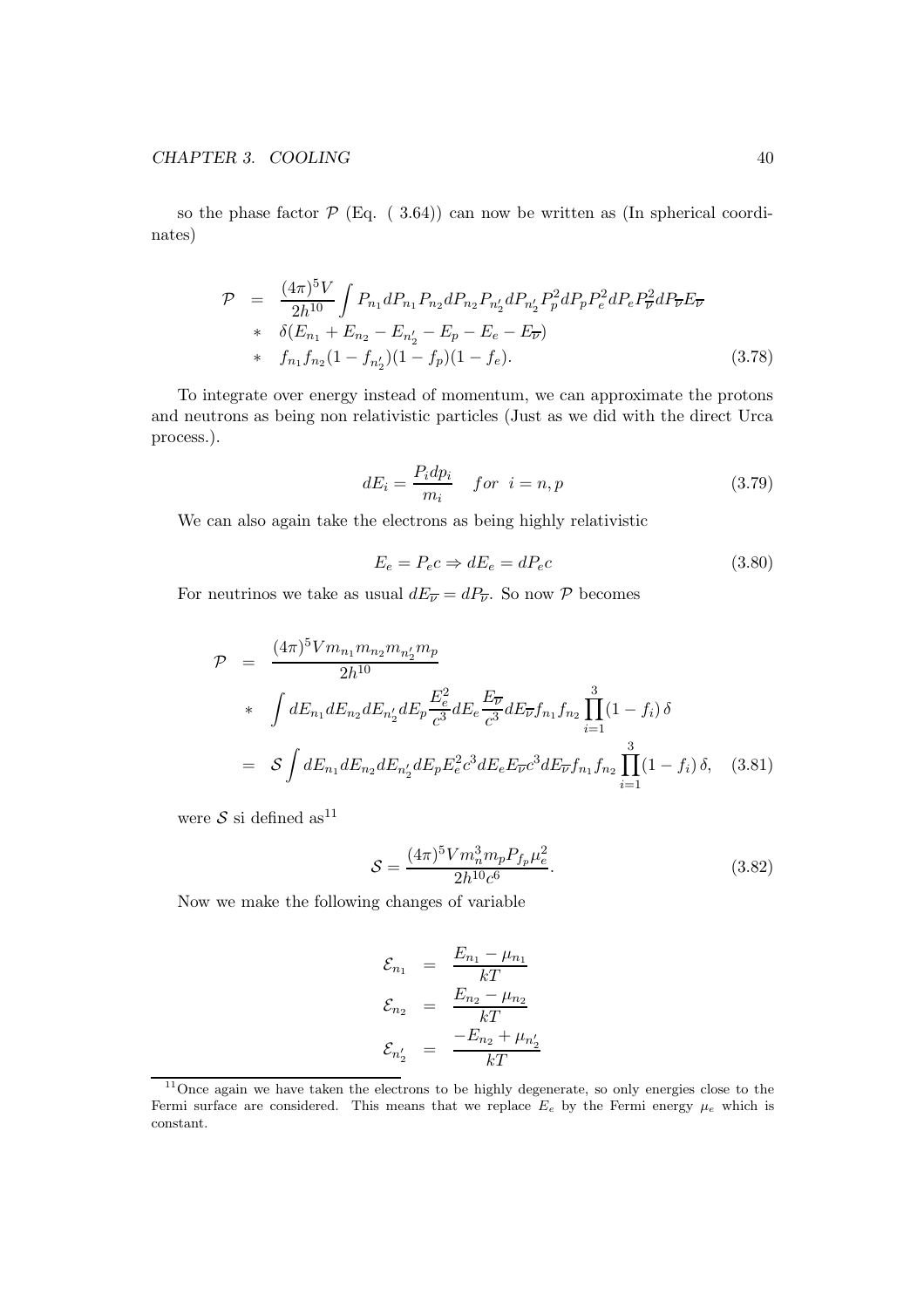$$
\mathcal{E}_p = \frac{-E_p + \mu_p}{kT}
$$
\n
$$
\mathcal{E}_e = \frac{-E_e + \mu_e}{kT}
$$
\n
$$
\mathcal{E}_{\overline{\nu}} = \frac{E_{\overline{\nu}}}{kT}
$$
\n(3.83)\n(3.84)

Recalling the chemical equilibrium condition, the delta function can be written as

$$
\frac{1}{kT}\delta(\mathcal{E}_{n_1}+\mathcal{E}_{n_2}+\mathcal{E}_{n'_2}+\mathcal{E}_p+\mathcal{E}_e-\mathcal{E}_{\overline{\nu}}),\tag{3.85}
$$

so now  $P$  becomes

$$
\mathcal{P} = \mathcal{S}(kT)^8 \int \mathcal{E}_{\overline{\nu}} \delta(\mathcal{E}_{n_1} + \mathcal{E}_{n_2} + \mathcal{E}_{n'_2} + \mathcal{E}_p + \mathcal{E}_e - \mathcal{E}_{\overline{\nu}}) \prod_{i=1}^5 \frac{d\mathcal{E}_i}{1 + e^{\mathcal{E}_i}}.
$$
(3.86)

Again, recalling that the delta function is the Fourier transform of a constant, we can write

$$
\delta\left(\sum_{i=1}^{5}\mathcal{E}_{i}-\mathcal{E}_{\overline{\nu}}\right)=\frac{1}{2\pi}\int\exp\left\{iz\left(\sum_{i=1}^{5}\mathcal{E}_{i}-\mathcal{E}_{\overline{\nu}}\right)\right\} dz,
$$
\n(3.87)

so that

$$
\mathcal{P} = \frac{\mathcal{S}}{2\pi} \int \mathcal{E}_{\overline{\nu}}^3 d\mathcal{E}_{\overline{\nu}} \int \exp\left\{ iz \left( \sum_{i=1}^5 \mathcal{E}_i - \mathcal{E}_{\overline{\nu}} \right) \right\} dz \prod_{i=1}^5 \frac{d\mathcal{E}_i}{1 + e^{\mathcal{E}_i}}
$$
(3.88)

We can first calculate

$$
\int_{-\infty}^{\infty} e^{iz\mathcal{E}_i} \frac{d\mathcal{E}_i}{1 + e^{\mathcal{E}_i}},\tag{3.89}
$$

which was already calculated in section  $(3.5)$ . By using the residue theorem one obtains

$$
\frac{2\pi i e^{-\pi z}}{1 - e^{-2\pi z}}.\tag{3.90}
$$

We can now write eq. ( 3.88) as

$$
\mathcal{P} = \frac{\mathcal{S}}{2\pi} \int_0^\infty \mathcal{E}_\mathcal{V}^3 d\mathcal{E}_\mathcal{V} \int_{-\infty}^\infty e^{-iz\mathcal{E}_\mathcal{V}} \left(\frac{2\pi i e^{-\pi z}}{1 - e^{-2\pi z}}\right)^5 dz.
$$
 (3.91)

Again using the residue theorem, we can calculate the second integral in eq. ( 3.91). Making a contour integral around the path shown in figure ( 3.4) we get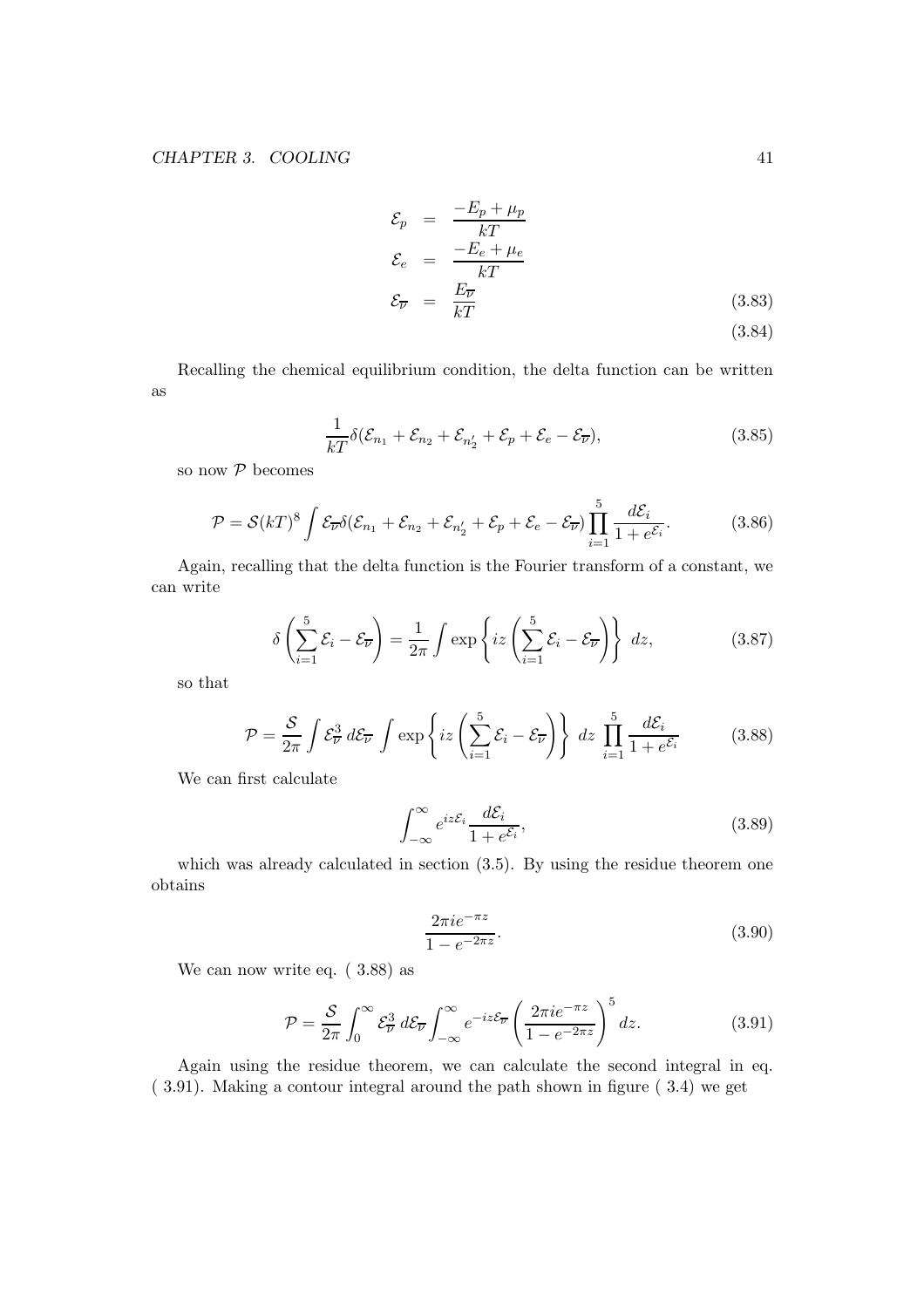

Figure 3.4: Path taken for integral ( 3.91). The vertical segments do not contribute to the integral when one integrates from  $-\infty$  to  $\infty$ .

$$
\oint e^{-iz\xi_{\overline{\nu}}} \left(\frac{2\pi i e^{-\pi z}}{1 - e^{2\pi z}}\right)^5 dz =
$$
\n
$$
\int_{-\infty}^{\infty} e^{-ix\xi_{\overline{\nu}}} \left(\frac{2\pi i e^{-\pi x}}{1 - e^{2\pi x}}\right)^5 dz - \int_{-\infty}^{\infty} e^{-i\xi_{\overline{\nu}}(x+i)} \left(\frac{2\pi i e^{-\pi (x+i)}}{1 - e^{-2\pi (x+i)}}\right)^5 dz
$$
\n
$$
= \int_{-\infty}^{\infty} e^{-ix\xi_{\overline{\nu}}} \left(\frac{2\pi i e^{-\pi x}}{1 - e^{2\pi x}}\right)^5 \left(1 + e^{\xi_{\overline{\nu}}}\right) dz \tag{3.92}
$$

$$
= -2\pi i Res \left\{ e^{-iz\mathcal{E}_{\overline{\nu}}} \left( \frac{2\pi i e^{-\pi x}}{1 - e^{2\pi x}} \right)^5 \right\}.
$$
 (3.93)

Making a Laurent expansion of  $\left(\frac{2\pi i e^{-\pi x}}{1-e^{2\pi x}}\right)$  $\frac{2\pi i e^{-\pi x}}{1-e^{2\pi x}}\Big)^5$  we find

$$
\frac{-i}{z^5} - \frac{\mathcal{E}_{\overline{\nu}}^2}{z^4} + \frac{i(4\pi^2 + 3\mathcal{E}_{\overline{\nu}}^2)}{6z^3} + \frac{5\pi^2 \mathcal{E}_{\overline{\nu}}^2 + \mathcal{E}_{\overline{\nu}}^3}{6z^2} - \frac{i(9\pi^4 + 10\pi^2 \mathcal{E}_{\overline{\nu}}^2 + \mathcal{E}_{\overline{\nu}}^4)}{24z} + \dots \tag{3.94}
$$

so that the residue is  $\frac{-i}{24}(9\pi^4 + 10\pi^2 \mathcal{E}_{\overline{\nu}}^2 + \mathcal{E}_{\overline{\nu}}^4)$  and eq (3.91) becomes

$$
\mathcal{P} = \frac{\mathcal{S}(kT)^8}{2\pi} \int_0^\infty \mathcal{E}_\nu^3 \frac{-i}{24} (9\pi^4 + 10\pi^2 \mathcal{E}_\nu^2 + \mathcal{E}_\nu^4) \left( 1 + e^{\mathcal{E}_\nu} \right) d\mathcal{E}_\nu \qquad (3.95)
$$
  
= 
$$
\frac{\mathcal{S}(kT)^8}{2\pi} \frac{11513\pi^8}{120960} = \mathcal{S} \frac{11513\pi^7}{241920} (kT)^8.
$$

Recalling the definition of  $S$  (Eq. (3.82)), and the expression for the weak matrix element (Eq. ( 3.62)), we can finally we can express  $\dot{E}_{\overline{\nu}}$  eq. ( 3.61) as

$$
\dot{E}_{\overline{\nu}} = \frac{11513 G_F^2 \cos^2 \theta_c g_a^2 V m_n^3 m_p P_{f_p}}{60480 \pi \hbar^{10} c^6 m_\pi^4} (kT)^8
$$
\n(3.96)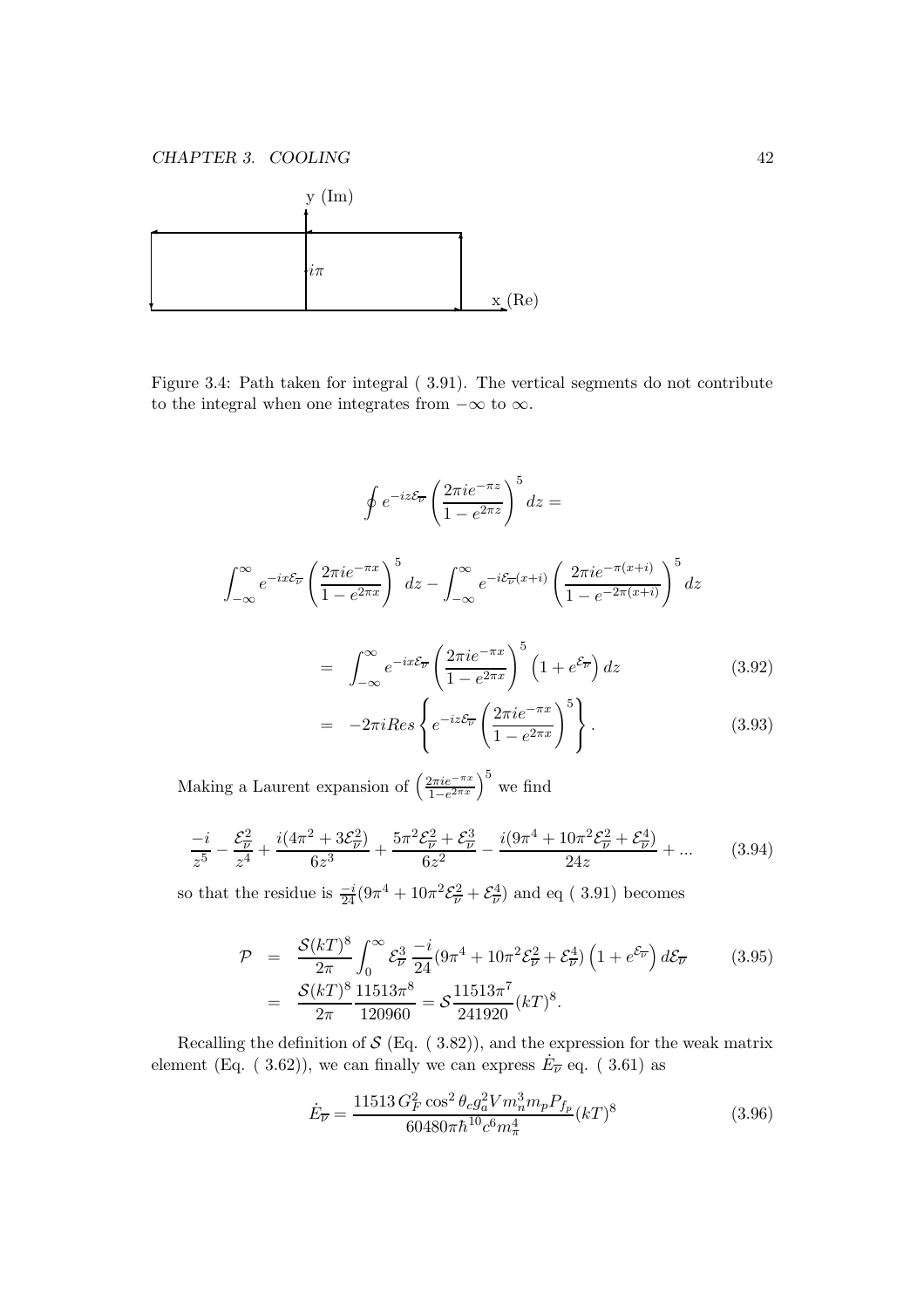This is the Luminosity for neutrino emission for the Modified Urca process. Notice the  $(kT)^8$  dependence, in contrast to the  $(kT)^6$  dependence for the Direct Urca process. The Fermi momentum and energy terms contained in the constant depend on the concentration of protons and electrons respectively, so we expect there to be slight variations in Luminosity of N.S.s with different densities. As we shall see, this luminosity produces a much slower cooling than the Direct Urca process. We can now proceed to calculate a cooling curve, using the specific heat for a N.S..

# 3.7 Specific Heat Capacity

In this section we shall calculate the specific heat capacity for a N.S., assuming for simplicity that it is composed mainly of degenerate neutrons. This is a standard calculation for electrons and can be found in many references, here we shall rely mainly on Callen [16].

Recall that the specific heat capacity is given by

$$
C_v = \left(\frac{\partial U}{\partial T}\right)_V,\tag{3.97}
$$

were  $U(T, V, \mu)$  is the internal energy, the quantity that we shall first calculate<sup>12</sup>. The internal energy can be calculated using the Fermi-Dirac distribution, and so we can write

$$
U = \frac{2V}{h^3} \int d^3 \vec{p} \frac{\mathcal{E}}{1 + \exp \beta (\mathcal{E} - \mu)}.
$$
 (3.98)

Here the factor of 2 accounts for the spin of the neutron. Using spherical coordinates we can write

$$
U = \frac{8\pi V}{h^3} \int p^2 dp \frac{\mathcal{E}}{1 + \exp \beta (\mathcal{E} - \mu)}
$$
(3.99)  
= 
$$
\frac{8\pi V}{h^3} \int \frac{\sqrt{2m\mathcal{E}}m\mathcal{E}d\mathcal{E}}{1 + \exp \beta (\mathcal{E} - \mu)}
$$
  
= 
$$
\frac{8\pi V m\sqrt{2m}}{h^3} \int \frac{\mathcal{E}^{3/2}d\mathcal{E}}{1 + \exp \beta (\mathcal{E} - \mu)}.
$$

The previous integral can be calculated using the Sommerfeld expansion<sup>13</sup> [16]

$$
\int_0^\infty \frac{\phi(\mathcal{E})d\mathcal{E}}{1 + \exp \beta(\mathcal{E} - \mu)} = \int_0^\mu \phi(\mathcal{E})d\mathcal{E} + \frac{\pi^2}{6} (kT)^2 \phi'(\mu) + \dots \tag{3.100}
$$

<sup>&</sup>lt;sup>12</sup>Recall that the internal energy was for the ground state  $(T = 0)$  of a N.S. was already calculated in section 1.3 13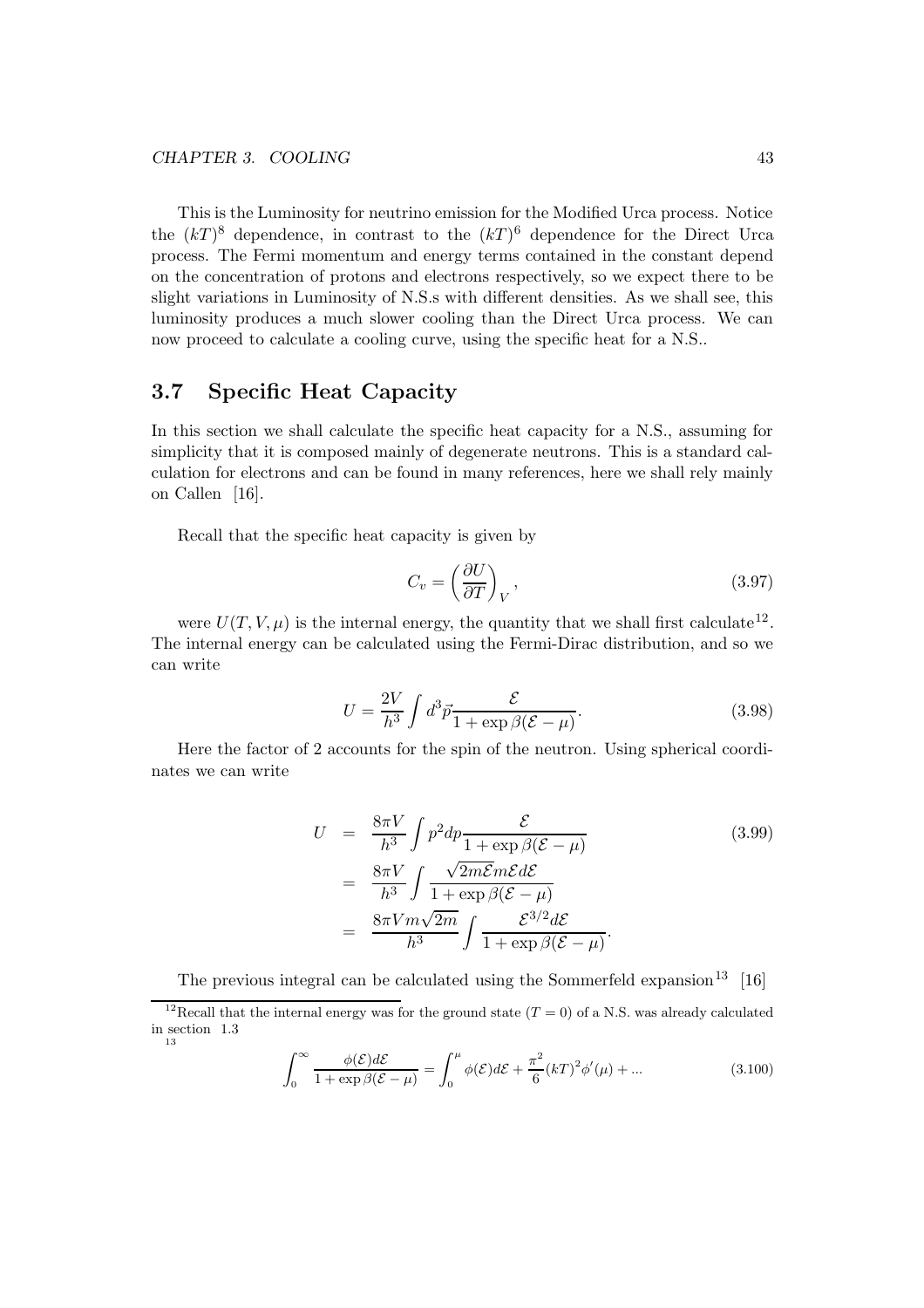$$
\Rightarrow U = \frac{8\pi V m^{3/2} \sqrt{2}}{h^3} \left\{ \frac{2}{5} \mu^{5/2} + \frac{\pi^2}{4} \mu^{1/2} (kT)^2 ... \right\}
$$
(3.101)  

$$
= \frac{16\pi m^{3/2} \sqrt{2} V \mu^{5/2}}{5h^3} \left\{ 1 + \frac{5\pi^2}{8} \left(\frac{kT}{\mu}\right)^2 \right\}
$$

Note that the previous expression still depends on  $\mu$ . To find  $C_v$ , we must also find the chemical potential which can be found with the help of the average particle number N.

$$
N = \frac{2V}{h^3} \int_0^\infty \frac{d^3 \vec{p}}{1 + \exp \beta (\mathcal{E} - \mu)}
$$
  
= 
$$
\frac{8\pi V m^{3/2} \sqrt{2}}{h^3} \int \frac{\mathcal{E}^{1/2} d\mathcal{E}}{1 + \exp \beta (\mathcal{E} - \mu)},
$$
(3.102)

were we have again used spherical coordinates. Again, using the Sommerfeld expansion we obtain

$$
N = \frac{8\pi V m^{3/2} \sqrt{2}}{h^3} \left\{ \frac{2}{3} \mu^{3/2} + \frac{\pi^2}{12} (kT)^2 \mu^{-1/2} \right\}
$$
(3.103)

$$
= \frac{16\pi V m^{3/2} \sqrt{2}}{3h^3} \mu^{3/2} \left\{ 1 + \frac{\pi^2}{8} \left( \frac{kT}{\mu} \right)^2 \right\}.
$$
 (3.104)

To carry a solution for  $\mu$  to second order in T, it is sufficient to replace  $\mu$  by  $E_f$  (Chemical potential at  $T = 0$ , recall eq. (1.2)) in the second order term in eq. ( 3.104) [16], this gives

$$
N = \frac{8\pi V m^{3/2} \sqrt{2}}{h^3} \left\{ \frac{2}{3} \mu^{3/2} + \frac{\pi^2}{12} (kT)^2 E_f^{-1/2} \right\}
$$
 (3.105)

$$
\Rightarrow \frac{Nh^3}{8\pi V m^{3/2}\sqrt{2}} = \left\{\frac{2}{3}\mu^{3/2} + \frac{\pi^2}{12}(kT)^2\mu_0^{-1/2}\right\} \tag{3.106}
$$

$$
\Rightarrow \mu^{3/2} = \underbrace{\frac{3Nh^3}{16\pi V m^{3/2}\sqrt{2}}}_{E_f^{3/2}} - \frac{\pi^2}{12} (kT)^2 E_f^{-1/2}
$$
\n(3.107)

$$
\Rightarrow \mu^{3/2} = E_f^{3/2} \left\{ 1 - \frac{\pi^2}{12} \left( \frac{kT}{E_f} \right)^2 + \dots \right\} \tag{3.108}
$$

So now  $\mu$  can be approximated by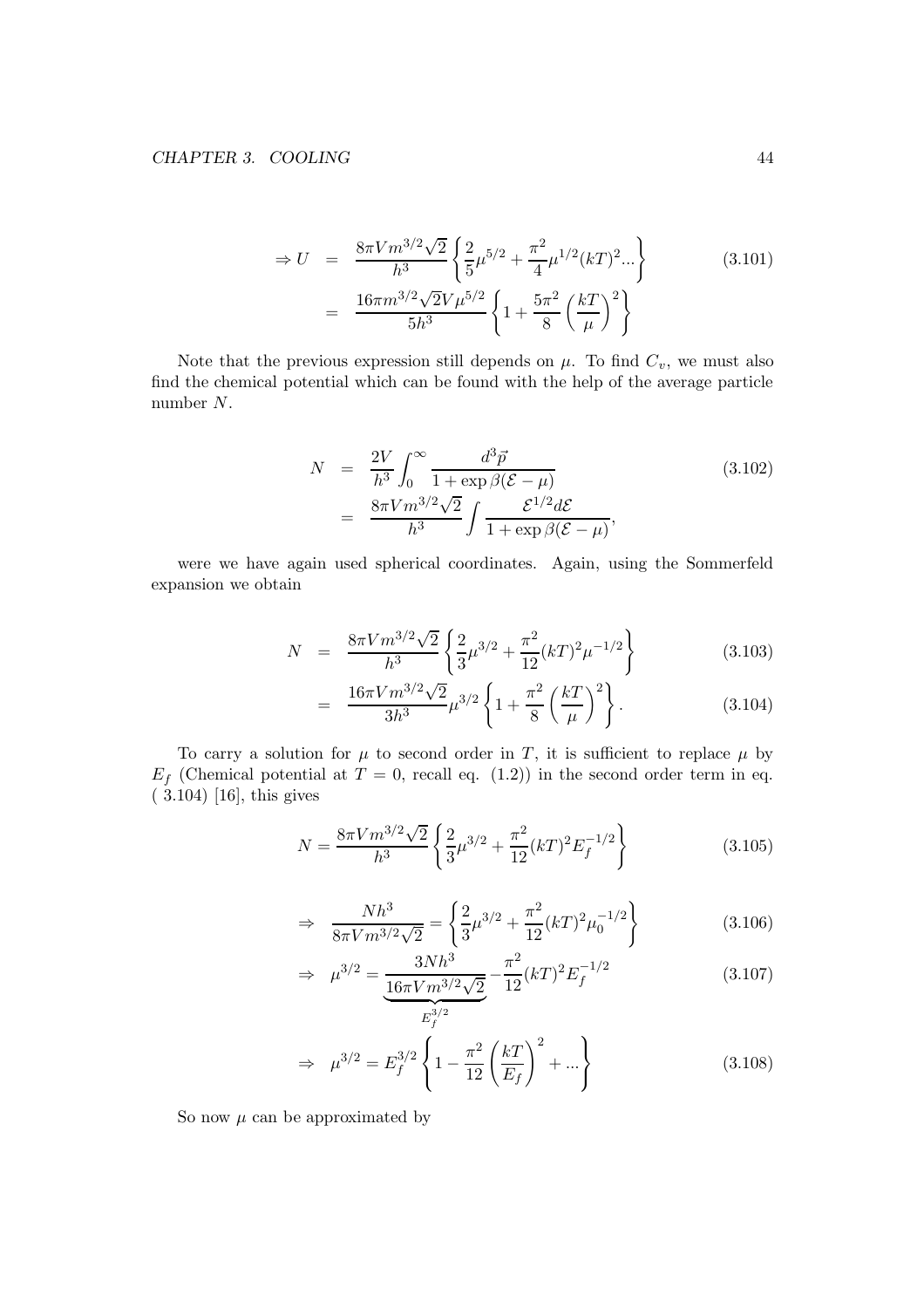$$
\mu = E_f \left\{ 1 - \frac{\pi^2}{12} \left( \frac{kT}{E_f} \right)^2 + \dots \right\}.
$$
\n(3.109)

The previous result conincides with what is obtained by Callen [16] and reduces to the knownh expression  $\mu = E_f$  when  $T = 0$ .

To simplify some algebra, we can divide equation ( 3.102) by eq. ( 3.104) to write

$$
\frac{3}{5}N\mu\left\{1+\frac{5\pi^2}{8}\left(\frac{kT}{\mu}\right)^2\right\}\left\{1+\frac{\pi^2}{8}\left(\frac{kT}{\mu}\right)^2\right\}^{-1}.
$$
 (3.110)

The polynomial division can be carried out as follows. We need to find the coefficients of the polynomial  $a + b\pi^2 (kT/\mu)^2$  such that

$$
1 + \frac{5\pi^2}{8} \left(\frac{kT}{\mu}\right)^2 = \left\{1 + \frac{\pi^2}{8} \left(\frac{kT}{\mu}\right)^2\right\} \left\{a + b\pi^2 \left(\frac{kT}{\mu}\right)^2\right\} = a + b\pi^2 \left(\frac{kT}{\mu}\right)^2 + \frac{a\pi^2}{8} \left(\frac{kT}{\mu}\right)^2 + \mathcal{O}(T^4).
$$
 (3.111)

We find that  $a = 1$  and  $b = 1/2$  so that

$$
\frac{3}{5}N\mu\left\{1+\frac{\pi^2}{2}\left(\frac{kT}{\mu}\right)^2+\ldots\right\}.
$$
 (3.112)

Now we can finally obtain  $U(T, V, \mu)$  by replacing the expression for  $\mu$  (eq. (3.109)) in the previous equation, and also replacing  $\mu$  by  $E_f$  in the second order term in  $T$  to obtain.

$$
U = \frac{3}{5} N E_f \left\{ 1 - \frac{\pi^2}{12} \left( \frac{kT}{E_f} \right)^2 \right\} \left\{ 1 + \frac{\pi^2}{2} \left( \frac{kT}{E_f} \right)^2 \right\}
$$
(3.113)  
=  $\frac{3}{5} N E_f \left\{ 1 - \frac{5\pi^2}{12} \left( \frac{kT}{E_f} \right)^2 \right\}$ 

Finally, the heat capacity can be obtained by taking the partial derivartive with respect to T.

$$
C_v = \frac{3}{2} Nk \left( \frac{\pi^2 kT}{3E_f} \right). \tag{3.114}
$$

The linear dependence on the temperature is something typical in a degenerate gas of fermions. This specific heat capacity, together with the neutrino emmisivities calculated in the previous sections, determine the N.S.'s cooling curve as we shall see in the next section.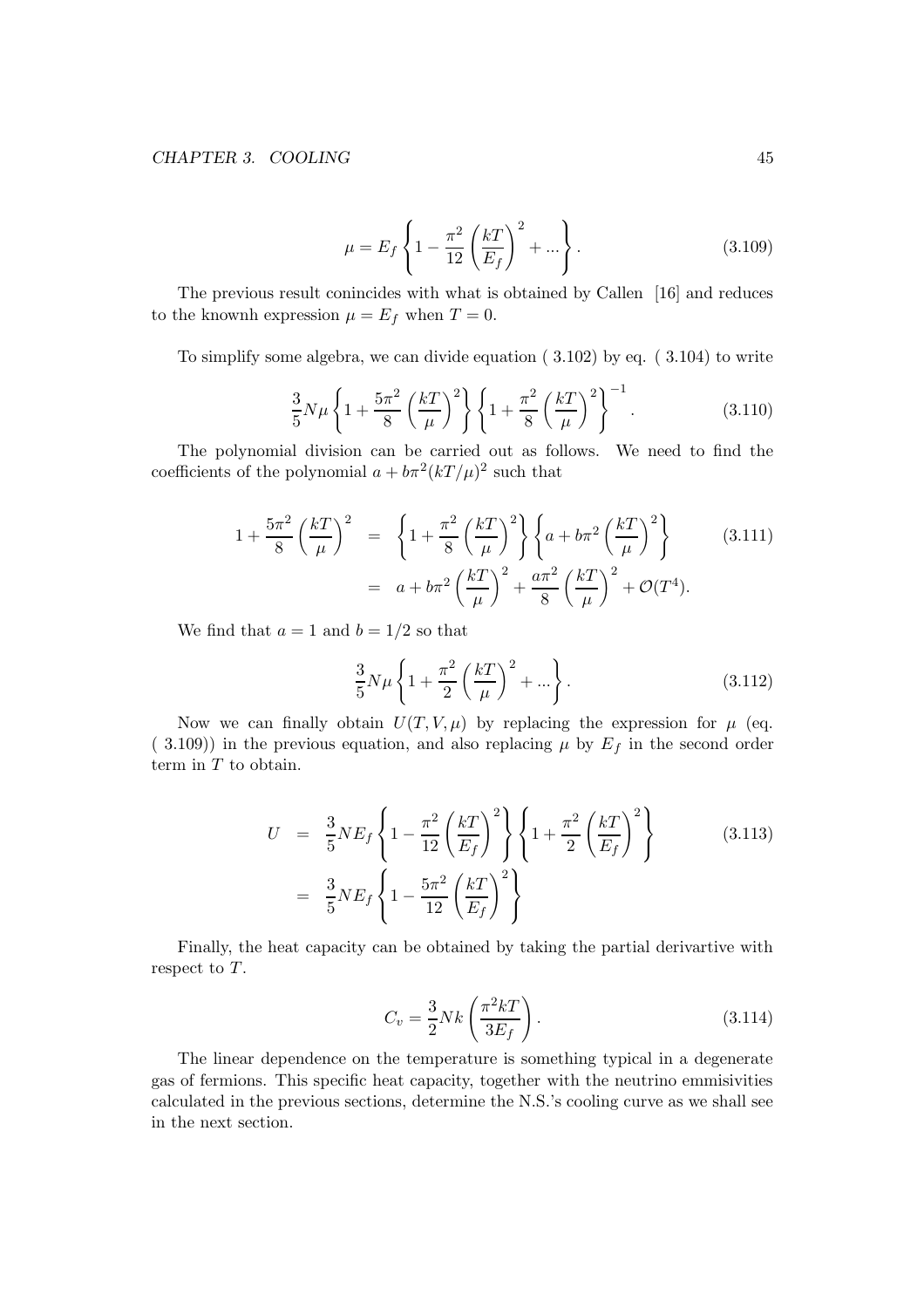# 3.8 Cooling Curves

In this section, a temperature-time curve will be derived for both the Direct and Modified Urca processes.

#### 3.8.1 Direct Urca Cooling

We shall now calculate a cooling curve for a typical N.S..

Recalling the cooling equation (Eq. 3.19)

$$
-(\dot{E}_{\overline{\nu}} + \dot{E}_{\gamma}) = C_v \frac{dT}{dt},
$$

and using eqs. ( 3.60) and ( 3.1) for neutrino and photon emission respectively, we may now write

$$
CT = -\frac{dt}{dT}(UT^6 + GT^4)
$$
\n(3.115)

were the constants  $C, U$  and  $G$  have been calculated for a typical N.S. with radius  $R \approx 10km$  and density  $\rho \approx 10^{15} g/cm^3$ .

 $C = 6.26 \times 10^9 V \left[ J/K \right]$  $U = 2.18 \times 10^{-25} V \left[ J K^{-6} s^{-1} \right]$  $G = 71.25 \; [JK^{-4}s^{-1}]$ 

So now,

$$
\frac{-CT}{UT^6 + GT^4}dT = dt.
$$
\n(3.116)

This equation can be directly integrated giving

$$
t = -C \left( -\frac{1}{2GT^2} - \frac{U \ln T}{G^2} + \frac{U \ln G + T^2 U}{2G^2} \right) \tag{3.117}
$$

#### The Neutrino Era

Before looking at eq. ( 3.117), lets look at some limiting cases. Prior to integrating differential equation ( 3.116) we should note that for initial temperatures  $(T \sim 10^8 K)$  we have for the luminosities

$$
\dot{E}_{\overline{\nu}} = 4.18 \times 10^{60} \text{ J/s}
$$
  

$$
\dot{E}_{\gamma} = 7.12 \times 10^{33} \text{ J/s},
$$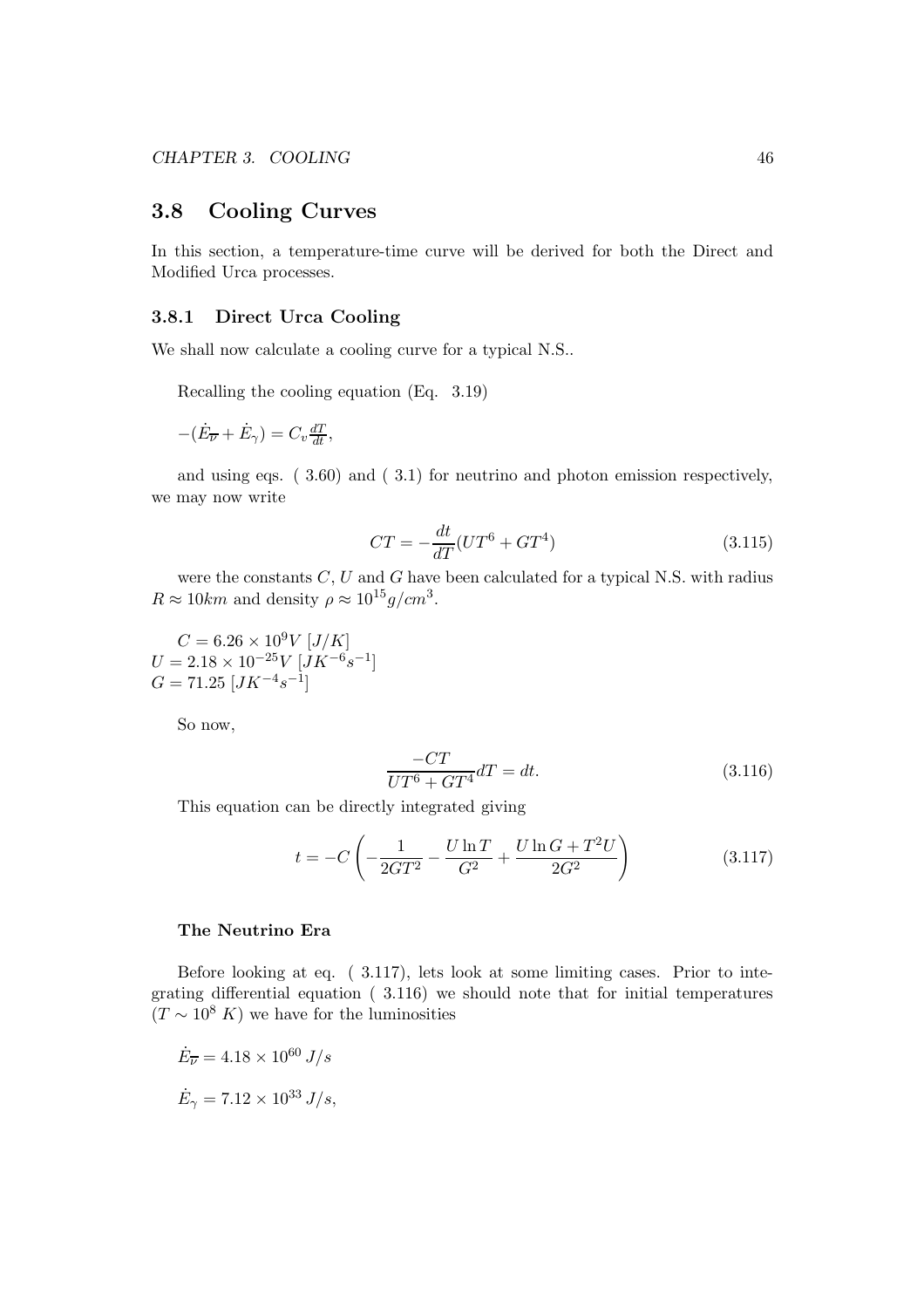so  $\dot{E}_{\overline{\nu}} \gg \dot{E}_{\gamma}$ . This means that initially, cooling is dominated by neutrino emission (The Neutrino Era), so that the cooling equation (Eq.  $3.116$ ) becomes

$$
CT\frac{dT}{dt} = -UT^6\tag{3.118}
$$

and so

$$
T(t) = \left(\frac{C}{4Ut - C/T_0^4}\right)^{1/4}
$$
\n(3.119)

were  $T_0$  refers to the initial temperature of  $T_0 \approx 10^{11} K$  (See section 1.1.1). Equation (3.119) can be called the *Neutrino era equation*. Note that the term  $C/T_0^4$ is very small and can thus be discarded, so the cooling is actually independent of the initial temperature, and can thus be written

$$
T(t) = \left(\frac{C}{4Ut}\right)^{1/4}.\tag{3.120}
$$

The fact that the cooling is independent of the initial temperature is a big advantage because we don't have to rely on supernova theory. Replacing numerical values we obtain

$$
T(t) \simeq 2.89 \times 10^8 t^{-1/4} K \tag{3.121}
$$

for the neutrino era of the cooling. If a tipical N.S. were to cool via this mechanism, it would cool to  $T \sim 10^7 K$  in about a week [3]! As we shall see, this cooling rate is extremely high.

#### The Photon Era

We can now estimate the time at which Photon cooling becomes important by equating the neutrino and photon luminosities:

$$
\dot{E}_{\gamma} = \dot{E}_{\overline{\nu}} \tag{3.122}
$$

$$
UT^6 = GT^4 \tag{3.123}
$$

$$
T = \sqrt{\frac{G}{U}} \sim 10^7 K,
$$
\n(3.124)

which corresponds to a time of  $t \sim 2$  weeks according to eq. (3.117). So photon cooling becomes important after 2 weeks if the N.S. cools via the Direct Urca process [7].

Now lets look at the photon cooling era. In the photon cooling era, the neutrino luminosity becomes unimportant and eq. ( 3.116) can be written as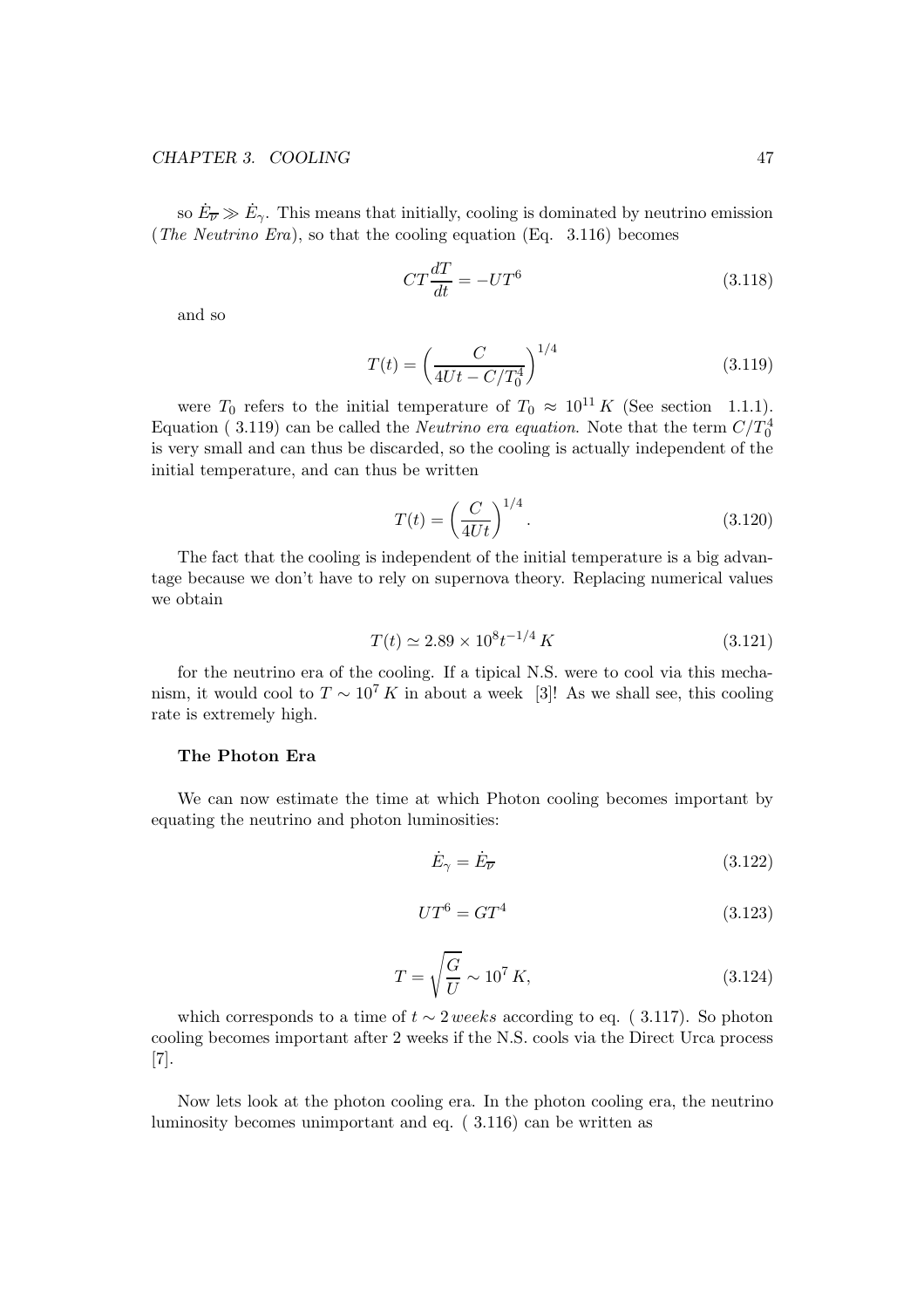

Figure  $3.5:$  A cooling curve for the Direct Urca process is shown. Photon cooling becomes important at  $t \sim 2$  weeks. After the neutrino era is over, the cooling continues very slowly (Because  $R$  is small) due to photon emission. A "stable" temperature is reached at around  $2 \times 10^5$  °K

$$
CT\frac{dT}{dt} = -GT^4,\tag{3.125}
$$

so

$$
T(t) = \left(\frac{C}{2GT - C/T_0^2}\right)^{1/2} \simeq \left(\frac{C}{2G}\right)t^{-1/2}
$$
\n(3.126)

for the photon cooling era.

Note that the neutrino cooling era goes as  $\sim t^(-1/4)$  and the photon cooling era goes as  $\sim t^{-1/2}$ , which proves the fact that the neutrino cooling is much faster than the photon cooling.

#### The Cooling Curve

Lets return to the full solution of the cooling equation (Eq. (3.117)).

$$
t = -C \left( -\frac{1}{2GT^2} - \frac{U \ln T}{G^2} + \frac{U \ln G + T^2 U}{2G^2} \right)
$$

This eq cannot be solved for  $T$  analytically, but with the help of "Mathematica", we can plot the temperature time curve  $T(t)$  as shown in figure 3.5.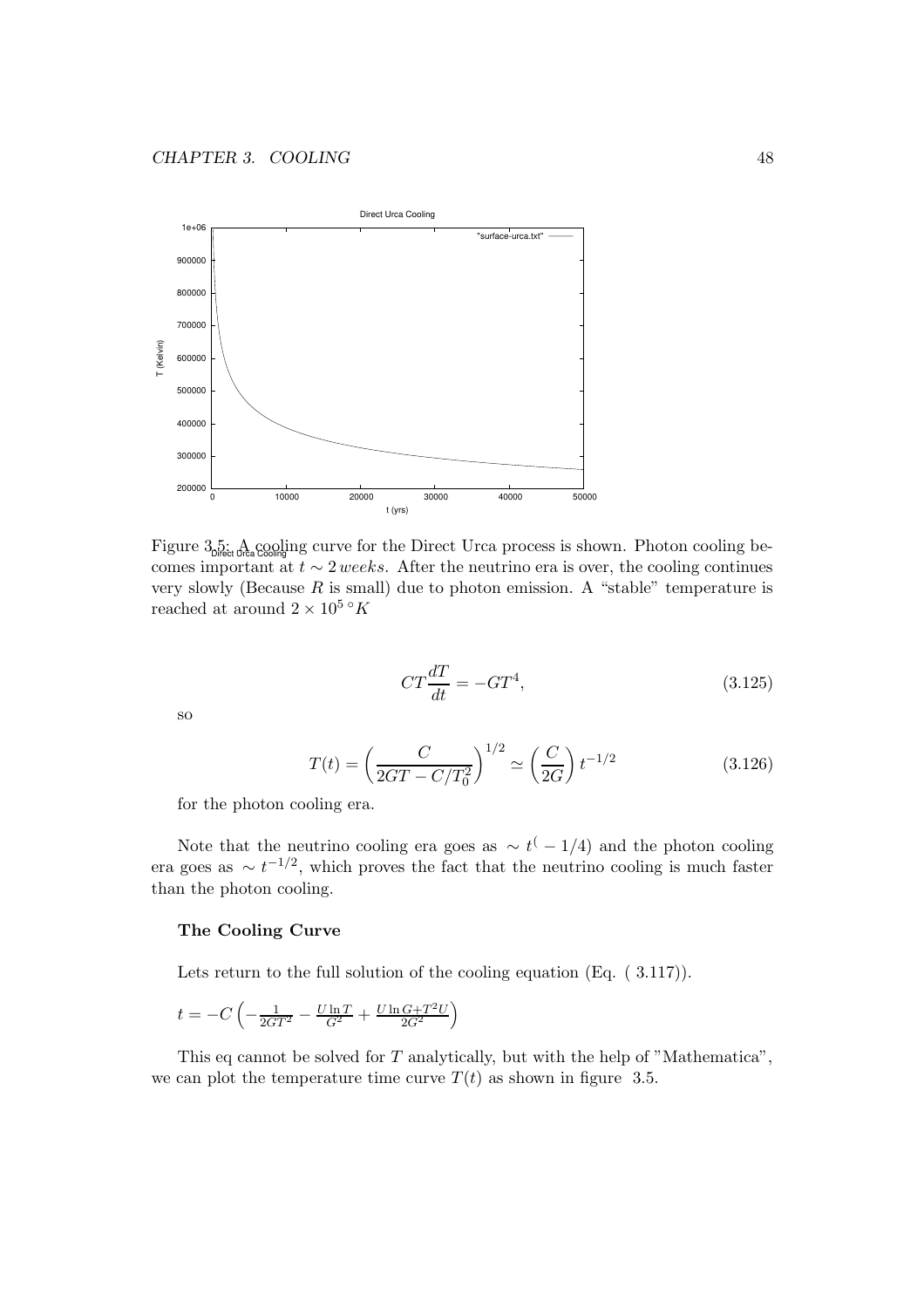#### 3.8.2 Modified Urca Cooling

Here we shall follow the same procedure as the one followed in section 3.8.1. Recalling the cooling equation 3.19, that includes photon and neutrino cooling, we obtain

$$
CT = -\frac{dt}{dT}(UT^8 + GT^4). \tag{3.127}
$$

The previous equation can be integrated but the algebraic result is not very illuminating, so it will be plotted in figure 3.6

#### The Neutrino Era

It is again instructive to look at the limiting case when the temperature is high and thus, neutrino cooling dominates. For this limiting case, eq. 3.127 becomes

$$
CT\frac{dT}{dt} = -UT^8.\t\t(3.128)
$$

This equation can be integrated to give

$$
T(t) = \left(\frac{C}{6Ut - \frac{C}{T_0^6}}\right)^{1/6} \approx \left(\frac{C}{6U}\right)^{1/6} t^{-1/6},\tag{3.129}
$$

were we have again neglected the contribution from the initial temperature. Notice that the Modified Urca cooling in the neutrino era goes as  $\sim t^{-1/6}$ , in contrast to the Direct Urca cooling, which goes as  $\sim t^{-1/4}$ , which provides a faster cooling. In fact, the neutrino era for the modified urca process is so long, compared to the one for the Direct Urca Process, that photon cooling only becomes important after  $t \sim 10^5$  yrs<sup>14</sup>. In other words, the neutrino era for the Direct Urca process looks much like a transient process (see figure 3.7.). A comparison of the two cooling mechanisms is plotted in figure (3.6)

## 3.9 Comparison to actual observations

Here we shall compare our theoretical cooling curves with observed temperatures. A good way of comparing the results with observations is to construct two curves for each process (Modified and Direct Urca), one curve corresponding to a N.S. with the maximum allowed mass and Minimum allowed radius, and the other corresponding to a N.S. with the minimum allowed mass and the maximum allowed radius<sup>15</sup>. One can think of the region in between these two curves as a Cooling Band.

<sup>&</sup>lt;sup>14</sup>This can be found by making a similar analisis as the one done in the previous section, by setting  $E_{\overline{\nu}}=E_{\gamma}$ .

 $15$ See section 1.4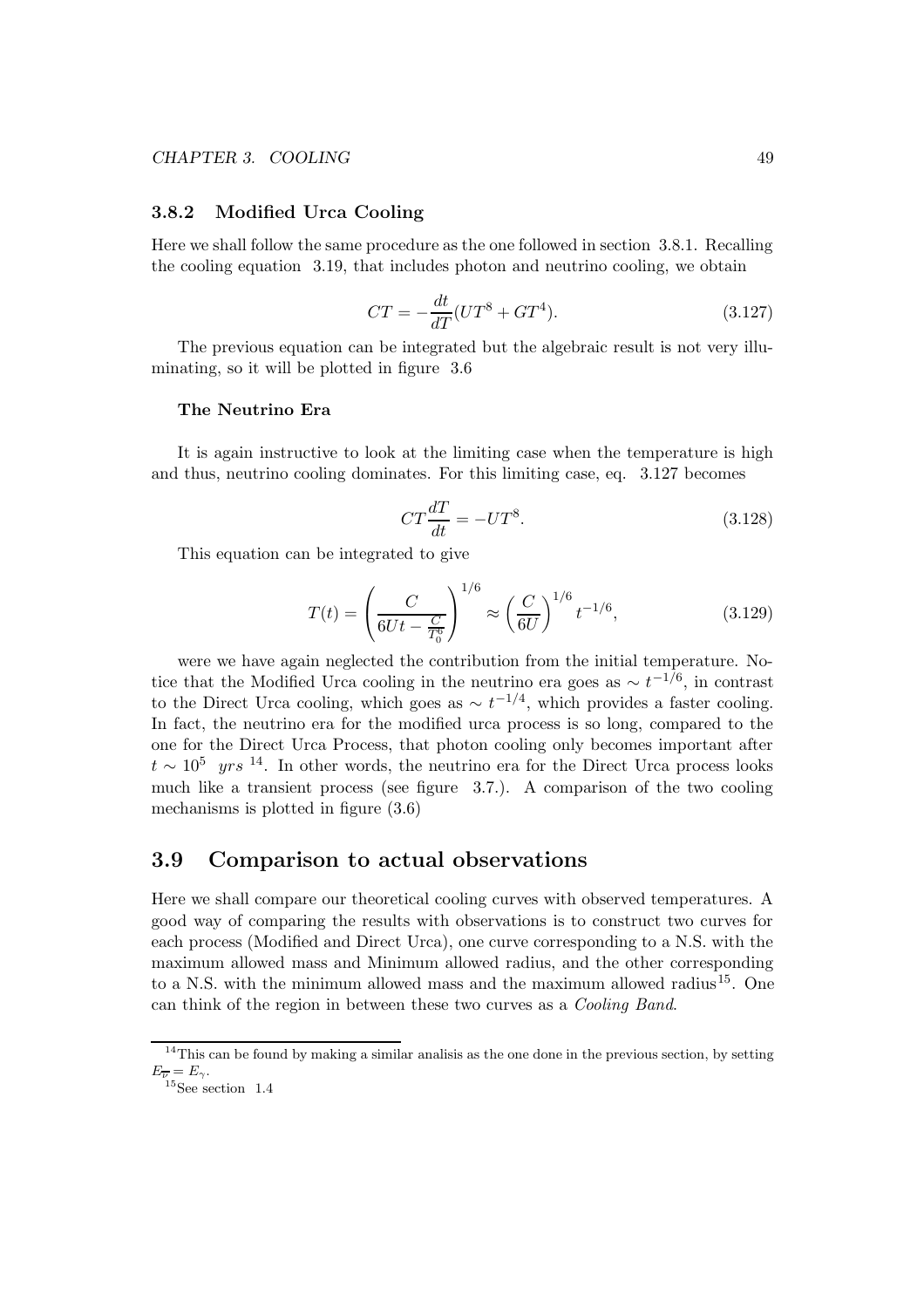

Figure 3.6: This is a temperature-time curve for a N.S. undergoing Modified Urca Cooling. The time is given in weeks. A "stable" temperature is reached at around  $10^7 °K$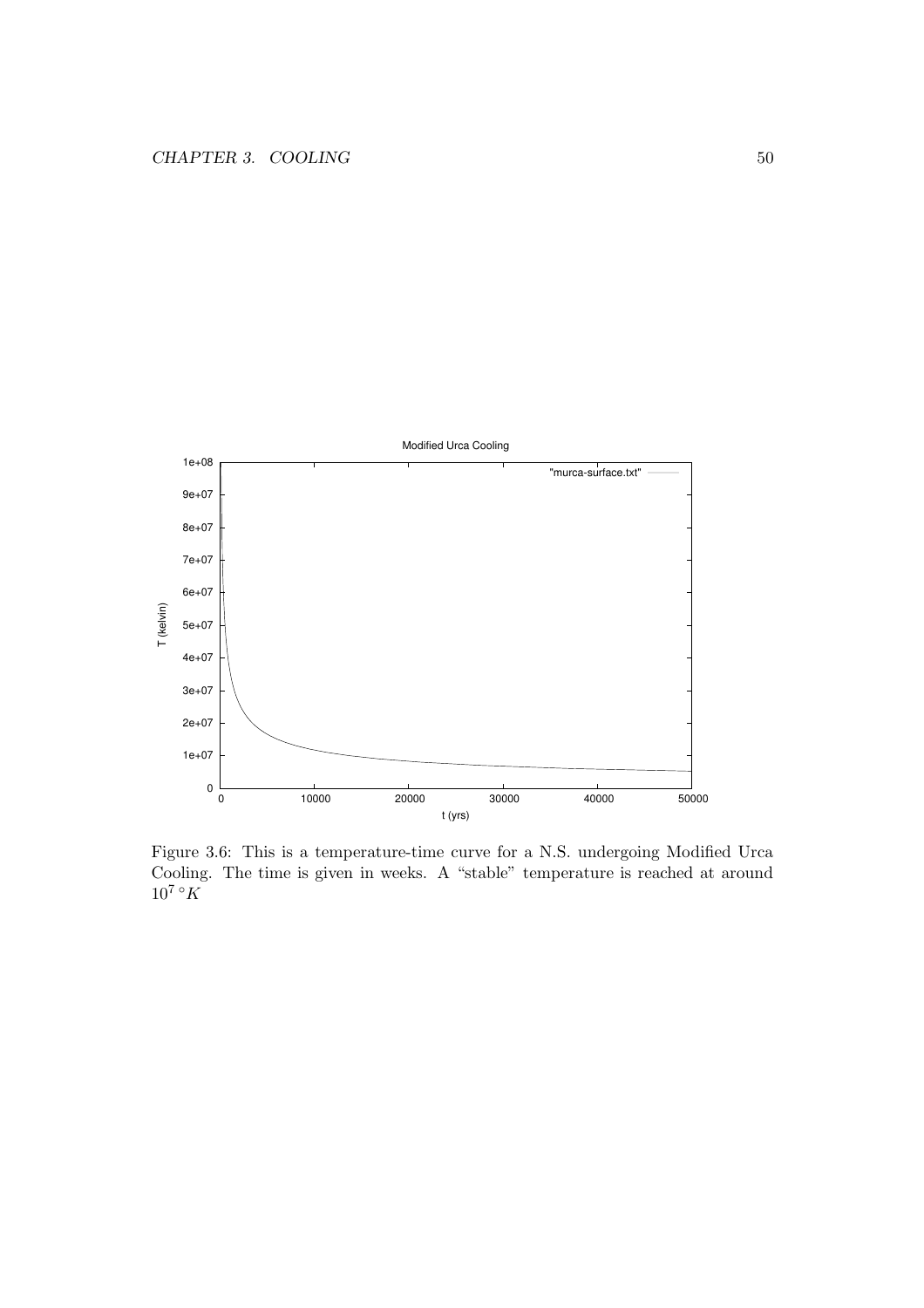

Figure 3.7: This curve compares the modified and direct Urca cooling, the upper curve is the Modified Urca curve. Notice how it takes much longer for the photon era to become important in Modified Urca cooling.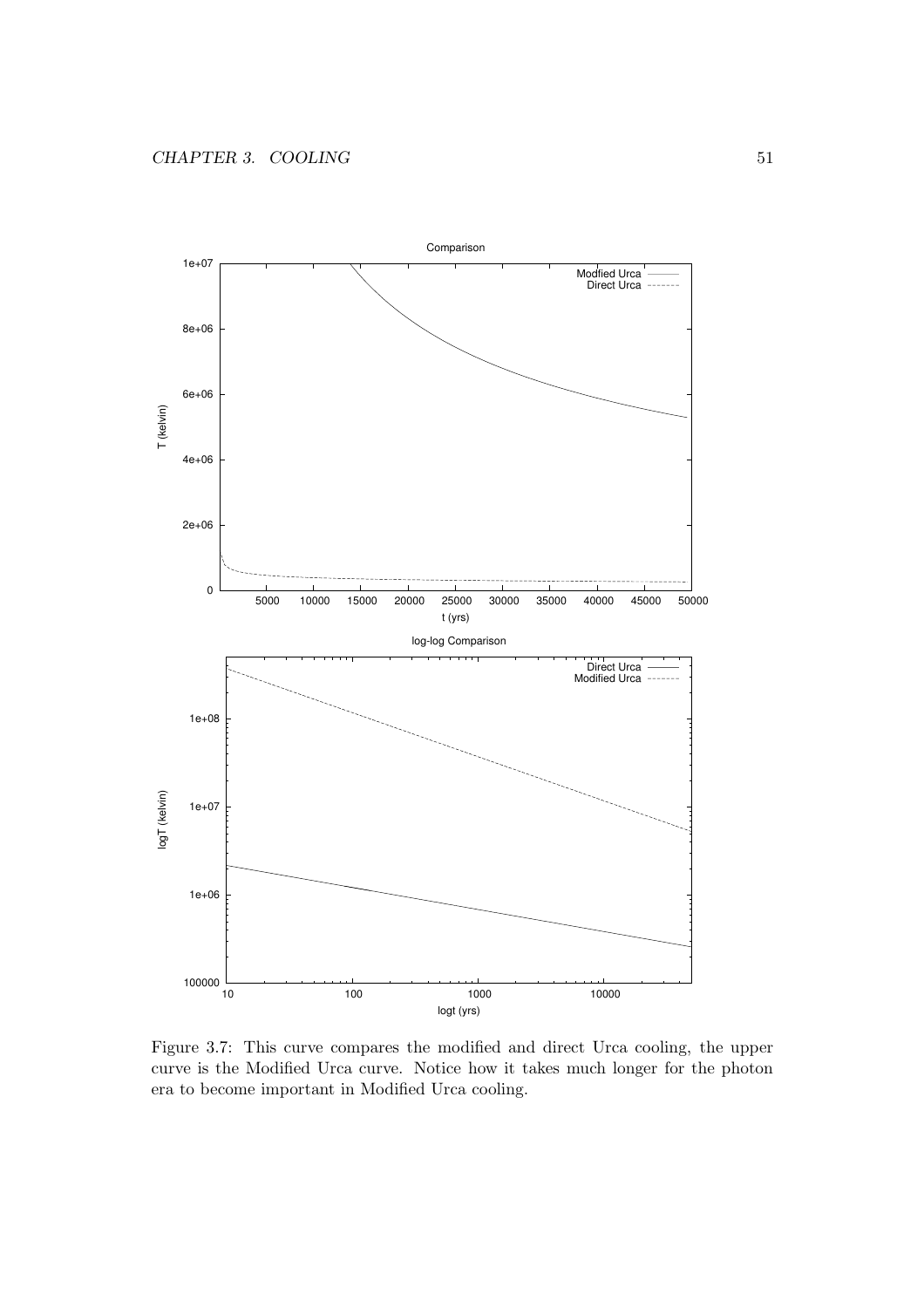

Figure 3.8: A comparison between the Modified Urca Process (Upper curve), the Direct Urca Process (Lower curve), and the observed temperatures. The error bars are a consequence of the redshift factor (See Chapter II). Notice how the observed temperatures tend to be higher than the Direct Urca temperatures, but are still much closer to the lower curve.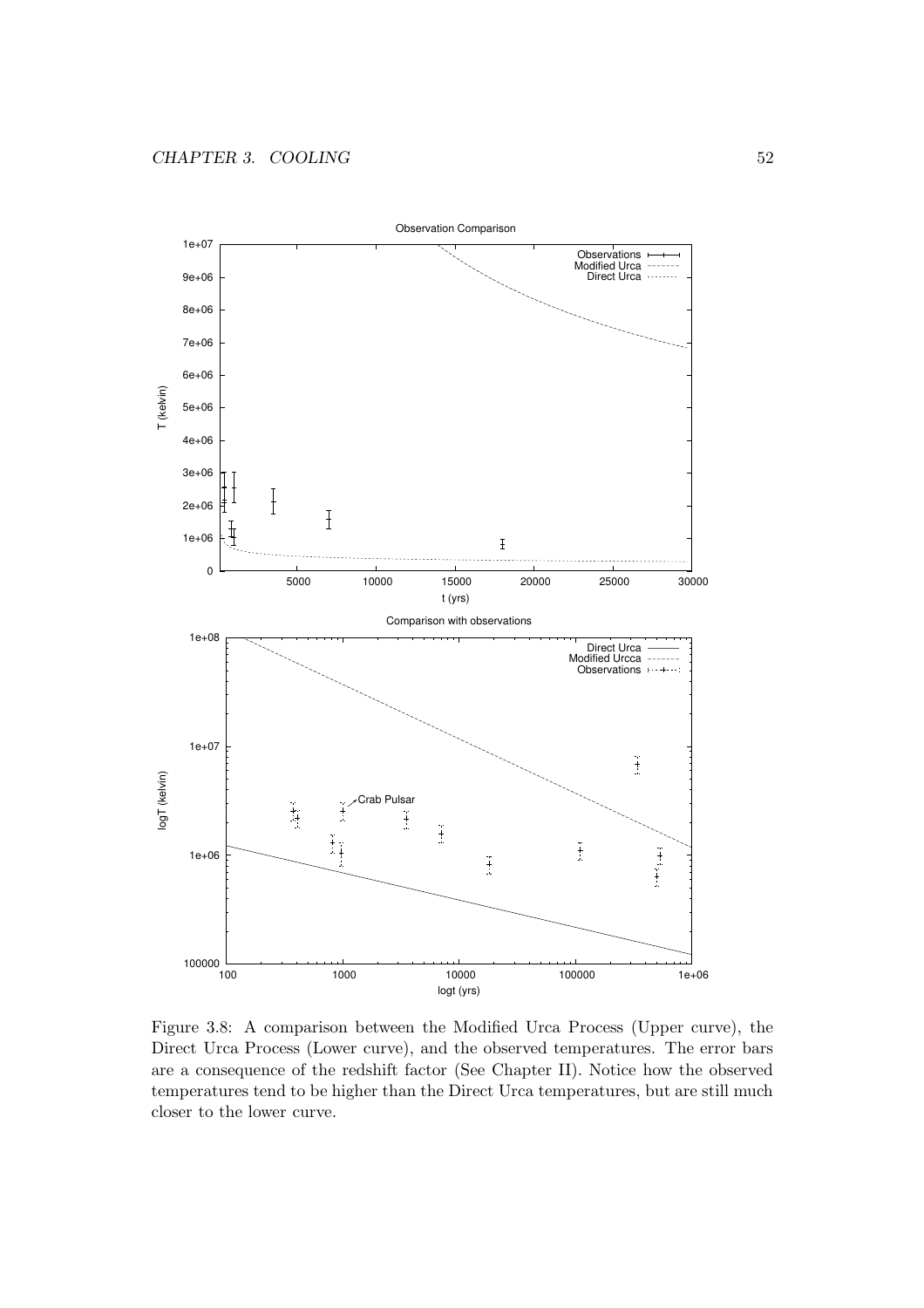What we found is that the cooling band for both processes is extremely thin, in other words, the theoretical curves are insensitive to the N.S. mass, this confirms what is mentioned in Yakolev's article [14]. The cooling curves obtained in the previous sections suffice to compare N.S.s with any of the masses and radii found in section 1.4, and can thus be compared with the data in figure 2.2. The results plotted in figure ( 3.8) are by no means entirely conclusive, but one can dare say that N.S.s tend to prefer Direct Urca Cooling over Modified Urca Cooling<sup>16</sup>, this may provide us information about the proton concentration inside the N.S.  $(>10\%)$ . We can also note that the observed temperatures are somewhat higher than the predicted temperatures ( $\sim 10^6 K$  higher in some cases), these differences in temperature are thought (By many authors) to be consequences of superfluidity  $17$ , which alters the specific heat capacity. Also, in the presence of superfluidity (or pairing between fermions inside the N.S.), one needs to break the cooper pair before the neutron decays.

Still, results are somewhat encouraging because the observed temperatures tend to have a rapidly decreasing pattern of the form  $T \propto t^{-1/\gamma}$  (in the neutrino era), were  $\gamma = 4$  for direct Urca Cooling and  $\gamma = 6$  for Modified Urca Cooling. The observations tend to bo closer to  $\gamma = 4$ , that is, to Direct Urca Cooling.

# 3.10 Concluding Remarks

An enormous amount of physics is involved in the description of Neutron Stars. Up to now we have made use of General Relativity, Statistical Mechanics, and Elementary Particle Physics among others. This subject could potentially put a serious test to our current understanding of nature, but observations are still very scarce and in a few cases, unreliable.

In the absence of superfluidity, we found that we could construct a single cooling curve for each of the cooling modes. The insensitivity of the mass and initial temperature was responsible for there being only one cooling curve for each of the two mechanisms. This insensitivity was a great advantage when we compared with observations, because we didn't rely on complicated supernova models or different limiting masses which can vary with the equation of state. We found that these cooling curves have basically two stages: A transient stage corresponding to the neutrino era, and a stable state corresponding to the photon era. Since the observed temperatures are much lower than the Modified Urca curve, the slow cooling scenarios may be practically ruled out. It also seems that if only ordinary matter exists in the neutron star, the proton concentration is above the Direct Urca threshhold. Of course, we cannot be completely sure of these conclusions with only a "handfull" of observations. Thus, more observations are needed, and this is not an easy task for sure.

 $^{16}$ One can dare say this, assuming only ordinary matter exists inside the N.S.

 $17$ See for example Page's article [19]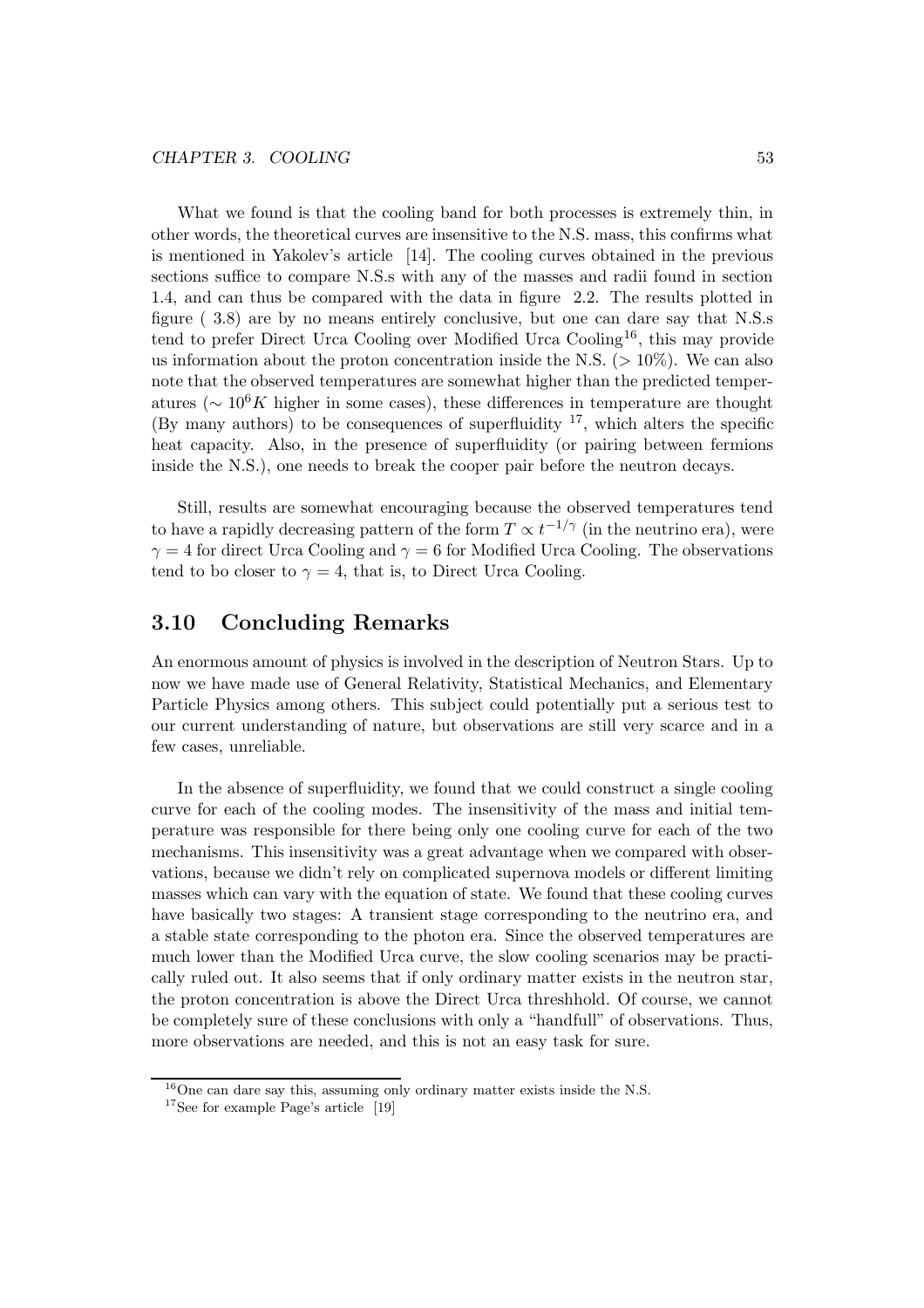To account for the still large difference between the predicted and observed temperatures, one can come up with two non-excluding possibilities:

- The N.S. has an internal heating mechanism: One possible mechanism is due to external perturbations on the spherically symmetric geometry [18]. These perturbations cause the star to undergo radial pulsations. This heating mechanism may account for the difference in temperature, at least for the very studied case of the Vela pulsar [18].
- More recent models suggest theat the N.S. is in a superfluid state: The energy needed to break the cooper pairs will have to be supplied before the beta reaction can take place [19]. This can cause the neutrino emissivity to be severely suppressed. The results obtained by N.S. superfluid models are however not as encouraging as we would like, since the cooling band is very sensitive to the mass (Radically different from our case).

Other less plaussible possibilities include:

- Since observaitons have at least some resemblence to the predicted cooling curves, it may be possible that the proportionality factor of the neutrino emmisivity, i.e. the matrix elements (Eqs. 3.24, 3.62), are incorrect. This would imply that our knowledge of fundamental interactions is still "incomplete".
- Since many of the observations are not detected as pulsars, but just as localized x-ray sources in supernova sites, it is possible that some of the x-ray sources are not neutron stars.

The story is still not over, more observations and further research is needed, and since I am lost for words, it is perhaps best to end this document with a quote about what is to come:

"A lonely, uncompensated, perhaps even impossible Task,-yet some of us must ever be seeking, I suppose." Thomas Pynchon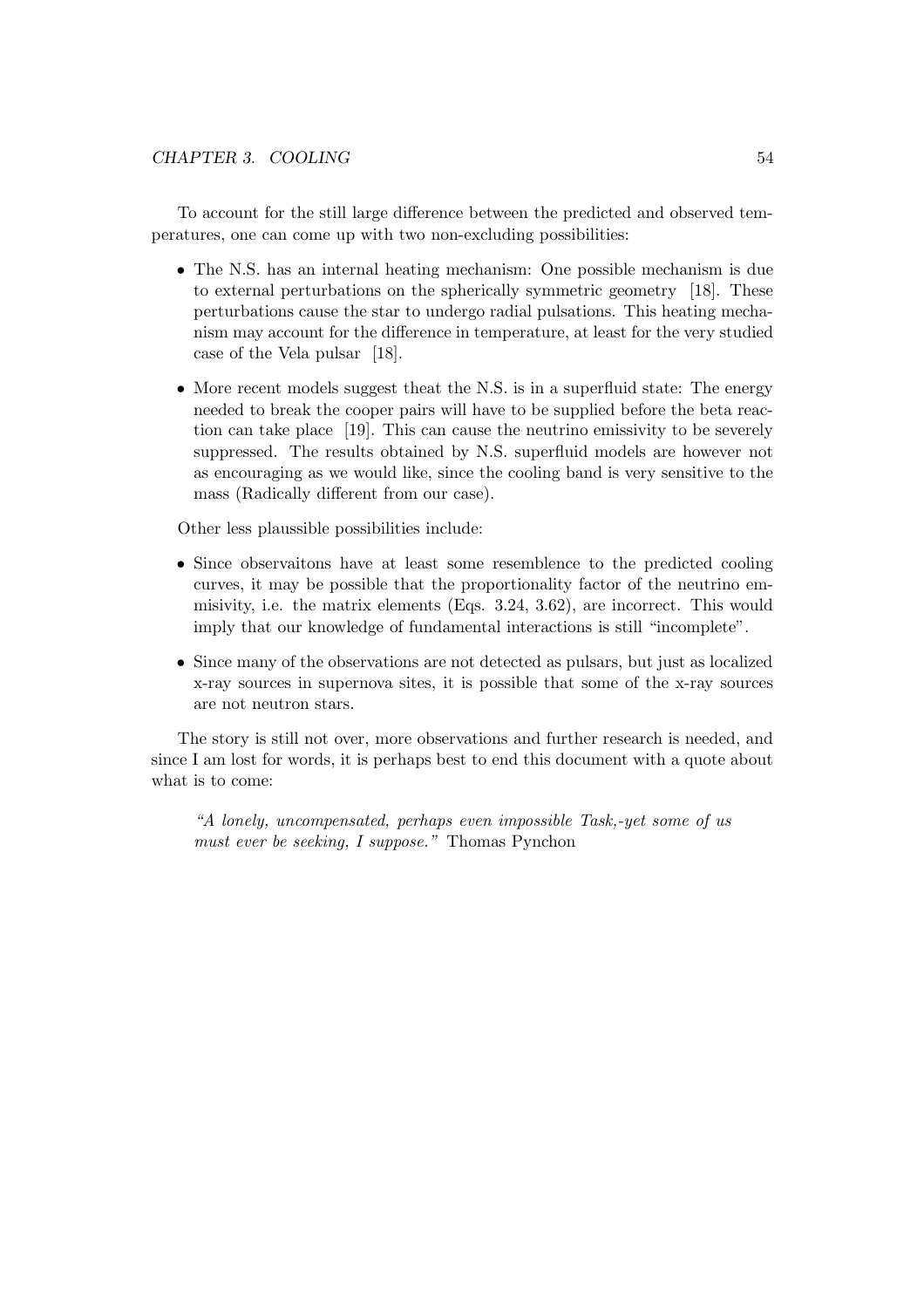# Appendix A

# The Oppenheimer-Volkoff Equation

In this appendix we shall derive the Oppenheimer-Vokoff equations of hydrostatic equilibrium for a spherically symmetric object. These equations can be derived using the Einstein field equation in General Relativity. The main reference for this appendix is Carroll's text [15], but the formalism differs somewhat from Carroll's work.

## A.1 The spherically symmetric metric

We cay start with the most general spherically symmetric metric  $g_{\mu\nu}$ ,

$$
ds^{2} = -e^{2\alpha(r)}dt^{2} + e^{2\beta(r)}dr^{2} + r^{2}d\Omega^{2},
$$
\n(A.1)

were the 'di' on the right of the equation are one-forms.  $d\Omega^2$  is the metric for a two-sphere<sup>1</sup> and  $ds^2$  is the invariant space-time interval. In the particular case of vacuum, this metric reduces to the Schwarzschild metric.

#### A.1.1 The Field Equation

In the non-vacuum case, we turn to the full Einstein equation,

$$
G_{\mu\nu} = R_{\mu\nu} + \frac{1}{2} R g_{\mu\nu} G T_{\mu\nu}, \tag{A.2}
$$

were  $G_{\mu\nu}$  is known as the Einstein tensor.  $R_{\mu\nu}$  is the Ricci tensor, R is the Ricci scalar and  $T_{\mu\nu}$  is the energy-momentum tensor<sup>2</sup>. The Einstein tensor can be completely calculated from the metric.

 ${}^1d\Omega = d\theta^2 + \sin^2 \theta d\phi^2.$ 

<sup>&</sup>lt;sup>2</sup>Remember that the idea behind the Einstein equation is that  $(Curvature) = (Energy)$ .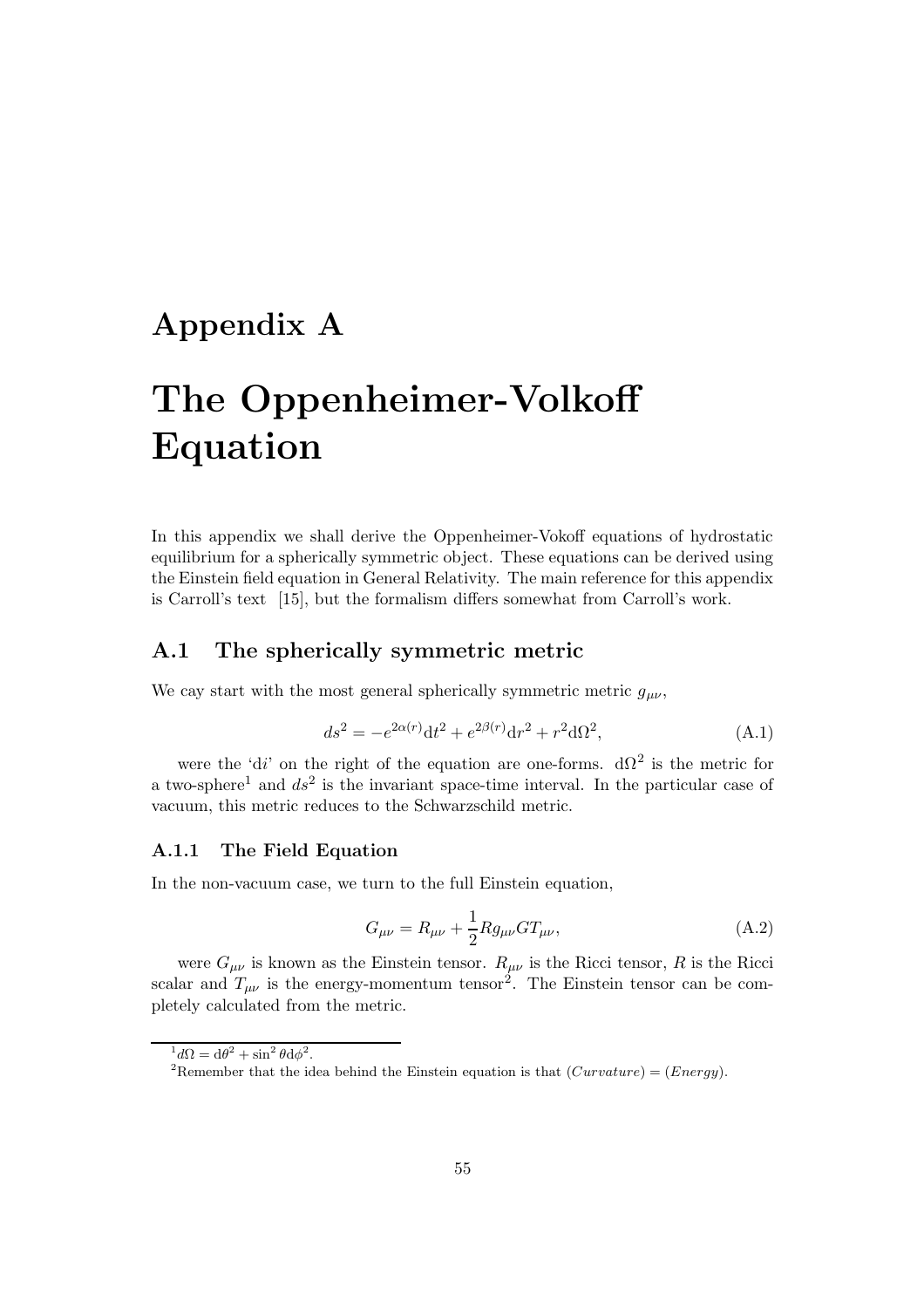# A.2 Curvature

To proceed with the curvature calculations it is convenient to work with non-coordinate bases, also called orthonormal bases. We can choose the following basis one-forms

$$
\hat{e}^t = e^{\alpha} \mathrm{d}t \tag{A.3}
$$

$$
\hat{e}^r = e^\beta \mathrm{d}r \tag{A.4}
$$

$$
\hat{e}^{\theta} = r d\theta \tag{A.5}
$$

$$
\hat{e}^{\phi} = r \sin \theta \, d\phi. \tag{A.6}
$$

Note that with this choice of basis one-forms we have

$$
ds^{2} = -(\hat{e}^{t})^{2} + (\hat{e}^{r})^{2} + (\hat{e}^{\theta})^{2} + (\hat{e}^{\phi})^{2}
$$
  
=  $\eta_{\mu\nu}\hat{e}^{b} \otimes \hat{e}^{b}$  (A.7)

were  $\eta_{\mu\nu}$  is the Minkowski (flat space-time) metric. If for some reason we wish to go back to coordinate bases we can use the matrices  $e_\mu^{\ a}$  such that

$$
g_{\mu\nu} = e_{\mu}^{\ \ a} e_{\nu}^{\ \ b} \eta_{ab}.\tag{A.8}
$$

These matrices are normally called "vielbeins" and are in this case

$$
e_{\mu}^{a} = \begin{pmatrix} e^{\alpha} & 0 & 0 & 0 \\ 0 & e^{\beta} & 0 & 0 \\ 0 & 0 & r & 0 \\ 0 & 0 & 0 & r \sin \theta \end{pmatrix}
$$
 (A.9)

#### A.2.1 The Spin Connection

The first step in a curvature calculation is to find the spin connection  $\omega^a_{\ b}$  using the Cartan structure equation [15]

$$
\omega_b^a \wedge \hat{e}^b = -\mathrm{d}\hat{e}^a,\tag{A.10}
$$

were the ' $\wedge$ ' is the wedge product<sup>3</sup>, and the 'd' stands for the exterior derivative. Now solving for the spin connection is fairly straight-forward. The non zero two-forms give

$$
\omega^t{}_r = \frac{d\alpha}{dr} e^{-\beta} \hat{e}^t \tag{A.11}
$$

$$
\omega^r_{\theta} = \frac{-e^{-\beta}}{r} \hat{e}^{\theta} \tag{A.12}
$$

<sup>&</sup>lt;sup>3</sup>In the case of two one-forms,  $(A \wedge B)_{\mu\nu} = A_{\mu}B_{\nu} - A_{\nu}B_{\mu}$ .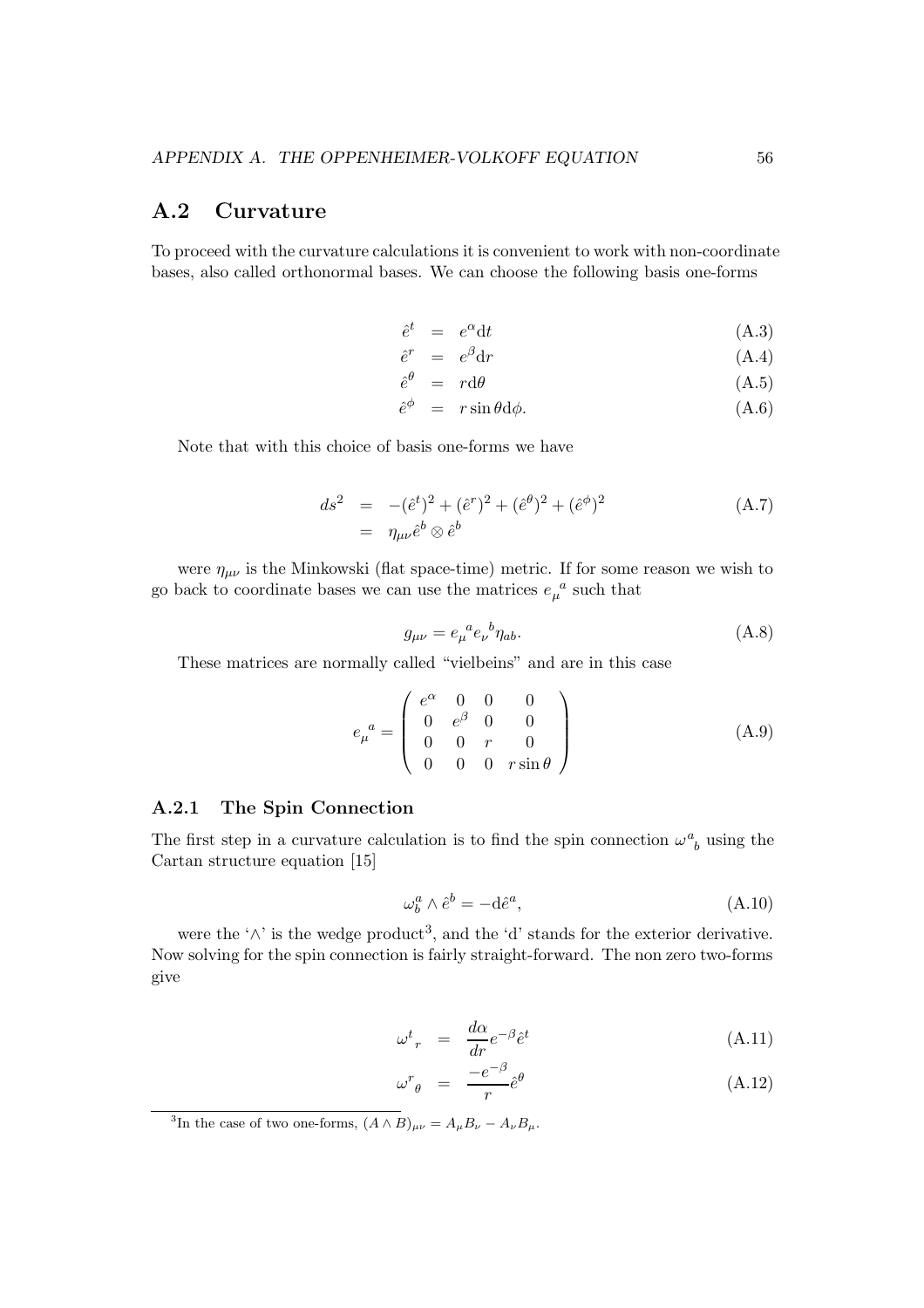$$
\omega^r \phi = \frac{-e^{-\beta}}{r} \hat{e}^{\phi} \tag{A.13}
$$

$$
\omega^{\theta}_{\phi} = \frac{1}{r} \cot \theta. \tag{A.14}
$$

### A.2.2 The Curvature Two-forms

The curvature two-forms and thus the Riemann tensor can now be calculated using [15]

$$
\tilde{R}^a{}_b = \mathrm{d}\omega_b^a + \omega_c^a \wedge \omega_b^c. \tag{A.15}
$$

For example, let's calculate  $\tilde{R}^t{}_r$ . Since  $\omega_c^t \wedge \omega_r^c = 0$  we have

$$
\tilde{R}^t{}_r = d\omega_r^t = -\partial_r^2 \alpha + \partial_r \alpha \partial \beta - (\partial \alpha)^2 (dr \wedge dt). \tag{A.16}
$$

The wedge products don't all give zero. For the rest of the curvature two-forms we have

$$
\tilde{R}^t_{\ \theta} \ = \ -\partial_r \alpha e^{\alpha - 2\beta} \mathrm{d}t \wedge \mathrm{d}\theta \tag{A.17}
$$

$$
\tilde{R}^t_{\phi} = -\partial_r \alpha e^{-2\beta + \alpha} \sin \theta \, \mathrm{d}t \wedge \mathrm{d}\phi \tag{A.18}
$$

$$
\tilde{R}^r_{\theta} = e^{-2\beta} r \partial \beta dr \wedge d\theta \qquad (A.19)
$$

$$
\tilde{R}^r_{\phi} = r \partial_r \beta e^{-2\beta} \sin^2 \theta dr \wedge d\phi \qquad (A.20)
$$

$$
\tilde{R}^{\theta}_{\phi} = \sin \theta \, d\theta \wedge d\phi \tag{A.21}
$$

Now the Riemmann tensor  $R^{\sigma}_{\mu\nu\lambda}$  can be calculated using

$$
\tilde{R}^a{}_b = R^a{}_{b\mu\nu} \mathrm{d}x^\mu \wedge \mathrm{d}x^\nu. \tag{A.22}
$$

Also, we can use the vielbein  $e_{\mu}^{a}$  to transform back to coordinate bases,

$$
R^{\mu}_{\ \nu} = e_{\nu}^{\ b} e^{\mu}_{\ a} \tilde{R}^{a}_{\ b}. \tag{A.23}
$$

For example,  $\tilde{R}^t{}_r$  can be transformed to a coordinate basis by

$$
R^{t}{}_{r} = e_{r}{}^{r} e^{t}{}_{t} \tilde{R}^{t}{}_{r}
$$
  
=  $\partial_{r}^{2} \alpha - \partial_{r} \alpha \partial_{r} \beta + (\partial_{r} \alpha)^{2} (\text{d} r \wedge \text{d} t),$  (A.24)

and so the curvature tensor component is

$$
R^{t}{}_{rtr} = e_r{}^{r} e^t{}_t \tilde{R}^{t}{}_{r} = \partial_r^2 \alpha - \partial_r \alpha \partial_r \beta + (\partial_r \alpha)^2
$$
 (A.25)

The rest of the non-vanishing components give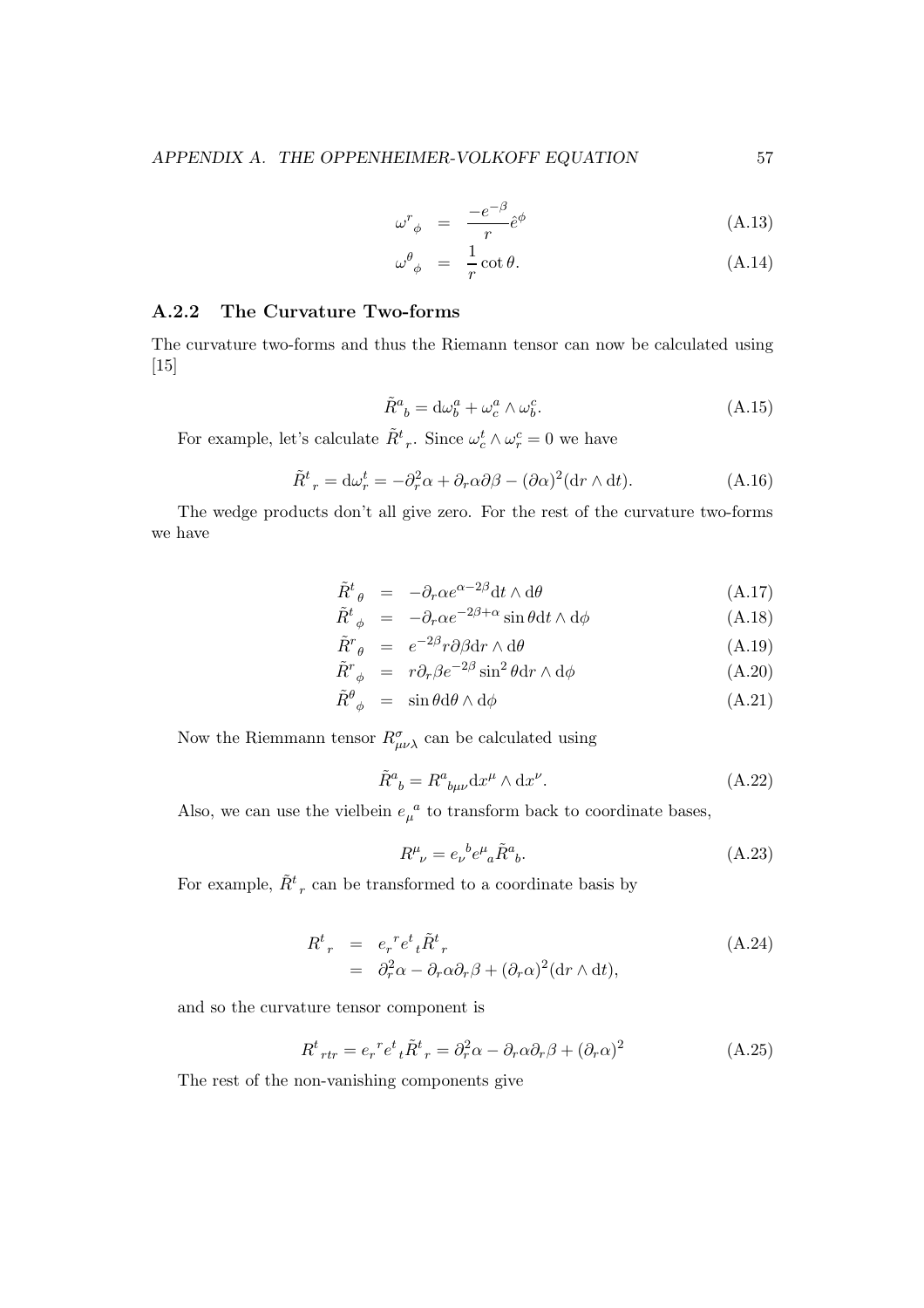$$
R^{t}_{\theta t \theta} = -r \partial_{r} \alpha e^{-2\beta} \tag{A.26}
$$

$$
R^{t}_{\ \phi t\phi} = -\partial_{r}\alpha e^{-2\beta}\sin^{2}\theta \tag{A.27}
$$

$$
R^r{}_{\theta r\theta} = e^{-2\beta} r \partial_r \beta \tag{A.28}
$$

$$
R^r_{\ \phi r\phi} = e^{-2\beta} r \partial_r \beta \sin^2 \theta \tag{A.29}
$$

$$
R^{\theta}_{\ \phi\theta\phi} \ = \ \sin^2\theta \left(1 - e^{-2\beta}\right). \tag{A.30}
$$

The Ricci tensor  $R_{\mu\nu}$  can now be calculated by making the contraction on the Riemmann Tensor

$$
R_{\mu\nu} = R^{\lambda}{}_{\mu\lambda\nu}.
$$
\n(A.31)

For example, the  $R_{tt}$  component is just

$$
R_{tt} = R^t_{\text{ trt}} + R^\theta_{\text{ t}\theta t} + R^\phi_{\text{ t}\phi t}.
$$
 (A.32)

In terms of the curvature components we previously calculated, this becomes

$$
R_{tt} = g^{rr} g_{tt} R^t{}_{rtr} + g^{\theta\theta} g_{tt} R^t{}_{\theta t \theta t} + g^{\phi\phi} g_{tt} R^t_{\phi t \phi}
$$
\n
$$
= e^{2(\alpha - \beta)} \left( -\partial_r \alpha \partial \beta + \partial_r^2 \alpha \partial (\partial_r \alpha)^2 + \frac{2\partial_r \alpha}{r} \right).
$$
\n(A.33)

The rest of the components are calculated similarly and give

$$
R_{rr} = \partial_r \alpha \partial_r \beta - \partial_r^2 \alpha - (\partial_r \alpha)^2 + \frac{2 \partial_r \beta}{r}
$$
 (A.34)

$$
R_{\theta\theta} = e^{-2\beta} (r(\partial_r \beta - \partial_r \alpha) - 1) + 1 \tag{A.35}
$$

$$
R_{\phi\phi} = \sin^2\theta R_{\theta\theta}.\tag{A.36}
$$

Now the Ricci scalar  $R$  can be calculated by contracting both indices in the Ricci tensor  $(R = R^{\mu}_{\mu})$ 

$$
R = Rt + Rr + R\theta_{\theta} + R\phi_{\phi}
$$
  
\n
$$
= gtt Rtt + grr Rrr + g\theta\theta R\theta\theta + g\phi\phi R\phi\phi
$$
  
\n
$$
= \partial_r \alpha \partial_r \beta + \frac{2}{r} (\partial_r \alpha - \partial_r \beta) + \frac{1}{r^2} (1 - e^{2\beta})
$$
\n(A.37)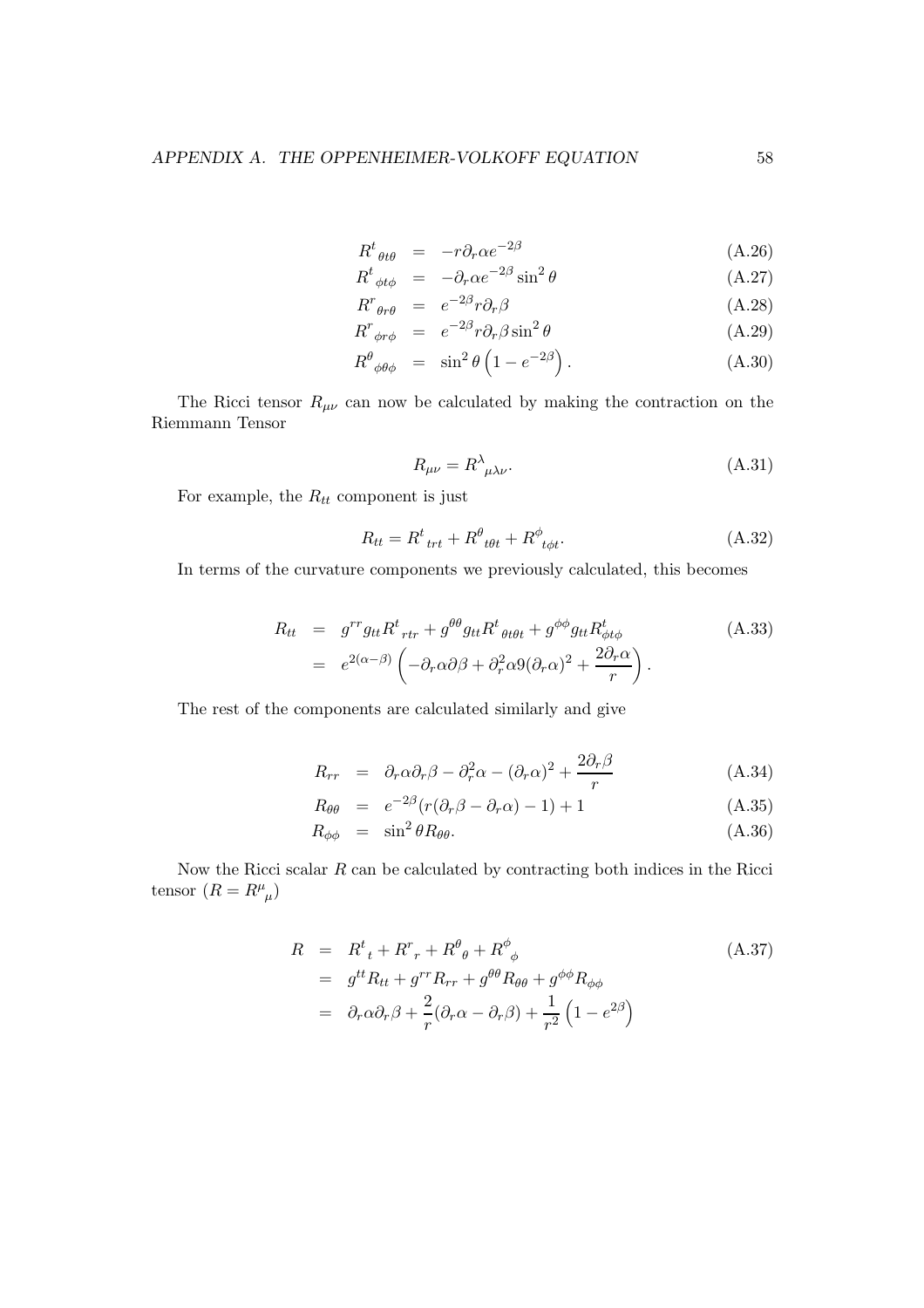#### A.2.3 The Einstein tensor

Now using the field equation and the curvature results, we can write the Einstein tensor. For our present purposes we shall only need two components.

$$
G_{tt} = \frac{1}{r^2} e^{2(\alpha - \beta)} (2r \partial_r \beta - 1 + e^{2\beta}) \tag{A.38}
$$

$$
G_{rr} = \frac{1}{r^2} (2r \partial_r \alpha + 1 - e^{2\beta}). \tag{A.39}
$$

We can now couple this result to the Energy momentum tensor.

# A.3 The Energy-Momentum Tensor

We can model the star as a perfect fluid, that has an energy momentum tensor of the form

$$
T_{\mu\nu} = (\rho + p)u_{\mu}u_{\nu} + pg_{\mu\nu},\tag{A.40}
$$

were  $\rho$  is the energy density, 'p' is the pressure, and  $u_{\mu}$  is the four-velocity. For an observer at rest, the spatial components are zero and the time-like component can be derived from the normalization condition

$$
u^{\mu}u_{\mu} = g^{\mu\nu}u_{\nu}u_{\mu} = -1.
$$
\n(A.41)

This implies that  $u_0 = \sqrt{-1/g_{00}}$ , and since our metric has become "Minkoskian" with our choice of basis, we have

$$
u_{\mu} = (1, 0, 0, 0). \tag{A.42}
$$

Now, the direct product  $u_{\mu}u_{\nu}$  is straight-forward and has the only non-zero component  $u_0u_0 = 1$ . The energy-momentum tensor now becomes

$$
T_{\mu\nu} = \begin{pmatrix} \rho & 0 & 0 & 0 \\ 0 & p & 0 & 0 \\ 0 & 0 & p & 0 \\ 0 & 0 & 0 & p \end{pmatrix}
$$
 (A.43)

We can now proceed to couple the previous result to the Einstein tensor.

## A.4 Hydrostatic equilibrium

The *tt* component of the Einstein equation gives

$$
\frac{1}{r^2}e^{-2\beta}\left(2r\partial_r\beta - 1 + e^{2\beta}\right) = 8\pi G\rho; \tag{A.44}
$$

and the rr component gives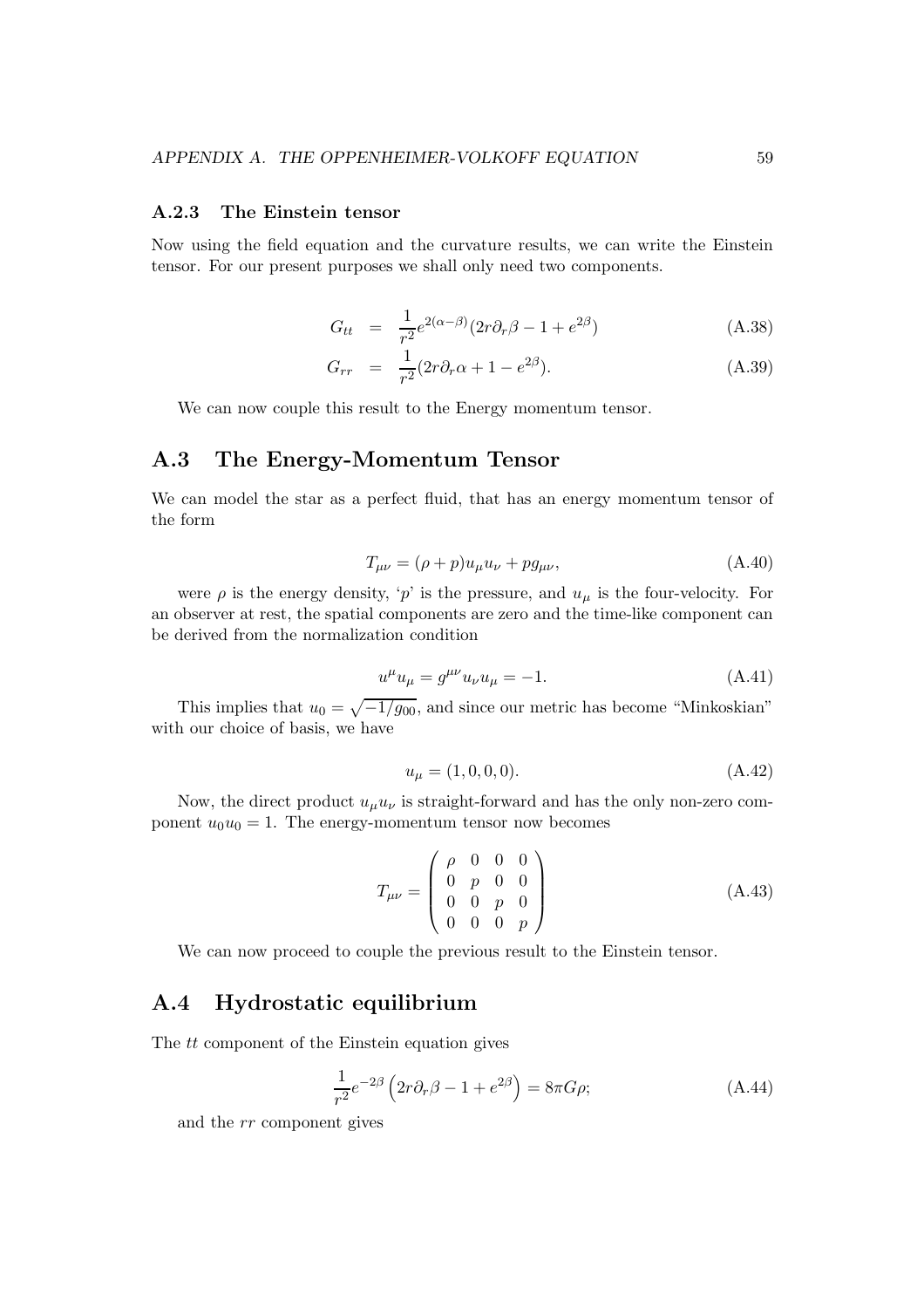$$
\frac{1}{r^2}e^{-2\beta}\left(2r\partial_r\alpha + 1 - e^{2\beta}\right) = 8\pi G p.
$$
\n(A.45)

It is standard and also convenient to replace  $e^{2\beta}$  by

$$
e^{2\beta} = \left(1 - \frac{2Gm(r)}{r}\right)^{-1}.
$$
 (A.46)

Notice the similarity with the Shwarzschild metric. Noting that

$$
\frac{dm(r)}{dr} = \frac{1}{2G}e^{-2\beta} \left(2r\partial_r\beta - 1 + e^{2\beta}\right);
$$
\n(A.47)

we can now rewrite the tt component of the Einstein equation (eq.  $(A.44)$ ) as

$$
\frac{2G}{r^2}\frac{dm}{dr} = 8\pi G\rho
$$
\n
$$
\frac{dm}{dr} = 4\pi r^2 \rho.
$$
\n(A.48)

The previous equation can be integrated<sup>4</sup> to obtain the mass of the star up to a radius r.

In terms if  $m(r)$  the rr (eq. A.45) component can be written as

 $\Rightarrow$ 

$$
\frac{1}{r^2} \left( 1 - \frac{2Gm(r)}{r} \right) \left( 2r \frac{d\alpha}{dr} + 1 - \left( 1 - \frac{2Gm(r)}{r} \right)^{-1} \right) = 8\pi Gp \tag{A.49}
$$

so that

$$
\frac{d\alpha}{dr} = \frac{4\pi Gpr^3 + Gm}{r(r - 2Gm)}.\tag{A.50}
$$

We can now use the equation of energy-momentum conservation  $\nabla_{\mu}T^{ab} = 0^{-5}$ which can be written as [15](using the spin connection found previously)

$$
\nabla_{\mu}T^{ab} = \partial_{\mu}T^{ab} + \omega_{\mu c}^{a} + \omega_{\mu c}^{b}T^{ac}.
$$
 (A.51)

The  $\omega_{\mu c}^a$ 's are related to the  $\omega_c^a$ 's simply by

$$
\omega_c^a = \omega_\mu^a{}_c \mathrm{d}x^\mu. \tag{A.52}
$$

Using the previous expression and eq. ( A.12) we have that

$$
\omega_{\mu t}^{\ r} = \partial_r \alpha e^{\alpha - \beta}.
$$
\n(A.53)

Finally, the  $\mu = 0$  and  $\mu = 1$  components give

$$
\frac{dp}{dr} = \frac{-(\rho + p)(Gm(r) + 4\pi Gr^3p)}{r(r - 2Gm(r))}.
$$
\n(A.54)

<sup>4</sup>If one wants to be formal, the proper volume element should be  $\sqrt{\gamma}d^3x = e^{\beta}r^2 \sin \theta dr d\theta d\phi$ 

 ${}^{5}\nabla_{\mu}$  is the Covariant derivative.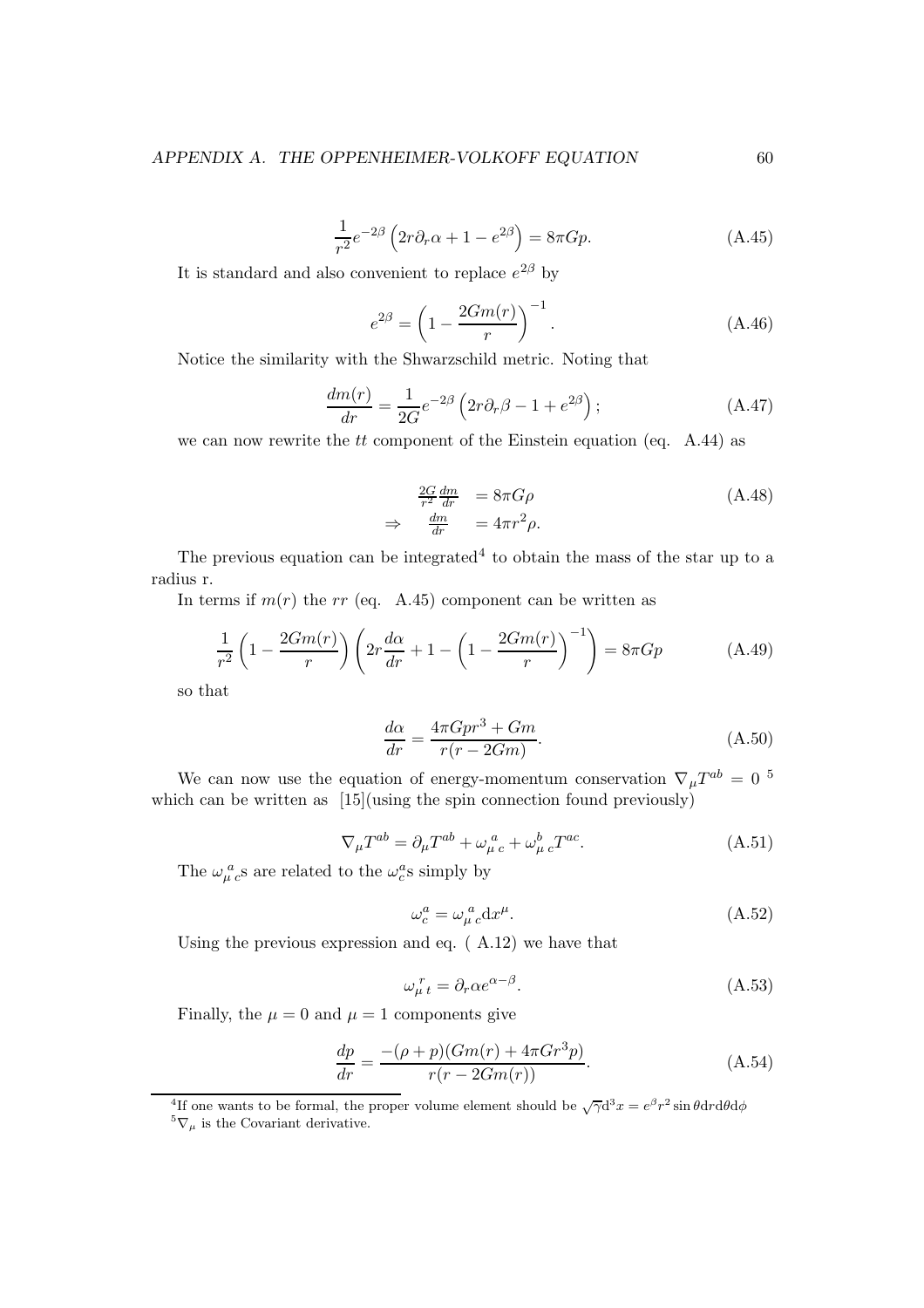The previous equation and eq. ( A.49) are known as the O.V. equations. These govern the hydrostatic equilibrium of a spherically symmetric star. It might be worth saying that these equations were deduced from a static, spherically- symmetric geometry. In the case of a N.S. the spin rates are extremely high (no spherical symmetry), and a better calculation could be made by taking this into account.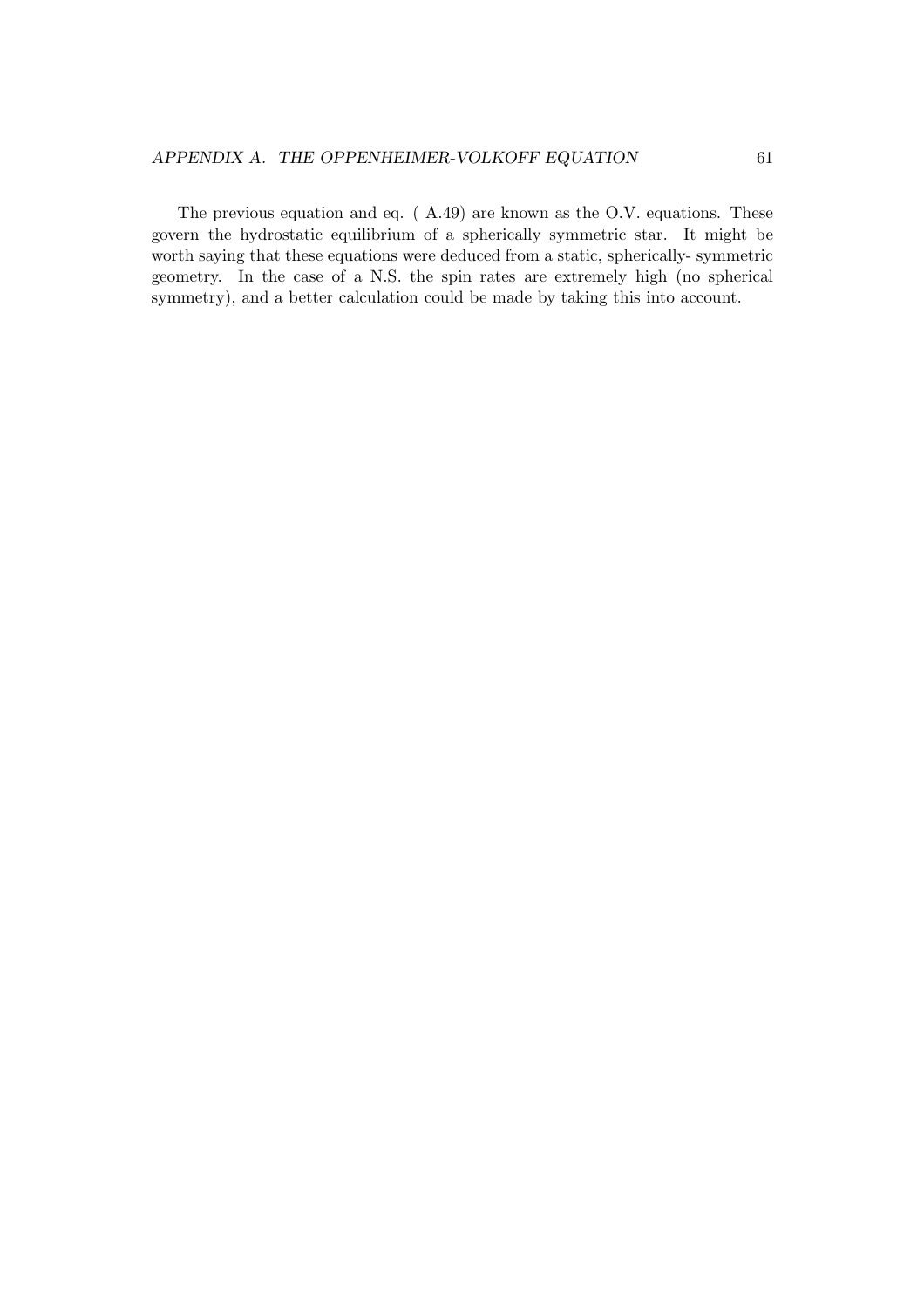# Appendix B

# The Fermi Golden Rule

In this appendix we shall derive the Fermi Golden Rule, which is used as an important tool in chapter III. Most of this derivation can be found in J. Basdevant's book [17].

## B.1 Time Dependent Perturbation Theory

The Golden Rule can be derived from time dependent perturbation theory in nonrelativistic quantum mechanics. In time dependent perturbation theory one considers a Hamiltonian of the form.

$$
\hat{H}_{\lambda} = \hat{H}_0 + \lambda \hat{H}_1. \tag{B.1}
$$

Here we assume that the eigenvalues  $E_n$  and and eigenvectors  $|n\rangle$  of  $\hat{H}_0$  are known. Also, we assume that  $\lambda \hat{H}_1$  is a small perturbation. In principle, what the perturbation will do, is that it will induce transitions between eigenstates of the non perturbed Hamiltonian.

At any time, the state of the system in consideration can be expanded in the basis of eigenstates  $|n\rangle$  of the non perturbed Hamiltonian, so that one can write<sup>1</sup>

$$
|\psi(t)\rangle = \sum_{n} \gamma_n(t) e^{-iE_n t/\hbar} |n\rangle
$$
 (B.2)

Our final objective is to calculate the transition probability

$$
\mathcal{P}_{n \to m}(t) = |\langle m | \psi(t) \rangle|^2. \tag{B.3}
$$

If we now plug eq.  $( B.2)$  in the Shrödinger equation, we get

$$
i\hbar \sum_{n} e^{-iE_{n}T/\hbar} \left(\dot{\gamma}(t) - \frac{iE_{n}}{\hbar} \gamma_{n}(t)\right) |n\rangle \tag{B.4}
$$

<sup>&</sup>lt;sup>1</sup>Recall that this follows from the fact that the Shrödinger equation can be written as  $i\hbar \frac{\partial}{\partial t} |\psi(t)\rangle =$  $\hat{H} |\psi(t)\rangle$ , and so one can obtain equation (B.2)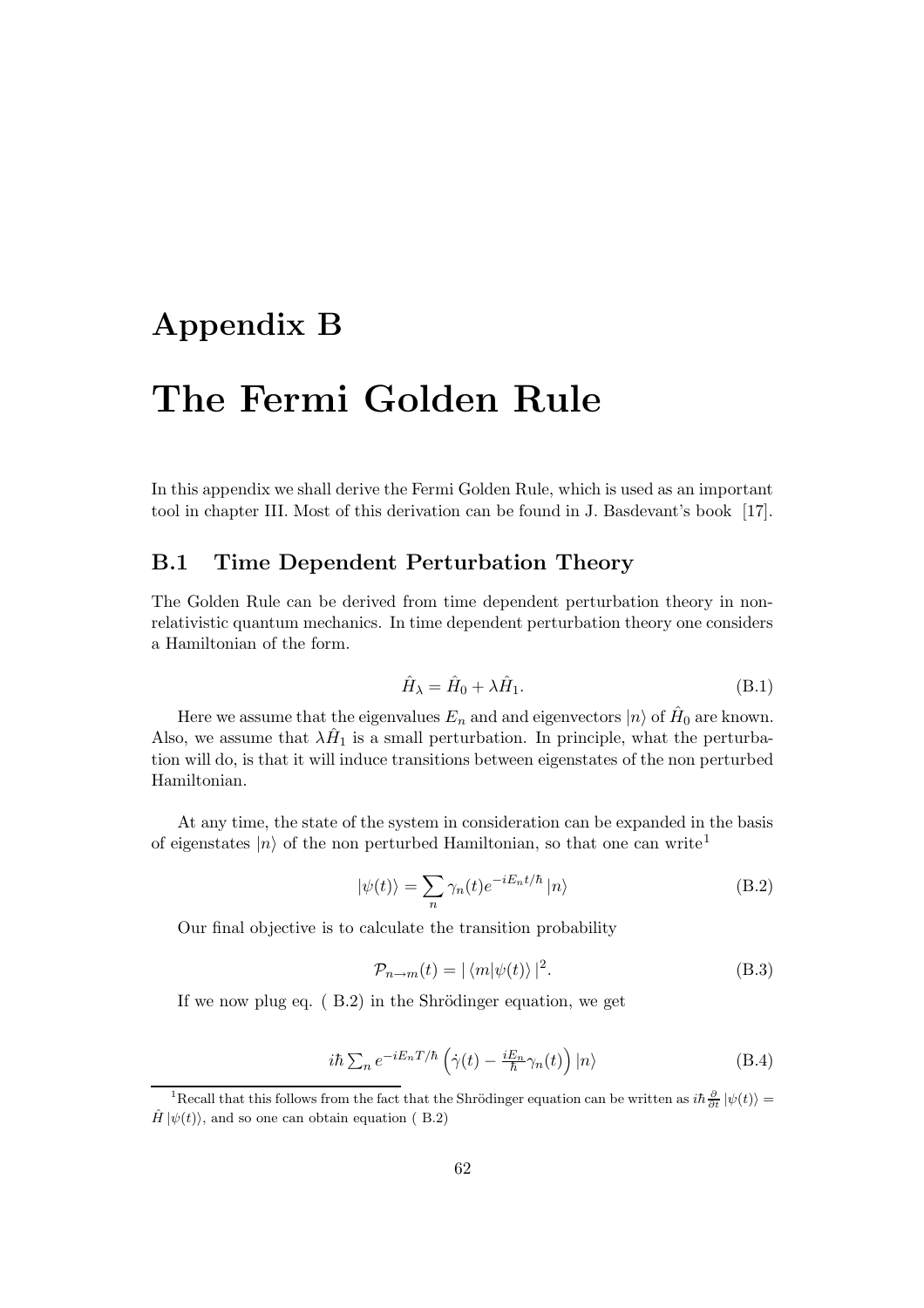#### APPENDIX B. THE FERMI GOLDEN RULE 63

$$
= \lambda \hat{H}_1 \sum_n \gamma_n(t) e^{-iE_n t/\hbar} |n\rangle + \sum_n \gamma_n(t) E_n e^{-iE_n T/\hbar}
$$
  
\n
$$
\Rightarrow i\hbar \sum_n e^{-iE_n T/\hbar} = \lambda \hat{H}_1 \sum_n \gamma_n(t) e^{-iE_n T/\hbar} |n\rangle.
$$

If now we multiply by the dual eigenstate  $\langle k|$ , we obtain by orthogonality  $(\langle k|n \rangle =$  $\delta_{k,n}$ )

$$
i\hbar \sum_{n} e^{-iE_{k}T/\hbar} \dot{\gamma}_{k}(t) = \sum_{n} \gamma_{n}(t) e^{-iE_{n}T/\hbar} \left\langle k|\lambda \hat{H}_{1}|n\right\rangle.
$$
 (B.5)

With an initial condition  $|\psi(t_0)\rangle$ , the problem is completely determined by this set of differential equations.

We can now assume that the  $\gamma_k(t)$  are analytic functions of  $\lambda$  around the origin so that we can use a power series and write

$$
\gamma_k(t) = \gamma_k^{(0)}(t) + \lambda \gamma_k^{(1)}(t) + \dots + \lambda^p \gamma_k^{(p)}(t) + \dots
$$
 (B.6)

If we now insert the previous expression in eq. ( B.5) we get

$$
i\hbar \sum_{n} e^{-iE_{k}T/\hbar} \left( \dot{\gamma}_{k}^{(0)}(t) + \lambda \dot{\gamma}_{k}^{(1)}(t) + \ldots \right)
$$
(B.7)  
= 
$$
\sum_{n} e^{-iE_{k}T/\hbar} \left( \lambda \gamma_{k}^{(0)}(t) + \lambda^{2} \gamma_{k}^{(1)}(t) + \ldots \right) \left\langle k|\hat{H}_{1}|n \right\rangle
$$

Now comparing terms up to first order we can solve up to first order

$$
\dot{\gamma}_k(t) = 0, \tag{B.8}
$$

$$
i\hbar \dot{\gamma}_k^{(1)}(t) = \sum_n \gamma_n(t) e^{-i(E_n - E_k)T/\hbar} \left\langle k|\hat{H}_1|n\right\rangle, \tag{B.9}
$$

and so on. This system could ideally be solved up to any desired order by iteration, but for the present purposes if is enough to know the solution up to first order. If we choose the initial condition such that  $|\psi(t_o)\rangle = |i\rangle$ , we get

$$
\gamma_k^{(0)}(t) = \delta_{k,i}.\tag{B.10}
$$

Now, plugging the previous result in the first order solution (eq. ( B.9))

$$
i\hbar \dot{\gamma}_k^{(1)}(t) = \sum_n \delta_{k,i} e^{-i(E_n - E_k)T/\hbar} \left\langle k|\hat{H}_1|n \right\rangle
$$
\n
$$
i\hbar \dot{\gamma}_f^{(1)}(t) e^{-i(E_f - E_i)T/\hbar} \left\langle i|\hat{H}_1|f \right\rangle
$$
\n
$$
\Rightarrow \gamma_f^{(1)} = \frac{1}{i\hbar} \int_{t_0}^t e^{-i(E_f - E_i)T/\hbar} \left\langle i|\hat{H}_1|f \right\rangle dt.
$$
\n(B.11)

Here we have assumed that  $\gamma_f^{(1)}$  $f_f^{(1)}(t=0) = 0$ . The transition probability can now be written as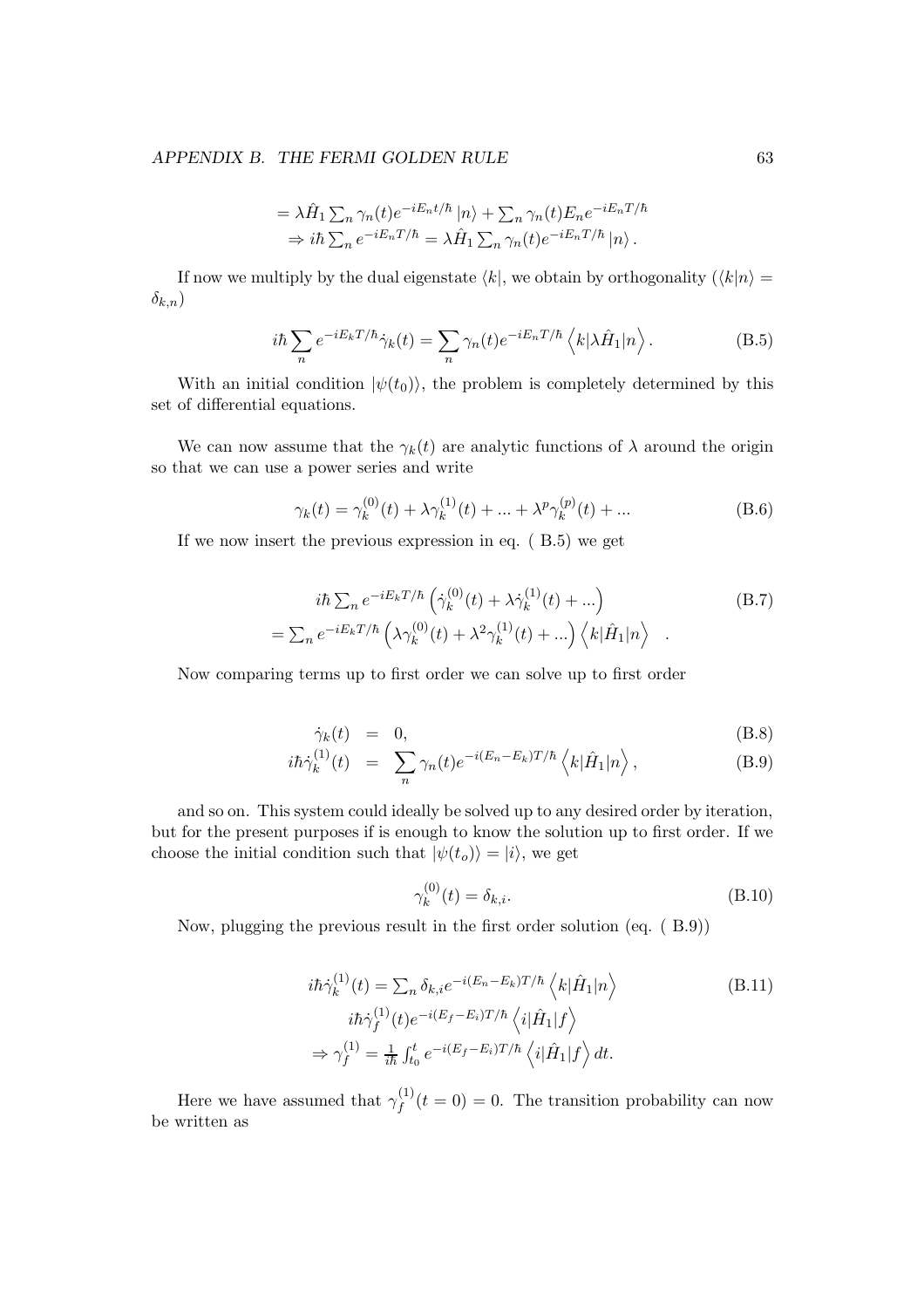$$
\mathcal{P}_{i \to f}(t) = \left| \gamma_f^{(1)}(t) \right|^2.
$$
\n(B.12)

What we have just done, time dependent perturbation theory to first order, is known as The Born approximation.

# B.2 Time independent perturbation

If the perturbation Hamiltonian does not depend on time we have

$$
\gamma_f^{(1)}(t) = \frac{1}{i\hbar} \left\langle i|\hat{H}_1|f\right\rangle \frac{e^{i\omega_0 t} - 1}{i\omega_0},\tag{B.13}
$$

were  $\hbar\omega_0 = E_f - E_i$ 

$$
\Rightarrow \mathcal{P}_{i \to f}(t) = \frac{1}{\hbar^2} \left| \left\langle i|\hat{H}_1|f \right\rangle \right|^2 \frac{\left| e^{i\omega_0 t} - 1 \right|^2}{\omega_0^2}.
$$
 (B.14)

Noting that

$$
e^{i\omega_0 t} - 1 = \cos(\omega_0 t) - 1 + i\sin(\omega_0 t) \tag{B.15}
$$

$$
\Rightarrow \left| e^{i\omega_0 t} - 1 \right|^2 = \cos^2(\omega_0 t) - 2\cos(\omega_0 t) + 1 + \sin^2(\omega_0 t)
$$
(B.16)  

$$
= 2(1 - \cos(\omega_0 t))
$$
  

$$
= 4\sin^2\left(\frac{\omega_0 t}{2}\right),
$$

so we can now write

$$
\mathcal{P}_{i \to f}(t) = \frac{1}{\hbar^2} \left| \langle i | \hat{H}_1 | f \rangle \right|^2 y(\omega_0, t), \tag{B.17}
$$

were  $y(\omega, t) \equiv \frac{\sin^2(\frac{\omega t}{2})}{(\omega/2)^2}$ .

# B.3 Transition to a continuum of states

In some cases (as is the case in this document), we are interested in the transition probability to a domain of states  $D_f$  that are characterized by their direction within a solid angle  $d\Omega$ , in this case we can write

$$
d^2 \mathcal{P}_{i \to D_f}(t) = \frac{1}{\hbar^2} \sum_{D_f} \left| \left\langle i|\hat{H}_1|f \right\rangle \right|^2 y(\omega_{f,i}, t). \tag{B.18}
$$

We can now use the density of states  $\rho(E)$  to change the previous sum to an integral over the energy states, i.e.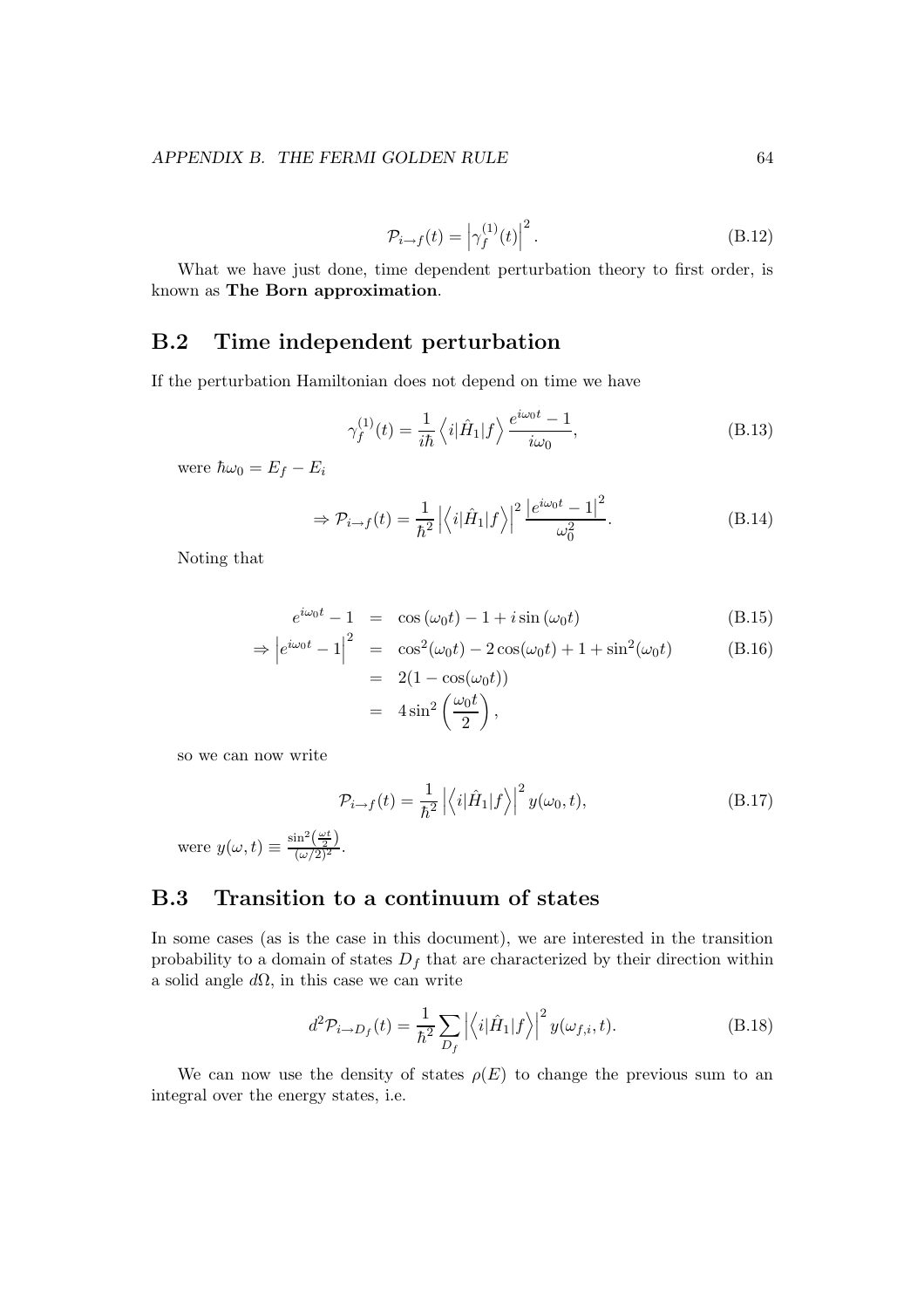$$
\sum_{D_f} \to \int \rho(E_f) dE_f. \tag{B.19}
$$

Now we have

$$
d^2 \mathcal{P}_{i \to D_f}(t) = \frac{1}{\hbar^2} \int_{D_f} \left| \left\langle i|\hat{H}_1|f \right\rangle \right|^2 y(\omega_{f,i}, t) \rho(E_f) dE_f \frac{d\Omega}{4\pi}.
$$
 (B.20)

Now noting that

$$
\lim_{t \to 0} \frac{1}{\pi t} \frac{\sin^2(\omega_{f,i} t/2)}{(\omega_{f,i}/2)^2} = \delta(\omega_{f,i}/2)
$$
\n
$$
= 2\delta(\omega_{f,i})
$$
\n
$$
= 2\hbar \delta(E_f - E_i).
$$
\n(B.21)

If we now plug the previous expression in the integral of eq. ( B.20), we get

$$
\frac{d^2 \mathcal{P}_{i \to D_f}(t)}{t} = \frac{2\pi}{\hbar} \int \left| \left\langle f, E_f = E_i | \hat{H}_1 | i \right\rangle \right|^2 \delta(E_f - E_i) \rho(E_i) dE_f d\Omega. \tag{B.22}
$$

The delta function that appears in the integral can be interpreted as an energy conservation enforcer in the transition to the final state. We might as well enforce conservation of energy and momentum (four- momentum) and rewrite the previous expression like many authors do.

$$
\Gamma = \frac{d^2 \mathcal{P}_{i \to D_f}(t)}{t} = \frac{2\pi}{\hbar} \int \left| \left\langle f, E_f = E_i | \hat{H}_1 | i \right\rangle \right|^2 \delta^4 (\vec{P}_f - \vec{P}_i) \rho(E_i) d^3 \vec{P} \tag{B.23}
$$

Here  $\Gamma$  is just a transition rate. The previous expression is known as the **Fermi** Golden Rule, and can be interpreted as an integral over phase-space, i.e.

$$
d\Gamma = \frac{2\pi}{\hbar} \left| \left\langle f, E_f = E_i | \hat{H}_1 | i \right\rangle \right|^2 (Phase - Space). \tag{B.24}
$$

Thus, the more phase-space is available for a reaction to take place, the higher the transition rate will be. In our problem of interest, phase-space is severely restricted because of the degenerate enviroment the fermions live in.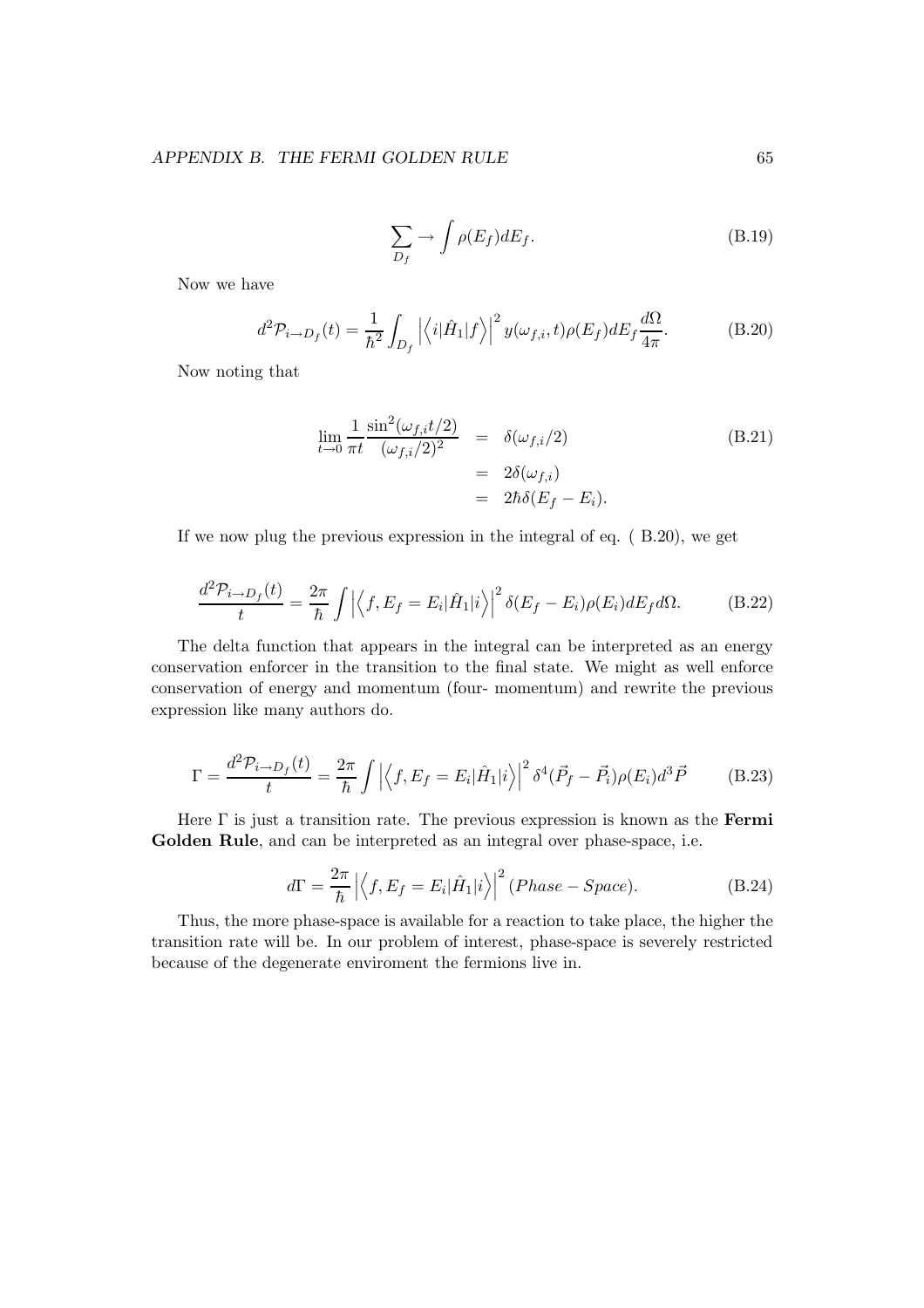# Bibliography

- [1] J. Lattimer and M. Prakash, arXiv:physics/0405262 v1, May 2004.
- [2] S. Shapiro and S. Teukolsky, Black Holes, White Dwarfs and Neutron Stars: The Physics of Compact Objects. (Wiley-Interscience, New York 1983.)
- [3] C.J. Pethick, Reviews of Modern Physics, Vol 64, No. 4, October 1992.
- [4] G. Baym and F. Lamb, arXiv:physics/05032445 v2, April 2005.
- [5] R. Silbar and S. Reddy, AJP. 72, July 2004.
- [6] H. Bethe and G. Brown, How a Supernova Explodes.
- [7] J. Lattimer, C.J. Pethick, M. Prakash and P. Haensel, Phys. Rev Lett. Vol 66, No. 21.
- [8] D. Page, U. Geppert, F. Weber, arXiv:physics/0508056 v1, August 2005.
- [9] Chueng-Ryong Ji and DOng-Pil Min, Physical Review D, Vol. 57, No. 10, May 1998.
- [10] W. Williams, Nuclear and Particle Physics. (Oxford Science Publications. 1991)
- [11] D. Yakovlev, A.D. Kaminker, O. Gnedin and P. Haensel, arXiv:physics/0012122 v1, Dec. 2000.
- [12] E. Chaisson and S. McMillan, Astronomy Today. (Prentice Hall. 1997)
- [13] G.G. Pavlov, V.E. Zavlin and D. Sanwal, arXiv:physics/0206024 v2, June 2002.
- [14] D Yakovlev, O. Gnedin, A. Kaminker, K. Levenfish, and A. Potekhin, arXiv:physics/0306143 v1, June 2005.
- [15] S. Carroll, Spacetime and Geometry. (Addison Wesley, San Francisco 2004.)
- [16] H. Callen, Thermodynamics and an introduction to Thermostatistics. (John Wiley & Sons, 1985.)
- [17] J. Basdevant and J. Dalibard, Quantum Mechanics. (Springer, 2002.)